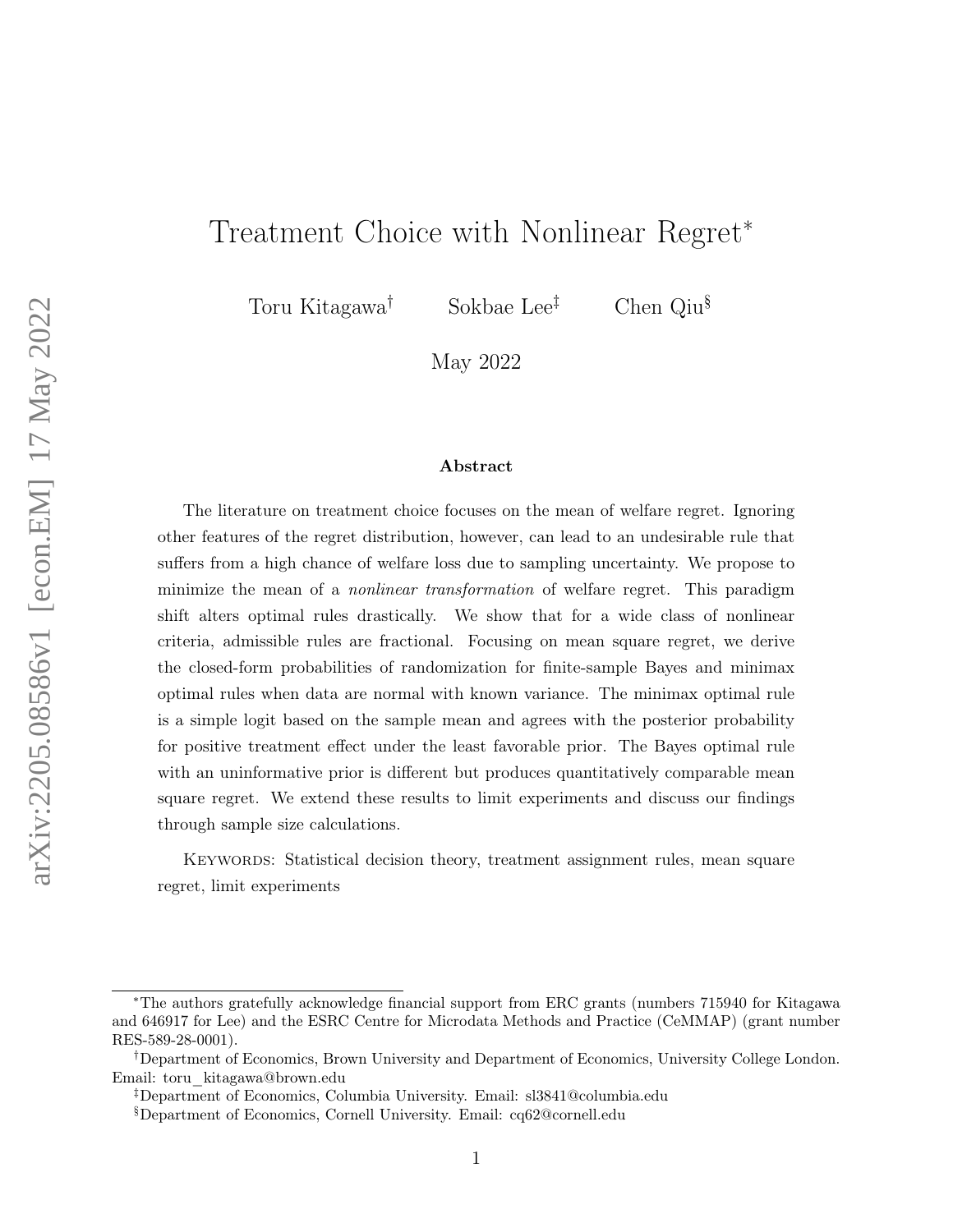# 1 Introduction

Evidence-based policy making using randomized control trial data is becoming increasingly common in various fields of economics. How should we use data to inform an optimal policy decision in terms of social welfare? Building on the framework of statistical decision theory as laid out in [Wald](#page-51-0) [\(1950\)](#page-51-0), the literature on statistical treatment choice initiated by [Manski](#page-51-1) [\(2004\)](#page-51-1) analyzes how to use data to inform a welfare optimal policy. Following [Savage](#page-51-2) [\(1951\)](#page-51-2) and [Manski](#page-51-1) [\(2004\)](#page-51-1), researchers often focus on the average of welfare regret across the sampled data (called *expected regret*) and obtain an optimal decision rule by minimizing a worst-case expected regret. See [Schlag](#page-51-3) [\(2006\)](#page-51-3), [Stoye](#page-51-4) [\(2009,](#page-51-4) [2012\)](#page-51-5), [Tetenov](#page-51-6) [\(2012\)](#page-51-6), [Ishihara](#page-50-0) [and Kitagawa](#page-50-0) [\(2021\)](#page-50-0), and [Yata](#page-51-7) [\(2021\)](#page-51-7) for finite sample minimax regret treatment rules, and [Hirano and Porter](#page-50-1) [\(2009,](#page-50-1) [2020\)](#page-50-2) for asymptotic analysis on treatment rules with limit experiments.

When it comes to the ranking of different statistical decision rules, once we eliminate those that are stochastically dominated, it becomes less obvious how we should compare decision rules that do not stochastically dominate each other. Focusing on the expected regret, as suggested by [Manski](#page-51-1) [\(2004\)](#page-51-1), provides a natural starting point. In general, regardless of whether we consider a Bayes or minimax criterion, optimal decision rules defined in terms of their expected regret are nonrandomized, i.e., given a sample, optimal decision rules either treat everyone, or no-one in the population. There is, however, no compelling argument why we should limit our attention to the mean of regret, as has been acknowledged by [Manski](#page-51-8) [and Tetenov](#page-51-8) [\(2014\)](#page-51-8) and [Manski](#page-51-9) [\(2021\)](#page-51-9). In fact, focusing solely on the mean of regret and ignoring other features of the distribution of regret (e.g., second- or higher-order moments and tail probabilities) can lead to rules that incur a large welfare loss due to random sampling errors, especially when the sample size is small. As an artificial example, suppose that the outcome of interest is  $+1$  or  $-1$  (success or failure) and imagine that we observe 100 successes and 99 failures (the status quo is zero for everyone). The empirical success (ES) rule, which is asymptotically optimal in terms of the mean of regret, suggests that everyone in the entire population should be treated. If there is a swing of one outcome from  $+1$  to  $-1$  though, then the same ES rule now dictates that no-one should be treated. Such high sensitivity of treatment decisions with respect to sampling uncertainty implies that, given a sample, there is always a non-negligible probability that ES rule incurs a large welfare loss.

To address these concerns, this paper proposes a novel approach to statistical treatment choice by optimizing a nonlinear transformation of welfare regret. In what follows, we let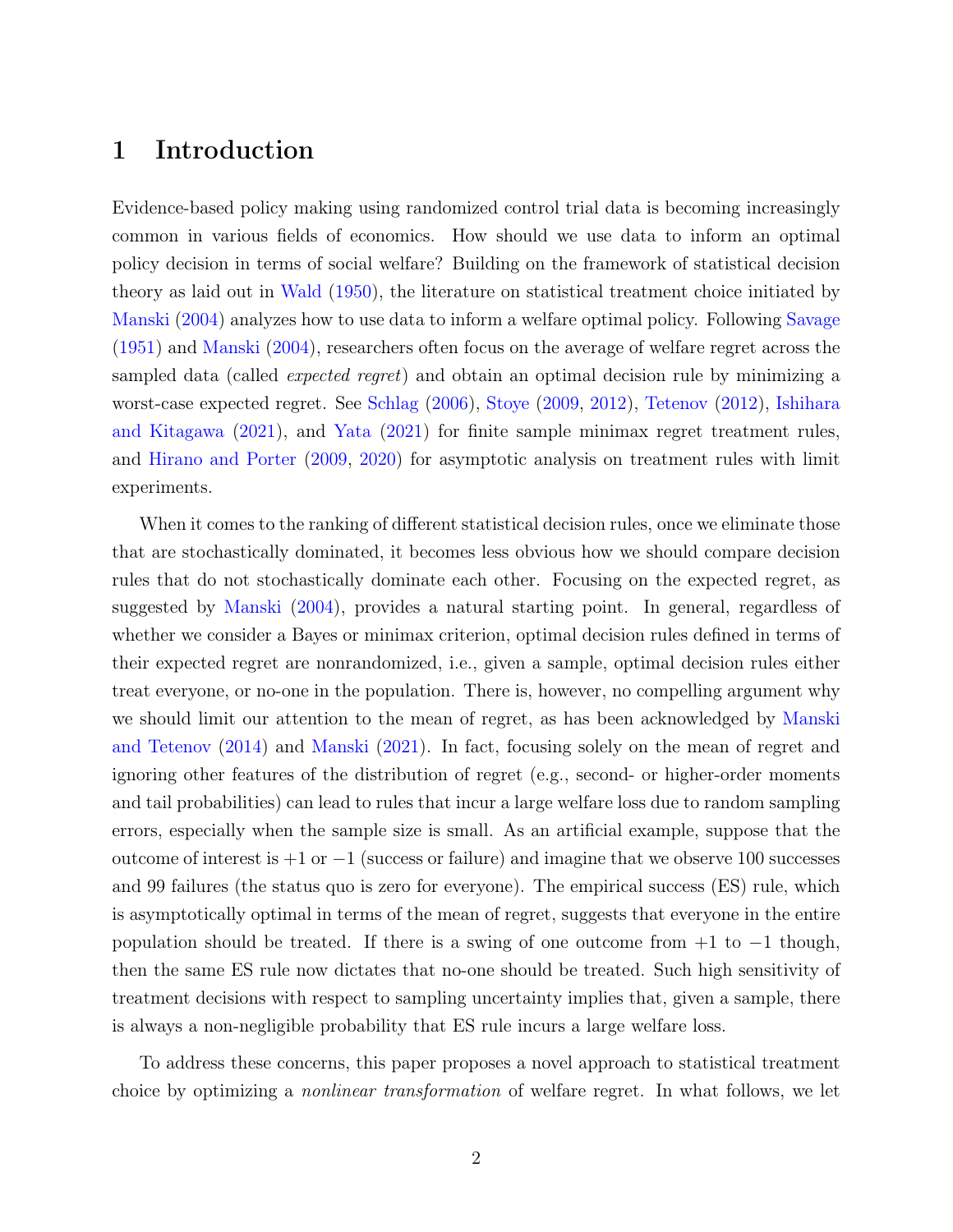$g(\cdot)$  be a nonlinear transformation of the regret loss. We assess the performance of each treatment rule via the expected value of the transformed regret loss that it delivers. In the spirit of [Wald](#page-51-0) [\(1950\)](#page-51-0), this average nonlinear regret over realizations of the sampling process becomes the risk function. We refer to this risk as the nonlinear regret risk. Due to the nonlinearity of  $g(\cdot)$ , information relating to other moments of the regret distribution is encoded in the risk function. For example, when  $g(r) = r^2$ , the associated risk function is the sum of the squared expected regret and the variance of regret, penalizing decision rules that lead to a high variance of regret. We refer to this nonlinear regret risk as mean square regret.

This shift of criterion towards a nonlinear transformation of regret changes optimal rules drastically. We show that, for a wide class of nonlinear regret risk, including mean square regret, any deterministic decision rule is dominated by some randomized decision rule (i.e., fractional assignment rule). That is, deterministic decision rules are inadmissible once we take other moments or features of the regret distribution into account. This offers a novel decision-theoretic justification for implementing a randomized (fractional) treatment assignment rule, which differs from the justification given in the existing literature such as the minimax regret treatment choice under a partially identified welfare [\(Manski,](#page-50-3) [2000,](#page-50-3) [2007;](#page-51-10) [Stoye,](#page-51-5) [2012;](#page-51-5) [Yata,](#page-51-7) [2021\)](#page-51-7) and the minimax regret rule with nonlinear welfare [\(Manski and](#page-51-11) [Tetenov,](#page-51-11) [2007\)](#page-51-11).

We provide general results on Bayes and minimax optimal rules based on the nonlinear regret risk. For mean square regret, we derive both Bayes and minimax optimal decision rules, not only in Gaussian finite samples with known variance but also asymptotically. These optimal rules are randomized, with the probability of assignment to the treatment dependent on the t-statistic for the average treatment effect estimated from experimental data. The probability of randomized assignment has a simple and insightful expression that is easy to compute in practice. For example, an asymptotically minimax optimal rule for the previous artificial example would allocate treatment to the population with a probability of only 54%, dropping to 46% if one outcome switches.

We show that the form that our treatment rules take is closely related to the posterior distribution for the average treatment effect. In particular, the minimax mean square regret rule coincides with the posterior probability-matching assignment under the least favorable prior. The posterior probability-matching assignment, known as the Thompson sampling algorithm [\(Thompson,](#page-51-12) [1933\)](#page-51-12), possesses a desirable exploration-exploitation property in bandit problems. Our results show that the posterior probability-matching assignment can be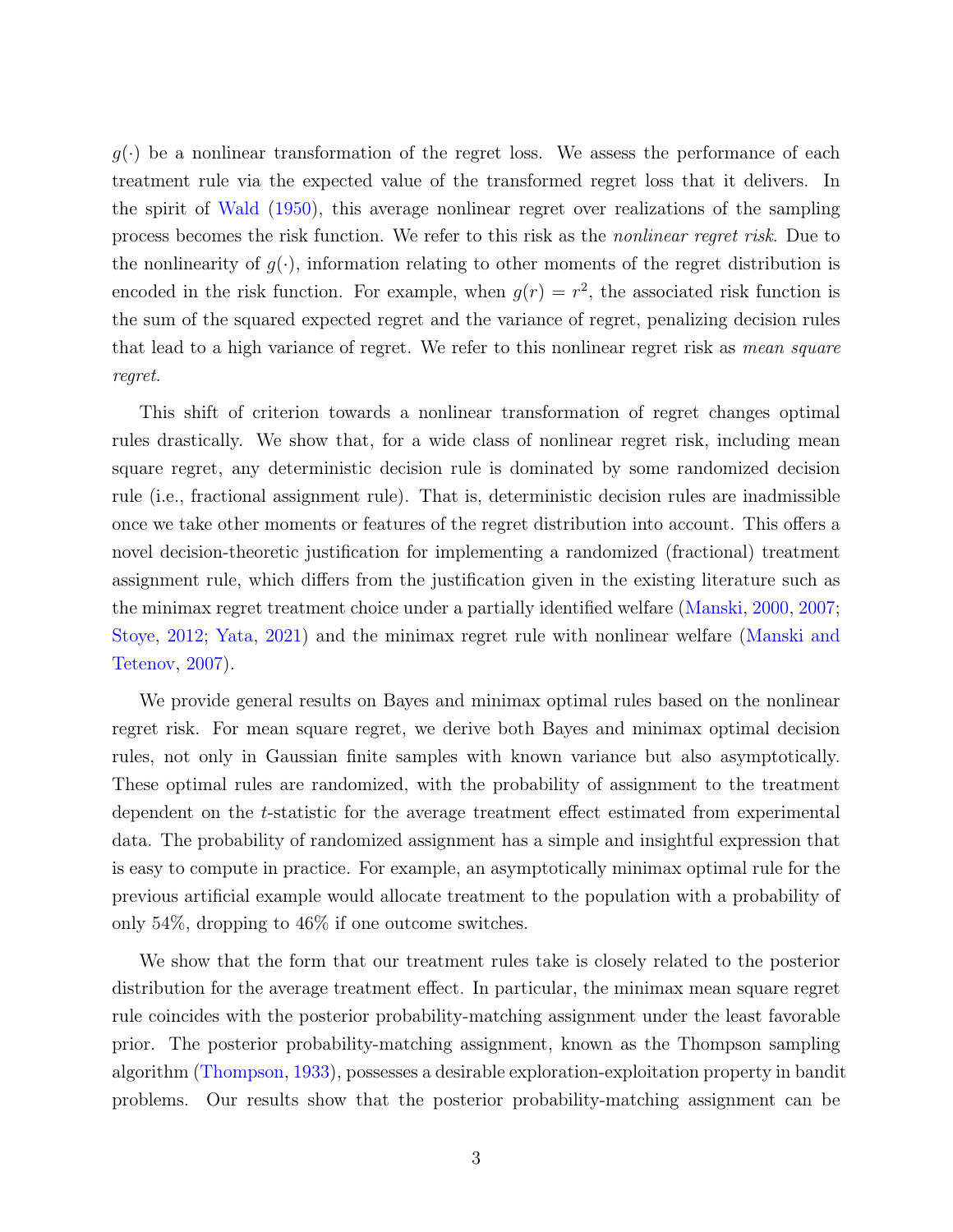justified in terms of minimax mean square regret, even in the static treatment choice problem where the exploration motive does not exist.

Given a nonlinear regret risk and a prior for the underlying potential outcome distributions, we obtain the Bayes optimal rules. Consistent with our admissibility results, Bayes optimal rules are, in general, also randomized rules. For mean square regret, we show that the Bayes optimal rule is a tilted posterior-probability matching rule, where the probability of random assignment corresponds to the posterior probability tilted by a weighting term determined by  $g(\cdot)$ . In a special case where the prior for the average treatment effect is supported only on two symmetric points, the tilting term is nullified and the Bayes optimal rule boils down to the Thompson-sampling type posterior-probability matching rule. For the minimax optimal rule in a Gaussian experiment with known variance, we can show that a least favorable prior is supported on two symmetric points. Hence, the minimax optimal rule follows the posterior-probability matching assignment rule, and is a logistic transformation of the sample mean. This minimax mean square regret rule is easy to compute and tuning parameter free.

Imagine the outcome of interest now follows a normal distribution  $N(1, 1)$  with unit mean and unit variance, whereas the status quo is zero for everyone. In this scenario, the infeasible optimal rule is to treat everyone and the regret of any decision rule is supported on  $[0, 1]$ . Suppose the planner observes one observation from the  $N(1, 1)$  distribution and needs to make a treatment choice. The ES rule is optimal in terms expected regret, but could be far from ideal in terms of other features of the regret distribution. In fact, if the planner adopted ES rule, then there would be a mass of 16% probability that she ended up with the largest possible regret of one. In contrast with the mean regret criterion commonly used in the literature, our means square regret criterion penalizes rules with large variance of the regret distribution. If, instead, the planner implemented our proposed minimax rule, she could avert such high chance of welfare loss: the probability of incurring a regret larger than 0.95 is only 1.4%. Also see Figure [1.1](#page-4-0) for a comparison of the distributions of the regret for ES rule and our proposed mean square regret minimax optimal rule.

In practice, the planner often has a preference for deterministic rules, and calculates a sufficient sample size for their randomized experiment based on these deterministic rules. We also show that implementing these deterministic rules can lead to a large efficiency loss in terms mean square regret. For example, to guarantee the same mean square regret with our proposed minimax optimal rule, ES rule and hypothesis testing rule require 40% and 1100% more observations, respectively.

Following [Hirano and Porter](#page-50-1) [\(2009\)](#page-50-1), we extend our finite sample results to a large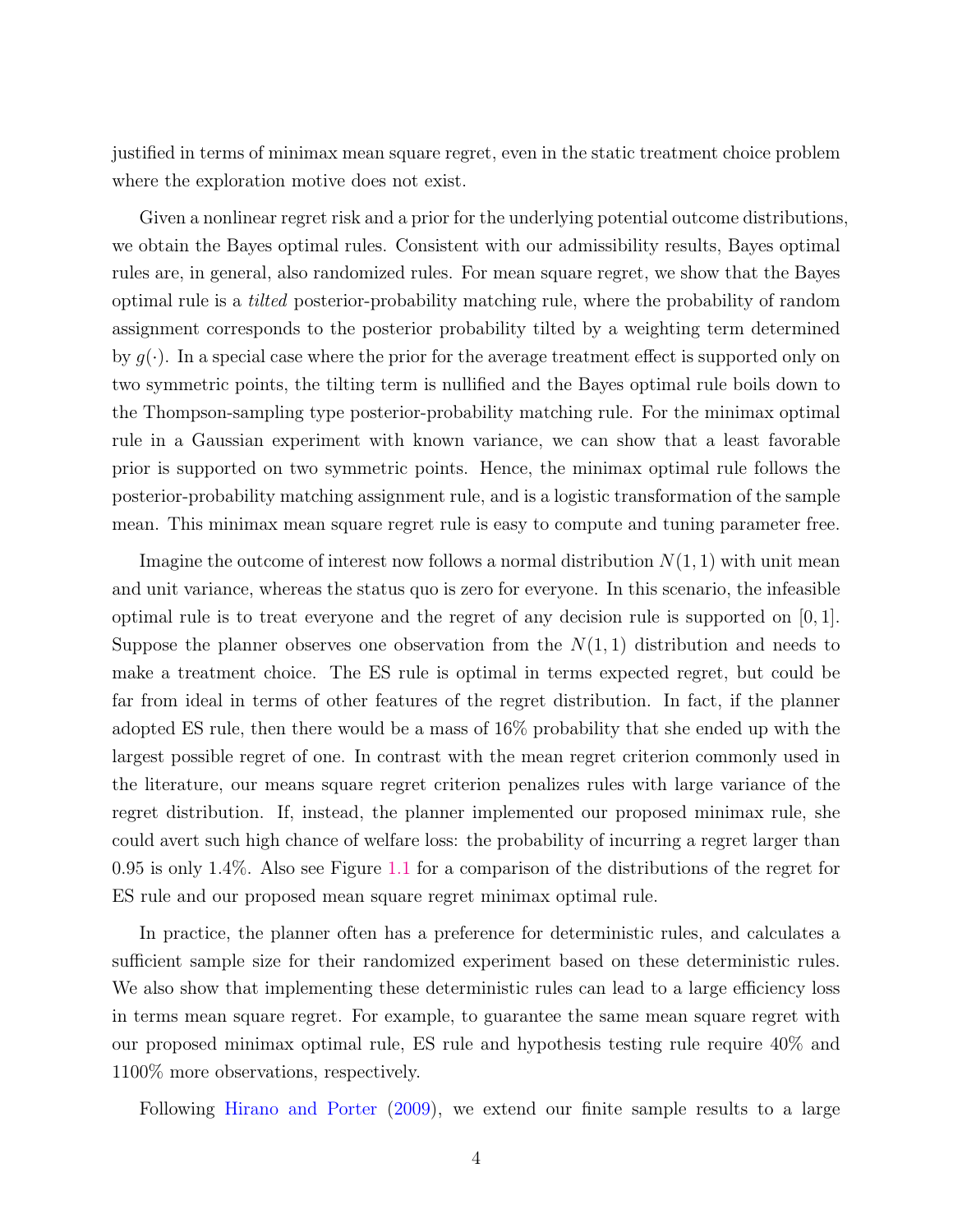|                              |        | ES rule Our proposed minimax rule |
|------------------------------|--------|-----------------------------------|
| Mean of regret               | 0.1587 | 0.2077                            |
| Standard deviation of regret | 0.3653 | 0.2650                            |
| Mean square regret           | 0.1587 | 0.1133                            |
|                              |        |                                   |



<span id="page-4-0"></span>Figure 1.1: Summary statistics and empirical distributions of regret for the ES rule (left) and our proposed minimax optimal rule (right) in one  $N(1, 1)$  experiment, 10000 simulations.

sample setting by engaging with the limit experiments framework introduced by [Le Cam](#page-50-4) [\(2012\)](#page-50-4). Even when potential outcome distributions are non-Gaussian but belong to a regular parametric class, we can obtain a Gaussian limit experiment with a known variance. Therefore, we can apply our results from a finite sample Gaussian experiment to a limit experiment and find feasible and asymptotically optimal rules with some efficient estimator of the parameters. Interestingly, in the limit experiment, the Bayes optimal rule under the mean square regret remains different from the minimax optimal rule, although the resulting mean square regret is quantitatively similar between the two rules. This is in contrast with the linear regret risk, for which it is known that the Bayes optimal and minimax optimal rules in the limit experiment are the same empirical success rule.

In a series of papers, Manski and Tetenov explored optimal treatment rules in frameworks that go beyond the classical paradigm of the statistical decision theory laid out by [Wald](#page-51-0) [\(1950\)](#page-51-0). [Manski](#page-50-5) [\(1988,](#page-50-5) [2011\)](#page-51-13) argues to maximize a functional of the welfare distribution that at least weakly respects stochastic dominance. [Manski and Tetenov](#page-51-8) [\(2014\)](#page-51-8) consider the performance of a statistical treatment rule measured in terms of quantiles of the welfare. Our approach is distinct from the approaches taken by the aforementioned papers. In particular,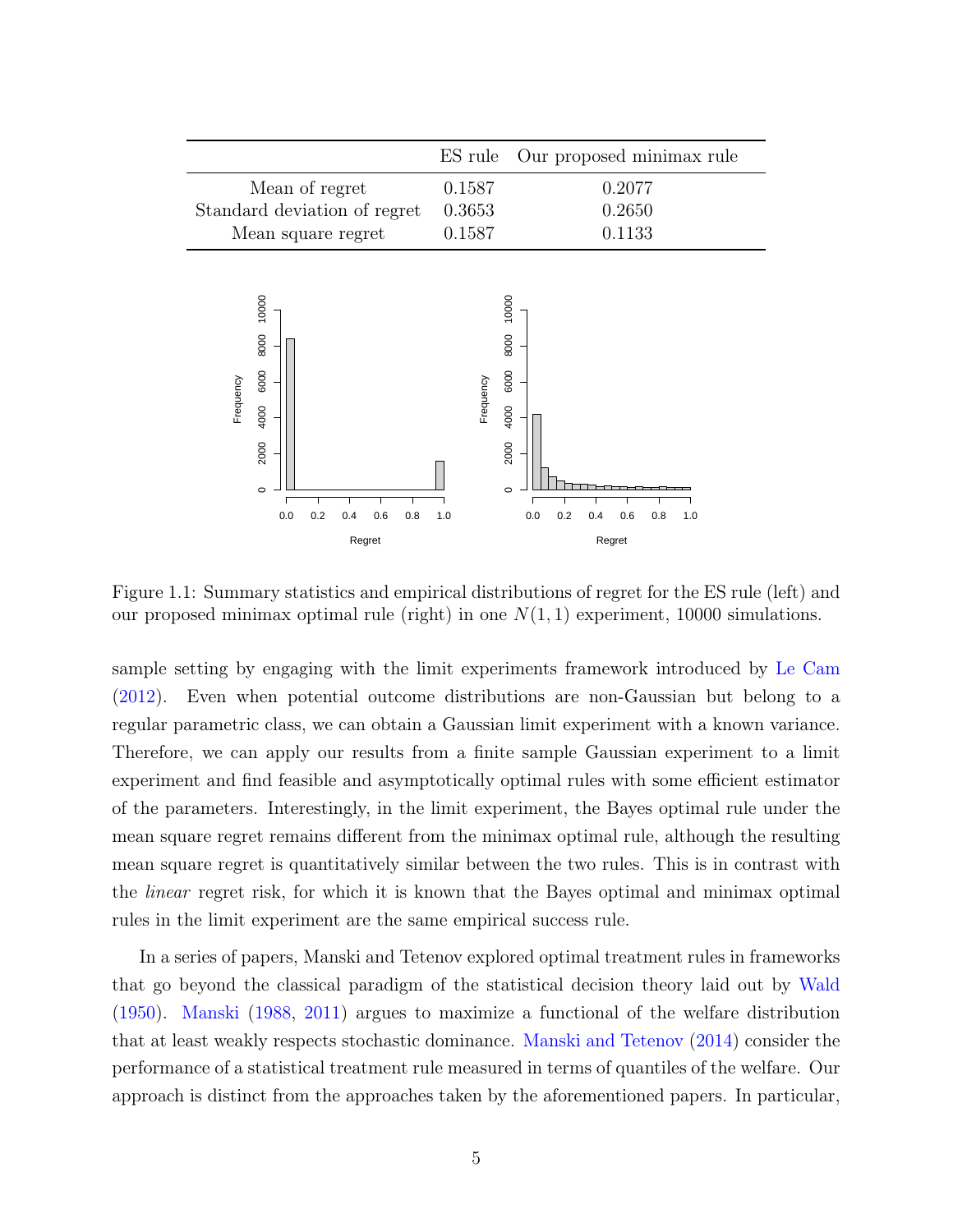we select treatment rules based on the distributions of their regret. Motivated by the risk aversion of policy makers, [Manski and Tetenov](#page-51-11) [\(2007\)](#page-51-11) consider a concave and monotone transformation of welfare measured in terms of a binary outcome, and define regret in terms of the transformed welfare. [Manski and Tetenov](#page-51-11) [\(2007\)](#page-51-11) further show that the fractional monotone rules are essentially complete. However, the set of fractional monotone rules does not exclude deterministic rules. Our approach is also different from the approach of risk averse welfare criteria taken by [Manski and Tetenov](#page-51-11) [\(2007\)](#page-51-11). To compare rules based on features of the regret distribution other than the mean, we look at a nonlinear transformation of regret. [Manski and Tetenov](#page-51-11) [\(2007\)](#page-51-11), in contrast, look at a concave transformation of the outcome. In Appendix [A,](#page-28-0) we discuss how our analysis differs from that of [Manski and](#page-51-11) [Tetenov](#page-51-11) [\(2007\)](#page-51-11) in greater detail.

The literature on the treatment choice problem has become an area of active research since the pioneering works of [Manski](#page-50-3) [\(2000,](#page-50-3) [2002,](#page-51-14) [2004\)](#page-51-1) and [Dehejia](#page-50-6) [\(2005\)](#page-50-6) introduced a decision theoretic framework to the problem. Minimax regret treatment choice rules for finite samples are derived in [Schlag](#page-51-3) [\(2006\)](#page-51-3) and [Stoye](#page-51-4) [\(2009\)](#page-51-4). [Tetenov](#page-51-6) [\(2012\)](#page-51-6) considers asymmetric regret criteria. Treatment choice analysis given partially identified welfare includes [Manski](#page-50-3) [\(2000,](#page-50-3) [2007\)](#page-51-10), [Stoye](#page-51-5) [\(2012\)](#page-51-5), [Christensen et al.](#page-50-7) [\(2020\)](#page-50-7), [Ishihara and Kitagawa](#page-50-0) [\(2021\)](#page-50-0), and [Yata](#page-51-7) [\(2021\)](#page-51-7). [Chamberlain](#page-49-0) [\(2011\)](#page-49-0) investigates a Bayesian approach to treatment choice, and [Christensen et al.](#page-50-7) [\(2020\)](#page-50-7) and [Giacomini et al.](#page-50-8) [\(2021\)](#page-50-8) discuss a robust Bayesian approach.

There is a growing literature on learning in the context of individualized treatment rules that map an individual's observable characteristics to a treatment. See [Manski](#page-51-1) [\(2004\)](#page-51-1), [Bhattacharya and Dupas](#page-49-1) [\(2012\)](#page-49-1), [Kitagawa and Tetenov](#page-50-9) [\(2018,](#page-50-9) [2021\)](#page-50-10), [Mbakop and Tabord-](#page-51-15)[Meehan](#page-51-15) [\(2021\)](#page-51-15), and [Athey and Wager](#page-49-2) [\(2021\)](#page-49-2), among others. Our analysis does not incorporate individuals' observable covariates. Since the nonlinear regret risk aggregates the conditional nonlinear regret risk additively, it is straightforward to incorporate observable discrete covariates into our analysis, i.e., an optimal individualized fractional assignment rule that applies an optimal fractional assignment rule to each subpopulation of individuals sharing the same covariate value.

The rest of the paper is organised as follows. Section [2](#page-6-0) introduces our setup. Section [3](#page-8-0) studies the admissibility of decision rules with nonlinear regret risk. Section [4](#page-10-0) presents finite sample results on Bayes and minimax optimal decision rules. Section [5](#page-17-0) extends our results to the limit experiment framework and derives asymptotically optimal decision rules. Section [6](#page-25-0) evaluates the efficiency loss of using common deterministic rules via the lens of sample size calculations. Section [7](#page-28-1) concludes. Lengthy proofs and lemmas are reserved for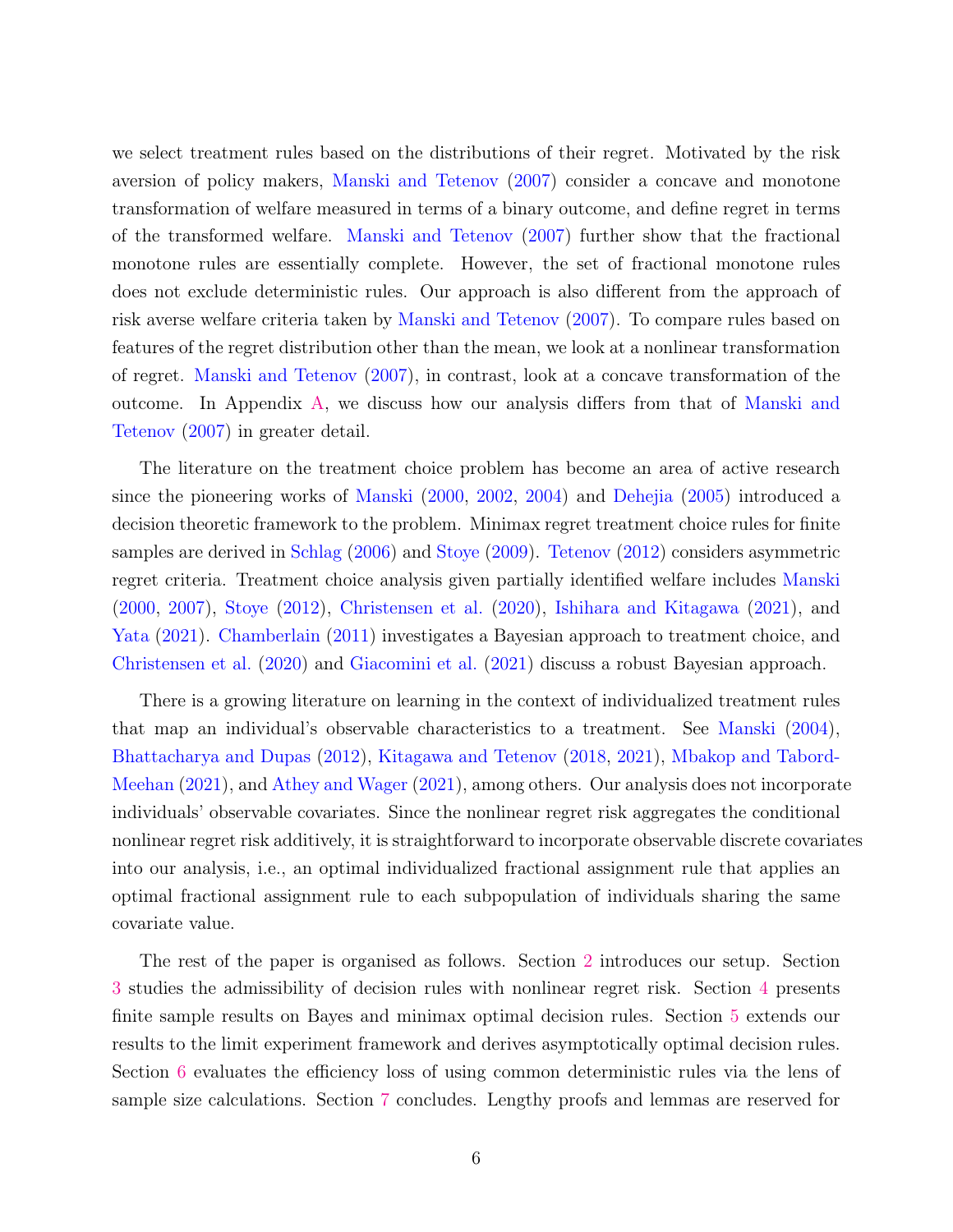the Appendix.

### <span id="page-6-0"></span>2 Setup

Consider the assignment of a binary treatment  $D \in \{1,0\}$  to a population of individuals whose treatment effects can be heterogeneous. Let  $Y(1)$  be the potential outcome when  $D = 1$  (with treatment) and  $Y(0)$  be the potential outcome when  $D = 0$  (no treatment). Denote by  $P \in \mathcal{P}$  the joint distribution of  $(Y(1), Y(0))$ . Define  $\mu_1 := \mathbb{E}[Y(1)]$  and  $\mu_0 :=$  $\mathbb{E}[Y(0)]$  as the means of the potential outcomes  $Y(1)$  and  $Y(0)$  under the distribution P. We assume that the welfare of the planner is determined by the mean outcome in the population. Defining the population average treatment effect as  $\tau := \mu_1 - \mu_0$ , the infeasible optimal treatment policy is as follows: allocate  $D = 1$  to each individual in the population if  $\tau \geq 0$ and allocate everyone  $D = 0$  otherwise.

Since  $\tau$  is unknown, the planner collects an experimental sample of the observed outcomes of  $n$  units randomly drawn from the population  $P$ . We assume the experimental design is known to the planner. The experiment generates a random vector  $Z_n := \{Y_i, D_i\}_{i=1}^n \in \mathbb{Z}_n$ , where  $Y_i$  is the observed outcome of unit i,  $D_i$  is the treatment status of unit i, and  $\mathbf{Z}_n$  is the sampling space. Let  $P^n$  be the sampling distribution of  $Z_n$ , which depends on P as well as the known experimental design.

After observing data  $Z_n$ , the planner chooses a statistical treatment rule  $\hat{\delta}$  that maps  $Z_n \in \mathbf{Z}_n$  to a proportion of individuals to be treated, i.e.,

$$
\hat{\delta}: \mathbf{Z}_n \to [0,1],
$$

where  $\hat{\delta}(z_n)$  can be interpreted as the probability of treating one individual according to a randomization device after observing  $Z_n = z_n$ .

Remark 2.1. We say  $\hat{\delta}$  is a non-randomized or deterministic rule if  $\hat{\delta}(z_n) \in \{0,1\}$  for almost all  $z_n \in \mathbf{Z}_n$ . We say  $\hat{\delta}$  is *randomized* or *fractional* if  $0 < \hat{\delta}(z_n) < 1$  for almost all  $z_n \in \mathbf{Z}_n$ .

Applying the statistical treatment rule  $\hat{\delta}$  to the population yields a welfare of

$$
W(\hat{\delta}) := W(\hat{\delta}, P) := \mu_1 \hat{\delta} + \mu_0 (1 - \hat{\delta})
$$

to the planner. The infeasible optimal treatment policy that maximizes welfare is  $\delta^* :=$  $1\{\tau \geq 0\}$ . Following [Savage](#page-51-2) [\(1951\)](#page-51-2) and [Manski](#page-51-1) [\(2004\)](#page-51-1), we define the regret of  $\hat{\delta}$  as its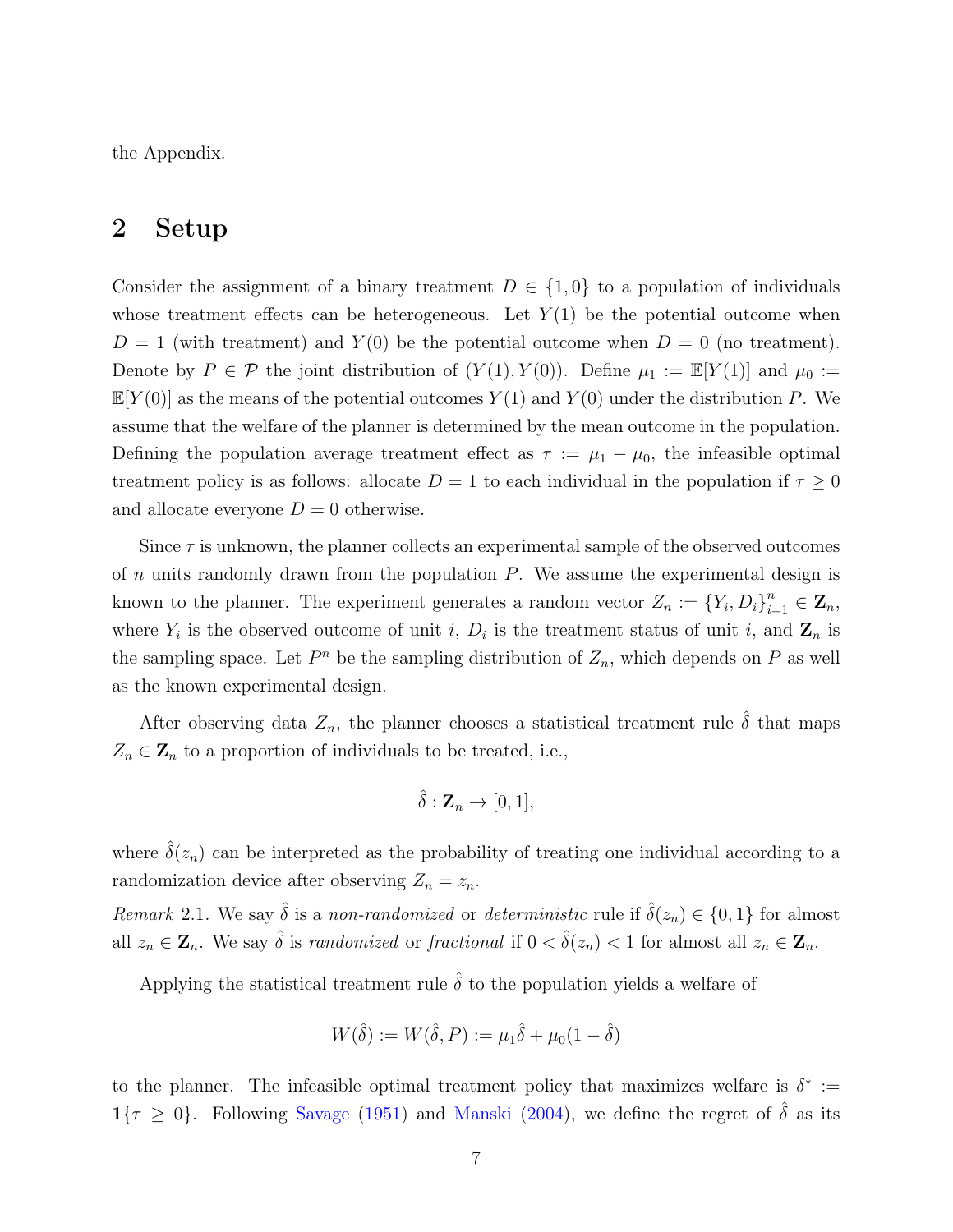welfare compared to the welfare of  $\delta^*$ , i.e.,

$$
Reg(\hat{\delta}) := Reg(\hat{\delta}, P) := \tau[1\{\tau \ge 0\} - \hat{\delta}].
$$

Since  $Reg(\hat{\delta})$  is a random object that depends on realizations of the random vector  $Z_n$ , [Manski](#page-51-1) [\(2004\)](#page-51-1) follows [Wald](#page-51-0) [\(1950\)](#page-51-0) in measuring the performance of  $\hat{\delta}$  using its risk, i.e., the expected regret across realizations of the sampling process:

$$
R(\hat{\delta}, P) := \mathbb{E}_{P^n}[Reg(\hat{\delta})] := \int_{z_n \in \mathbf{Z}_n} Reg(\hat{\delta}(z_n))dP^n(z_n),
$$

where  $\mathbb{E}_{P^n}$  denotes the expectation with respect to  $P^n$ .

The risk criterion  $R(\hat{\delta}, P)$  ranks treatment rules by the means of their regret. We, instead, consider a planner whose assessment of the performance of statistical treatment rules depends not only on the mean of regret but also on some other features of the regret distribution. To take other features of the regret distribution into consideration, we look at the nonlinear transformation of regret:

$$
g(Reg(\hat{\delta})),
$$

where  $g : \mathbb{R}^+ \to \mathbb{R}$  is some nonlinear function. The planner's preference over statistical decision rules  $\hat{\delta}$  is measured by the expected value of  $g(Reg(\hat{\delta}))$  with respect to realizations of  $Z_n$ :

<span id="page-7-0"></span>
$$
R_g(\hat{\delta}, P) := \mathbb{E}_{P^n}[g(\text{Reg}(\hat{\delta}))]. \tag{2.1}
$$

We refer to the criterion  $R_g(\hat{\delta}, P)$  as the nonlinear regret risk. Due to the nonlinearity of  $g(\cdot)$ ,  $R_g(\hat{\delta}, P)$  depends not only on the mean but also on other features of the regret distribution, including its higher-order moments. For instance, if we specify the quadratic function  $g(r) = r^2$ , the squared regret is

$$
(Reg(\hat{\delta}))^2 = \tau^2 [1\{\tau \ge 0\} - \hat{\delta}]^2.
$$

This squared regret constitutes the new loss function, and we can evaluate the performance of  $\hat{\delta}$  via *mean square regret*:

$$
R_{sq}(\hat{\delta}, P) := \tau^2 \mathbb{E}_{P^n} [1\{\tau \ge 0\} - \hat{\delta}]^2.
$$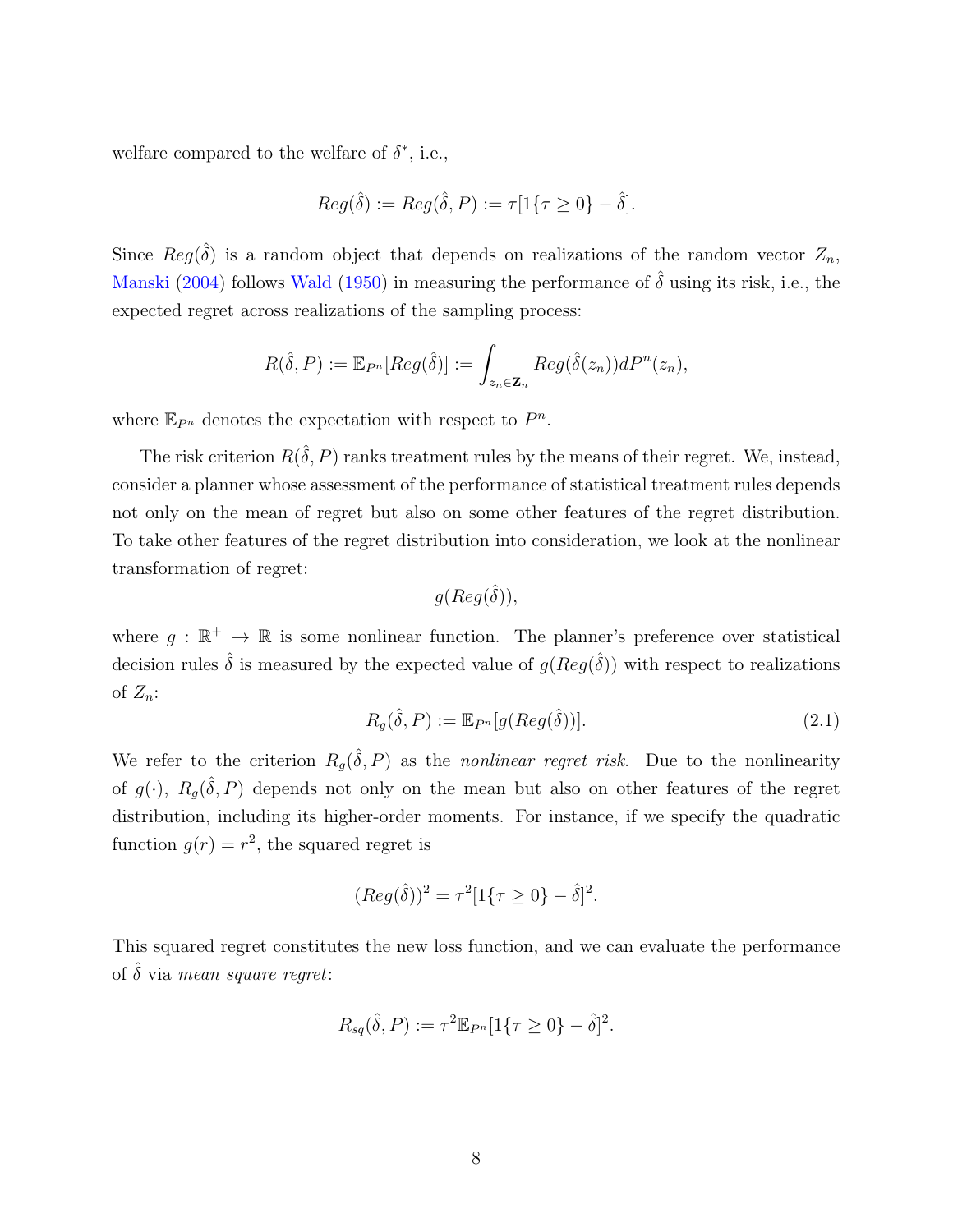Remark 2.2. Similar to in classical estimation theory, we can decompose

$$
R_{sq}(\hat{\delta}, P) = [R(\hat{\delta}, P)]^2 + V(\hat{\delta}, P),
$$

where  $R(\hat{\delta}, P)$  is mean regret risk, and

$$
V(\hat{\delta}, P) := \mathbb{E}_{P^n} \left[ \tau(1\{\tau \ge 0\} - \hat{\delta}) - \tau \mathbb{E}_{P^n} [1\{\tau \ge 0\} - \hat{\delta}] \right]^2
$$

is the variance of the regret  $Reg(\hat{\delta})$ . Therefore, in addition to the standard mean regret criterion  $R(\hat{\delta}, P)$ , mean square regret also takes into account the variance of regret. Ranking treatment rules by the mean square regret criterion thus has the benefit of penalizing rules with high regret variance.

### <span id="page-8-0"></span>3 Inadmissibility of deterministic rules

Viewing the nonlinear regret risk  $R_g(\hat{\delta}, P)$  defined in [\(2.1\)](#page-7-0) as the risk criterion within Wald's framework of statistical decision theory, we introduce the following definition of admissibility of a statistical treatment rule:

Definition 3.1 (Admissibility and inadmissibility under nonlinear regret risk).

- (i) A statistical treatment choice rule  $\hat{\delta} : \mathbf{Z}_n \to [0,1]$  is admissible under the nonlinear regret risk  $R_g(\hat{\delta}, P) = \mathbb{E}_{P^n}[g(Reg(\hat{\delta}))]$  if no  $\hat{\delta}' \neq \hat{\delta}$  dominates  $\hat{\delta}$ , i.e., there is no  $\hat{\delta}'$  such that  $R_g(\hat{\delta}', P) \leq R_g(\hat{\delta}, P)$  holds for all P with the inequality strict for some P.
- (ii) A statistical treatment choice rule  $\hat{\delta}: \mathbf{Z}_n \to [0,1]$  is inadmissible under the nonlinear regret  $R_g(\hat{\delta}, P)$  if there exists a decision rule  $\hat{\delta}' \neq \hat{\delta}$  that dominates  $\hat{\delta}$ .

As in standard statistical decision theory, admissibility of  $\hat{\delta}$  defined through nonlinear regret is a minimal requirement that a desirable statistical treatment rule should satisfy.

**Assumption G** (Nonlinear Transformation). The nonlinear transformation  $g : \mathbb{R}^+ \to \mathbb{R}$  is differentiable and  $g(\cdot)$  is strictly increasing on  $\mathbb{R}^+ \setminus \{0\}$  with  $g'(0) = 0$ .

Assumption G puts mild restrictions on the shape of the nonlinear transformation. Together with Assumption G, the next theorem shows that, in terms of nonlinear regret risk, deterministic assignment rules are inadmissible.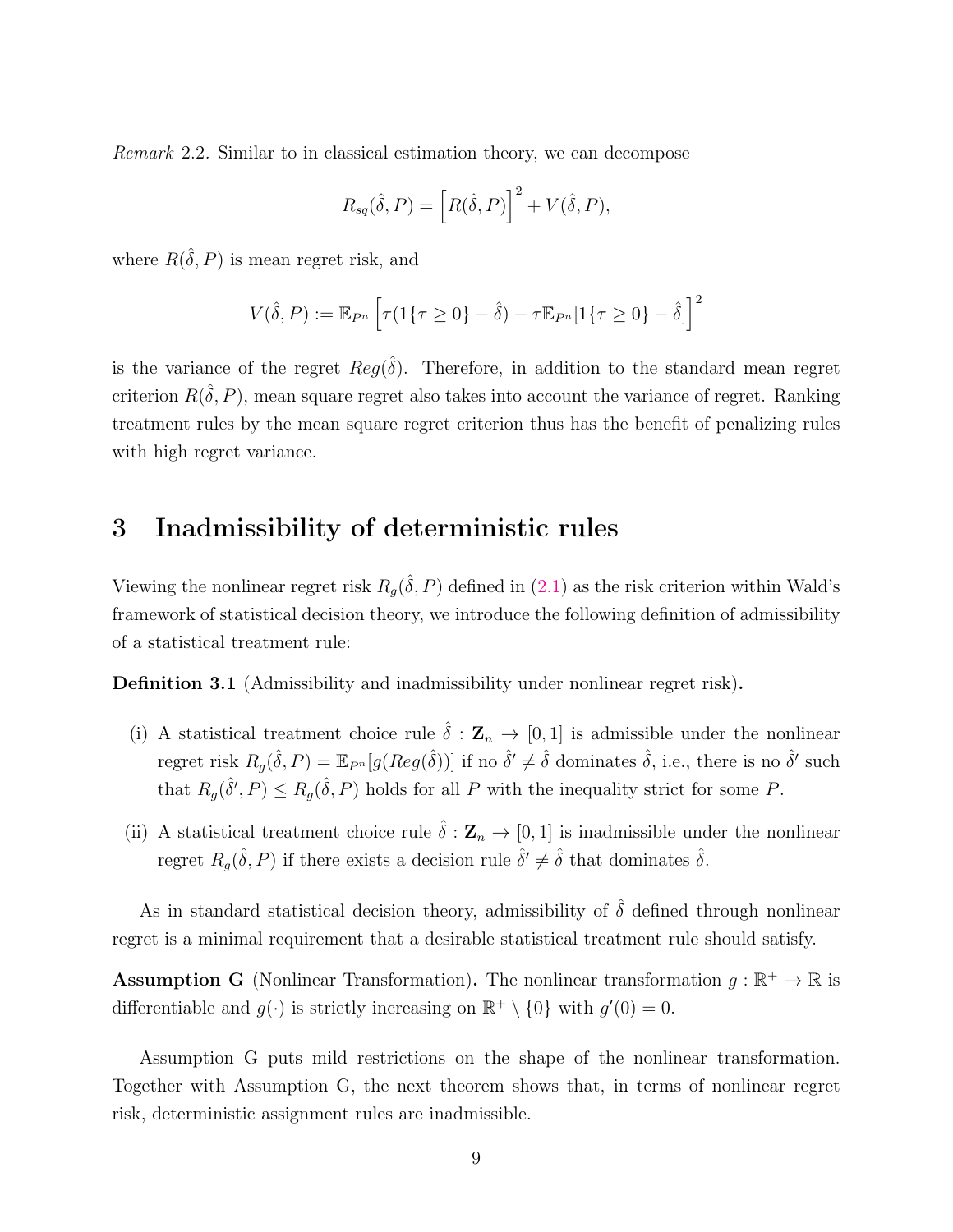**Theorem 3.1.** Consider a deterministic rule  $\hat{\delta}_D$  that is nondegenerate at some  $P \in \mathcal{P}$  with  $\tau \neq 0$ , i.e.,  $P^n(\hat{\delta}_D = 1) \in (0,1)$  for some P with  $\tau \neq 0$ . If Assumption G holds, then there exists a randomized rule  $\hat{\delta}_R$  that dominates  $\hat{\delta}_D$ .

*Proof.* Given a deterministic rule  $\hat{\delta}_D$ , we establish the existence of a randomized rule  $\hat{\delta}_R$  that yields  $R_g(\hat{\delta}_D, P) \ge R_g(\hat{\delta}_R, P)$  for all  $P \in \mathcal{P}$  with the inequality strict for some  $P \in \mathcal{P}$ .

Given  $\hat{\delta}_D$ , let B be a Bernoulli random variable with  $Pr(B = 1) = \lambda$ , independently of the sample  $Z_n$ . Consider the following randomized rule:

$$
\hat{\delta}_R = (1 - B)\hat{\delta}_D + B(1 - \hat{\delta}_D).
$$

This rule randomly flips the assignment of the deterministic rule  $\hat{\delta}_D$  if  $B = 1$ . Since the probability of assignment to treatment when  $\hat{\delta}_R$  is implemented is  $(1-\lambda)\hat{\delta}_D + \lambda(1-\hat{\delta}_D)$ , the regret of  $\hat{\delta}_R$  is

$$
Reg(\hat{\delta}_R) = \tau \left[ 1\{\tau \ge 0\} - (1 - \lambda)\hat{\delta}_D - \lambda(1 - \hat{\delta}_D) \right]
$$

$$
= (1 - \lambda)Reg(\hat{\delta}_D) + \lambda Reg(1 - \hat{\delta}_D).
$$

Hence, the nonlinear regret risk is

$$
R_g(\hat{\delta}_R, P) = \mathbb{E}_{P^n} \left[ g \left( (1 - \lambda) Reg(\hat{\delta}_D) + \lambda Reg(1 - \hat{\delta}_D) \right) \right].
$$

We now take the directional derivative (from above) of  $R_g(\hat{\delta}_R, P)$  with respect to  $\lambda$  at  $\lambda = 0$ ,

$$
\frac{\partial R_g(\hat{\delta}_R, P)}{\partial \lambda} \bigg|_{\lambda \searrow 0} = \mathbb{E}_{P^n} \left[ g'(Reg(\hat{\delta}_D)) \left( Reg(1 - \hat{\delta}_D) - Reg(\hat{\delta}_D) \right) \right]
$$
  
\n
$$
= \mathbb{E}_{P^n} \left[ g'(Reg(\hat{\delta}_D)) \tau(2\hat{\delta}_D - 1) \right]
$$
  
\n
$$
= \tau \left[ g'(Reg(1)) P^n(\hat{\delta}_D = 1) - g'(Reg(0)) P^n(\hat{\delta}_D = 0) \right].
$$

If  $\tau > 0$ ,  $Reg(1) = 0$  and  $Reg(0) = \tau$ , so

$$
\frac{\partial R_g(\hat{\delta}_R, P)}{\partial \lambda} \bigg|_{\lambda \searrow 0} = \tau \left[ g'(0) P^n(\hat{\delta}_D = 1) - g'(\tau) P^n(\hat{\delta}_D = 0) \right]
$$

$$
= -\tau g'(\tau) P^n(\hat{\delta}_D = 0) \le 0
$$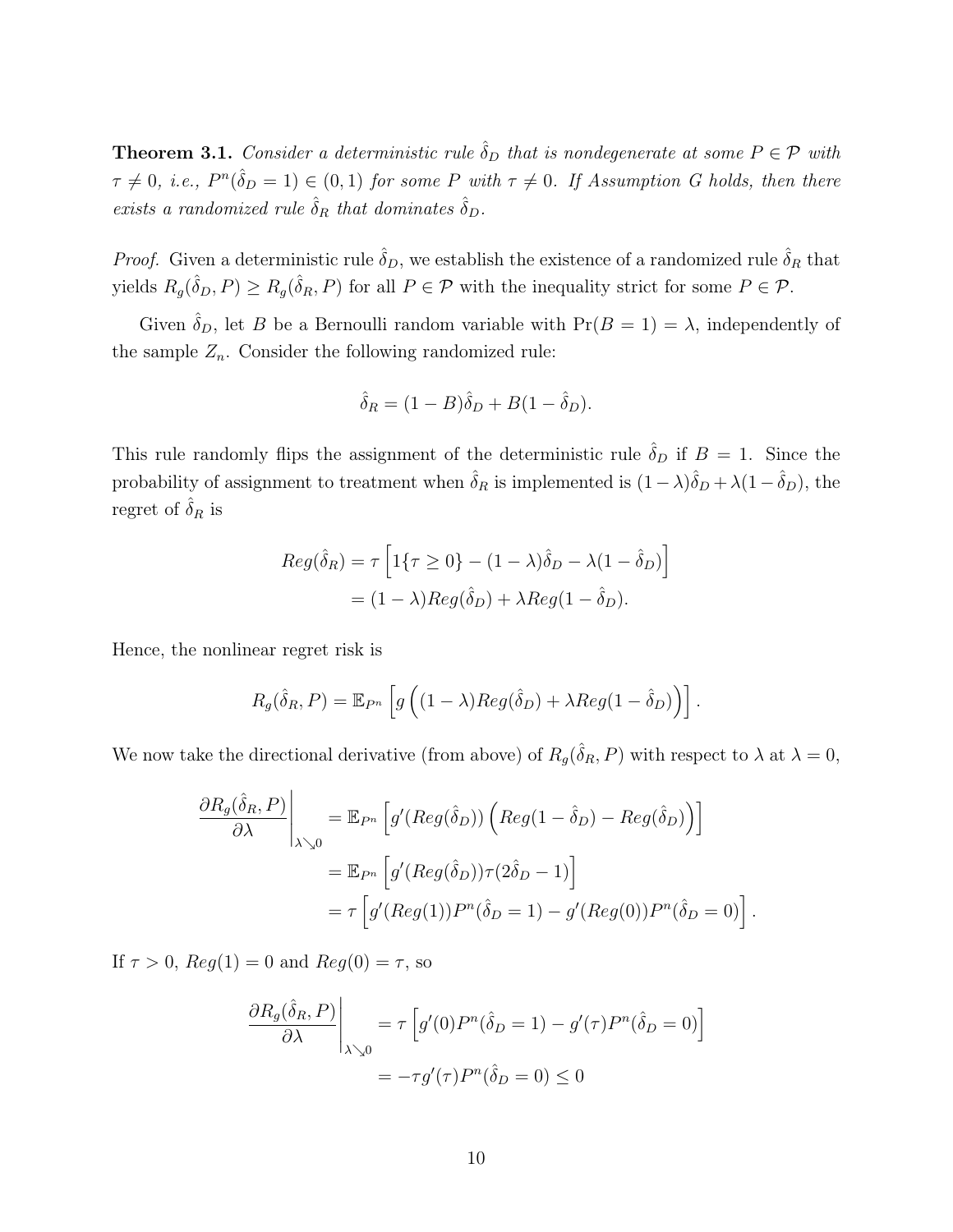where the second equality follows from the assumption that  $g'(0) = 0$ , and the inequality in the last line follows from  $g'(\tau) > 0$  due to strict monotonicity of  $g(\cdot)$ . Since  $P^n(\hat{\delta}_D = 0) > 0$ for some  $P \in \mathcal{P}$  with  $\tau \neq 0$ , the inequality in the last line holds with a strict inequality at those P.

In the case where  $\tau < 0$ , we have  $Reg(1) = -\tau$  and  $Reg(0) = 0$ . We hence have

$$
\left. \frac{\partial R_g(\hat{\delta}_R, P)}{\partial \lambda} \right|_{\lambda \searrow 0} = \tau g'(-\tau) P^n(\hat{\delta}_D = 1) \le 0,
$$

where the inequality is strict at some  $P \in \mathcal{P}$  with  $\tau \neq 0$  due to the nondegeneracy of  $\hat{\delta}_D$ .

Having shown that  $\frac{\partial R_g(\hat{\delta}_R, P)}{\partial \lambda}$  $\Big|_{\lambda\searrow0} \leq 0$  for any P and is strictly negative at some P, we conclude that there exists  $\lambda > 0$  in a neighborhood of zero such that the resulting randomized treatment choice rule dominates  $\delta_D$ . This completes the proof.  $\Box$ 

This result shows that if we consider the space of decision rules to comprise nondegenerate rules (i.e.,  $P^n(\hat{\delta} = 1) \in (0, 1)$ ), deterministic assignment rules  $\hat{\delta}_D \in \{0, 1\}$  are inadmissible. Equivalently, the class of randomized decision rules is essentially complete and any admissible decision rule among the nondegenerate decision rules has to be a randomized rule.

This theorem contrasts sharply with the known admissibility of deterministic rules in more standard formulations of the treatment choice problem, where the (negative) expected welfare corresponds to the risk criterion in Wald's framework of statistical decision theory. For hypothesis testing problems with monotone likelihood ratio distributions, [Karlin and](#page-50-11) [Rubin](#page-50-11) [\(1956\)](#page-50-11) show that the class of deterministic threshold rules is essentially complete (i.e., for an arbitrary decision rule  $\hat{\delta}$  including randomized ones, there exists a deterministic threshold rule that performs as well as  $\hat{\delta}$ ). As exploited in [Hirano and Porter](#page-50-1) [\(2009\)](#page-50-1) and [Tetenov](#page-51-6) [\(2012\)](#page-51-6), the essential completeness of deterministic threshold rules carries over to the treatment choice problem, implying that optimal rules among the deterministic threshold treatment assignment rules are admissible.

# <span id="page-10-0"></span>4 Finite sample optimality

Let  $D$  be the set of statistical decision rules under consideration. We measure the performance of a rule  $\hat{\delta} \in \mathcal{D}$  by its nonlinear regret risk  $R_g(\hat{\delta}, P)$ , which depends on the true data generating process P. In this section we look at two optimality criteria and derive general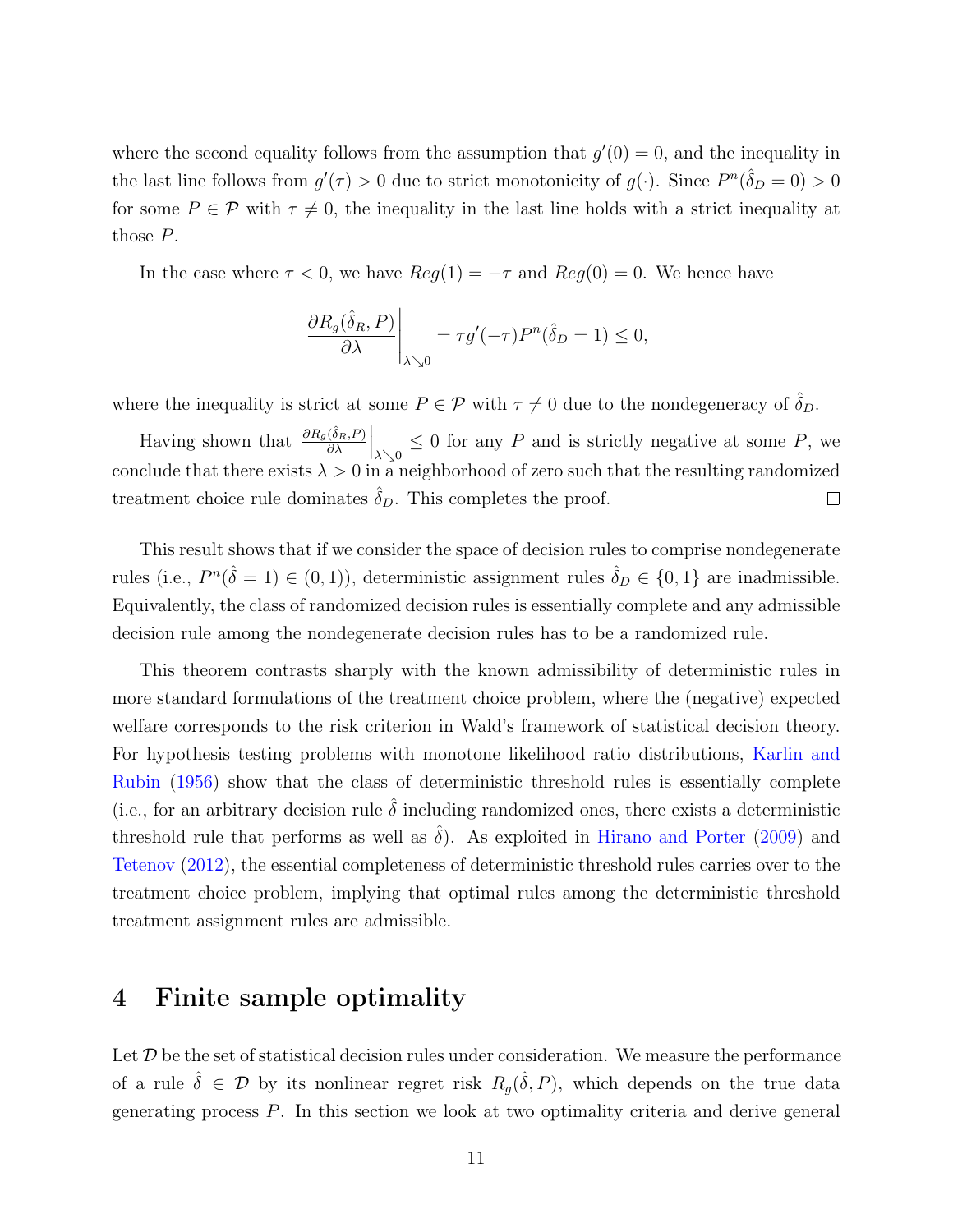results on optimal rules for these criteria. We illustrate the usefulness of our results using specific parametric models.

#### 4.1 Bayes optimality

**Definition 4.1** (Bayes nonlinear risk and the Bayes optimal rule). Let  $\pi$  be a prior distribution on  $P \in \mathcal{P}$ . The Bayes nonlinear (regret) risk of  $\hat{\delta}$  with respect to the prior  $\pi$  is

$$
r_g(\hat{\delta}, \pi) := \int_{P \in \mathcal{P}} R_g(\hat{\delta}, P) d\pi(P).
$$

A Bayes optimal rule  $\hat{\delta}_{\pi}$  with respect to the prior  $\pi$  is such that

$$
r_g(\hat{\delta}_{\pi}, \pi) = \inf_{\hat{\delta} \in \mathcal{D}} r_g(\hat{\delta}, \pi).
$$

Moreover, we say that a prior distribution  $\pi$  is least favorable if  $r_g(\pi, \hat{\delta}_{\pi}) \ge r_g(\pi', \hat{\delta}_{\pi'})$  for all prior distributions  $\pi'$ .

We now characterize the Bayes optimal rule for the Bayes nonlinear risk. It turns out that under mild restrictions on the nonlinear transformation g, the associated Bayes optimal rule is also randomized. To proceed, let  $\pi(P|z_n)$  be the posterior distribution of P given a prior  $\pi$  and  $Z_n = z_n$ .

<span id="page-11-1"></span>**Theorem 4.1.** Suppose Assumption G holds, and the following conditions are true:

- (i)  $g(Reg(\hat{\delta})) \geq 0$  for all  $\hat{\delta} \in \mathcal{D}$  and  $P \in \mathcal{P}$ .
- (ii) There exists some treatment rule  $\tilde{\delta} \in \mathcal{D}$  such that  $R_g(\tilde{\delta}, P)$  is finite.
- (iii) For almost all  $z_n \in \mathbf{Z}_n$ , the posterior distribution  $\pi(P|z_n)$  puts nonzero probability mass on both  $\{P \in \mathcal{P} : \tau(P) > 0\}$  and  $\{P \in \mathcal{P} : \tau(P) < 0\}.$

Then for almost all  $z_n \in \mathbf{Z}_n$ , the Bayes optimal rule  $\hat{\delta}_{\pi}$  exists, is randomized, and satisfies

<span id="page-11-0"></span>
$$
\int \left[ \tau(P)g'\Big(\tau(P)(\mathbf{1}\{\tau(P)\geq 0\} - \hat{\delta}_{\pi})\Big) \right] d\pi(P|z_n) = 0.
$$
\n(4.1)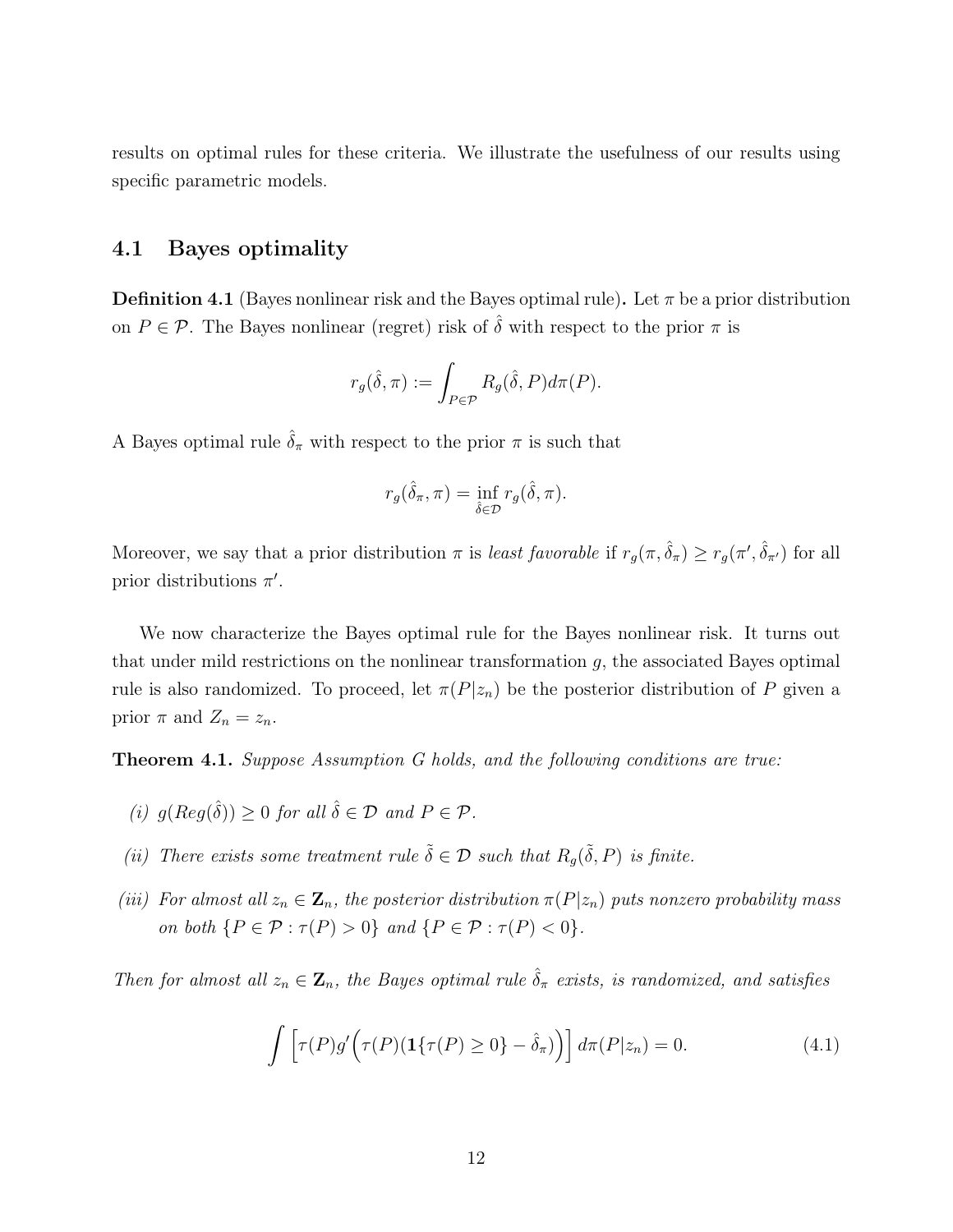Proof. Under conditions (i) and (ii), it is straightforward to show (see, for example, Theorem 1.1 in [Lehmann and Casella](#page-50-12) [\(2006\)](#page-50-12)) that the Bayes optimal rule  $\hat{\delta}_{\pi}$  is such that

<span id="page-12-0"></span>
$$
\hat{\delta}_{\pi} \in \min_{\hat{\delta} \in [0,1]} \int g(Reg(\hat{\delta})) d\pi(P|z_n), \text{ for almost all } z_n \in \mathbf{Z}_n,
$$
\n(4.2)

provided the solution of [\(4.2\)](#page-12-0) exists for almost all  $z_n \in \mathbf{Z}_n$ .

Then the existence of  $\hat{\delta}_{\pi}$  follows from continuity of the objective function  $(4.2)$  in  $\hat{\delta} \in [0, 1]$ , which itself follows from the fact that  $g$  is continuously differentiable. [\(4.1\)](#page-11-0) follows from the first order condition for [\(4.2\)](#page-12-0). To see  $0 < \hat{\delta}_{\pi} < 1$  for almost all  $z_n \in \mathbf{Z}_n$ , note  $g'(\tau) > 0$  for all  $\tau > 0$  because g is strictly increasing on  $\mathbb{R}^+ \setminus \{0\}$  by Assumption G. Thus,

$$
\begin{aligned}\n&\left[\frac{\partial}{\partial \hat{\delta}} \int g(Reg(\hat{\delta})) d\pi(P|z_n)\right]_{\hat{\delta}\searrow 0} \\
&= -\int \left[\tau(P)g'(\tau(P)\mathbf{1}\{\tau(P)\ge 0\})\right] d\pi(P|z_n) \\
&= -\left[\int_{P \in \mathcal{P}:\tau(P)>0} \left[\tau(P)g'(\tau(P))\right] d\pi(P|z_n) + g'(0) \int_{P \in \mathcal{P}:\tau(P)<0} \tau(P) d\pi(P|z_n)\right] \\
&= -\left[\int_{P \in \mathcal{P}:\tau(P)>0} \left[\tau(P)g'(\tau(P))\right] d\pi(P|z_n)\right] < 0,\n\end{aligned}
$$

where the last inequality follows from Assumption G and condition (iii). Similarly,

$$
\begin{split}\n&\left[\frac{\partial}{\partial \hat{\delta}} \int g(Reg(\hat{\delta})) d\pi(P|z_n)\right]_{\hat{\delta},\lambda_1} \\
&= -\int \left[\tau(P)g'(\tau(P)(\mathbf{1}\{\tau(P)\geq 0\}-1))\right] d\pi(P|z_n) \\
&= -\left[g'(0) \int_{P \in \mathcal{P}:\tau(P)>0} \tau(P) d\pi(P|z_n) + \int_{P \in \mathcal{P}:\tau(P)<0} \left[g'(-\tau(P))\tau(P)\right] d\pi(P|z_n)\right] \\
&= -\int_{P \in \mathcal{P}:\tau(P)<0} \left[g'(-\tau(P))\tau(P)\right] d\pi(P|z_n) > 0.\n\end{split}
$$

The above calculations imply that we can always reduce  $\int g(Reg(\hat{\delta}))d\pi(P|z_n)$  by moving  $\hat{\delta}$  away from both 0 and 1 and toward an interior point. Therefore,  $\hat{\delta}_{\pi}$  must be such that  $0 < \hat{\delta}_{\pi} < 1$ , for almost all  $z_n \in \mathbf{Z}_n$ .  $\Box$ 

Remark 4.1. In general, the Bayes optimal rule depends on the nonlinear transformation g and the model specification for P. The calculation of the posterior expectation in  $(4.1)$ , which requires integration with respect to the posterior distribution of P, can be complicated. To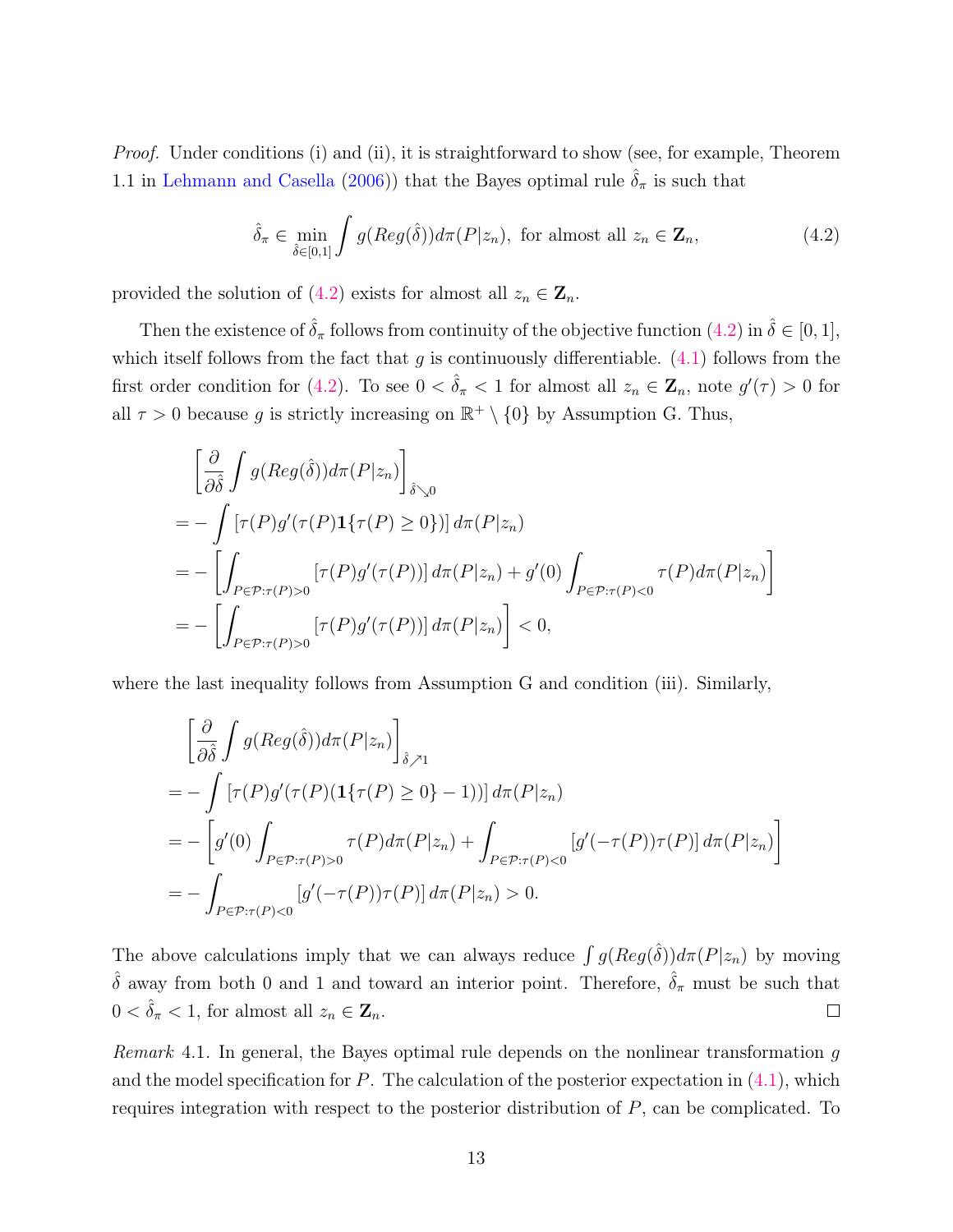gain further insight, consider the simple case where  $g(r) = r^2$  and  $P = P<sub>\tau</sub>$  is parameterized by the one dimensional parameter  $\tau \in \mathbb{R}$ , where  $\tau = \mathbb{E}[Y(1)] - \mathbb{E}[Y(0)]$  (for example, the outcome is normal with known variance). It follows that the prior distribution is indexed by  $\tau$  and written as  $\pi(\tau)$ , and the Bayes optimal rule with respect to the Bayes mean square regret

$$
r_{sq}(\hat{\delta}, \pi) := \int R_{sq}(\hat{\delta}, P_{\tau}) d\pi(\tau)
$$

is characterized as

$$
\int \left[ \tau^2 (\mathbf{1}\{\tau \ge 0\} - \hat{\delta}_\pi) \right] d\pi(\tau | z_n) = 0, \tag{4.3}
$$

,

where  $\pi(\tau | z_n)$  is the posterior distribution of  $\tau$  given the prior  $\pi(\tau)$  and data  $Z_n = z_n$ , with  $Z_n \sim P_\tau^n$ .

Further to this, if the prior  $\pi(\tau)$  is supported on two symmetric points  $\tau \in \{a, -a\}$  for some  $a > 0$ , it follows that

$$
\hat{\delta}_{\pi}(z_n) = \frac{\int a^2 1\{\tau \ge 0\} d\pi(\tau | z_n)}{\int a^2 d\pi(\tau | z_n)} = \underbrace{\int 1\{\tau \ge 0\} d\pi(\tau | z_n)}_{\text{posterior probability that treatment effect is non-negative}}
$$

which is the exact form of the posterior probability matching rule, as used by [Thompson](#page-51-12) [\(1933\)](#page-51-12). If the prior is not supported on two symmetric points, it holds that

<span id="page-13-0"></span>
$$
\hat{\delta}_{\pi}(z_n) = \frac{\int \tau^2 1\{\tau \ge 0\} d\pi(\tau | z_n)}{\int \tau^2 d\pi(\tau | z_n)} = \underbrace{\int 1\{\tau \ge 0\} d\pi(\tau | z_n)}_{\text{posterior probability matching}} \underbrace{\frac{\int \tau^2 d\pi(\tau | z_n, \tau \ge 0)}{\int \tau^2 d\pi(\tau | z_n)}}_{\text{weight}},\tag{4.4}
$$

where  $\pi(\tau | z_n, \tau \geq 0)$  denotes the posterior distribution of  $\tau$  conditional on  $\tau \geq 0$ . Thus, for the mean square regret, the Bayes optimal rule is a tilted version of the posterior probability matching rule.

Remark 4.2. In contrast, for the linear regret risk  $R(\hat{\delta}, P)$ , the Bayes optimal rule is

$$
\hat{\delta}(z_n) = \begin{cases}\n\hat{\delta}(z_n) = 1, & \int \tau(P)d\pi(P|z_n) > 0, \\
\hat{\delta}(z_n) \in [0, 1], & \int \tau(P)d\pi(P|z_n) = 0, \\
\hat{\delta}(z_n) = 0, & \int \tau(P)d\pi(P|z_n) < 0,\n\end{cases}
$$

which is deterministic unless  $\int \tau d\pi(\tau | z_n) = 0$ .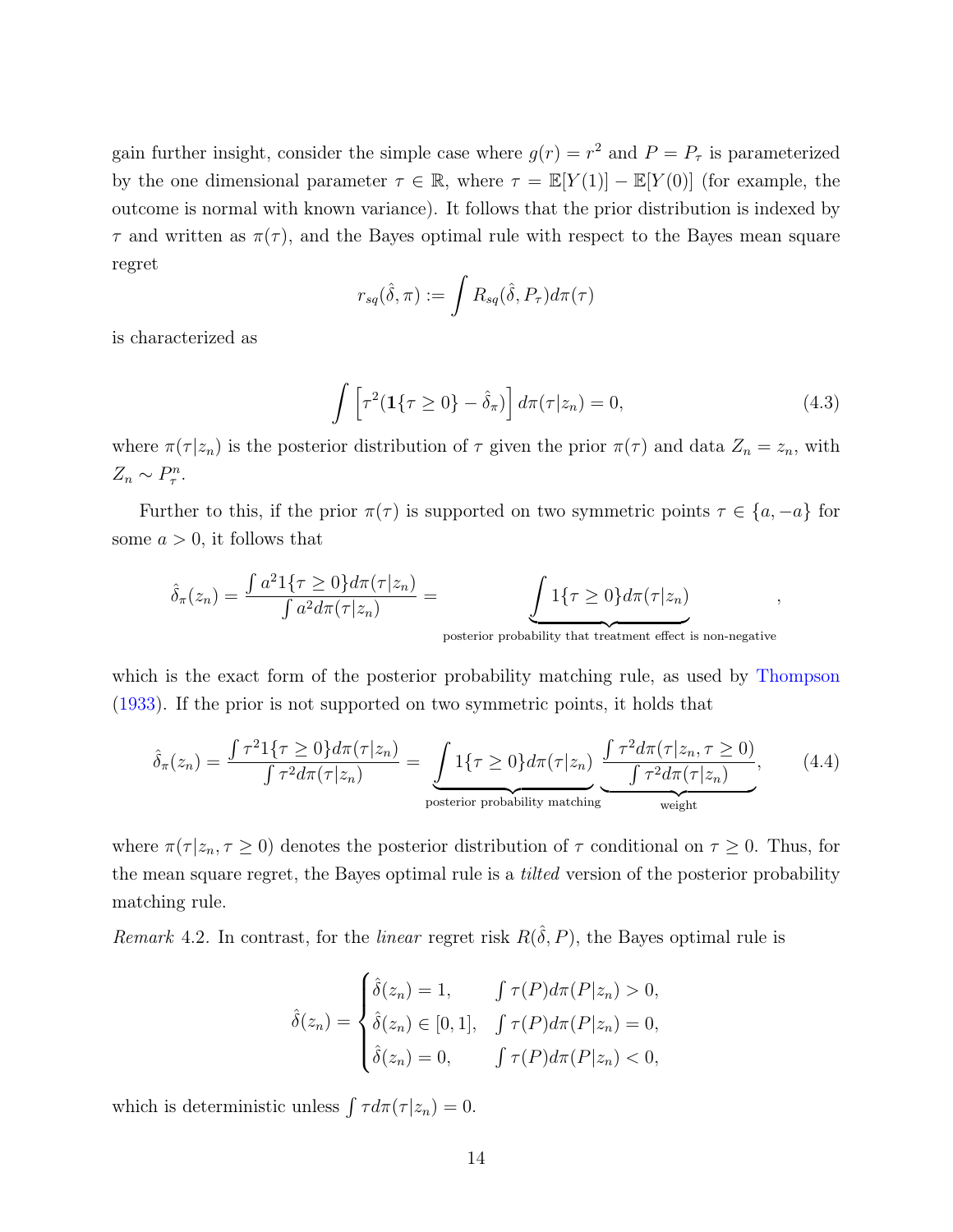We now provide a simple example for which we derive the finite sample Bayes optimal rule with respect to a flat prior. This example also sheds some light on the form of the Bayes optimal rule in large samples, which is discussed in Section [5.](#page-17-0)

<span id="page-14-0"></span>Example 4.1 (Testing an innovation with normal outcome and mean square regret). Let  $g(r) = r^2$ . Suppose the distribution of  $Y(0)$  is known to the planner and without loss of generality,  $\mathbb{E}[Y(0)] = 0$ . Therefore, the planner only needs to learn  $\mathbb{E}[Y(1)]$  and in the experimental design she allocates all units to the treatment. Let  $\bar{Y}_1$  be the sample average of observed outcomes. Assume  $\bar{Y}_1 \sim N(\tau, 1)$  is normally distributed with an unknown mean  $\tau \in \mathbb{R}$  and a known variance normalized to one, with the likelihood function

<span id="page-14-2"></span>
$$
f(\bar{y}_1|\tau) = \sqrt{\frac{1}{2\pi}} \exp\left(-\frac{1}{2}\left[\left(\bar{y}_1 - \tau\right)^2\right]\right), \forall \bar{y}_1 \in \mathbb{R}.\tag{4.5}
$$

<span id="page-14-1"></span>**Proposition 4.1.** In Example [4.1,](#page-14-0) consider the uniform (improper) prior  $\pi_f$  on  $\tau$ . Then the Bayes treatment rule with respect to the mean square regret is

$$
\hat{\delta}_{\pi_f}(\bar{Y}_1) = \Phi\left(\bar{Y}_1\right) \left[1 + \bar{Y}_1 \cdot \Psi(\bar{Y}_1)\right],
$$

where  $\Psi(x) := \frac{\phi(x)}{\Phi(x)(1+x^2)} > 0$  for any  $x \in \mathbb{R}$ , and where  $\Phi(\cdot)$  and  $\phi(\cdot)$  are the cdf and pdf of a standard normal random variable, respectively.

Proposition [4.1](#page-14-1) is a direct application of Theorem [4.1.](#page-11-1) Since the prior is flat, the 'posterior density' is proportional to the likelihood [\(4.5\)](#page-14-2). The form of the Bayes optimal rule then follows [\(4.4\)](#page-13-0). The Bayes optimal rule  $\hat{\delta}_{\pi_f}$  is a product of two terms. The first term,  $\Phi(\bar{Y}_1)$ , is the posterior probability that the treatment effect is positive given the uninformative prior, and corresponds to the posterior probability matching rule. The second term,  $(1+\bar{Y}_1 \cdot \Psi(\bar{Y}_1)),$ adjusts the first term upwards if  $\bar{Y}_1 > 0$ , and adjusts it downwards if  $\bar{Y}_1 < 0$  (note that  $\Psi(x) > 0$ . Therefore, this Bayes optimal rule tilts the posterior probability matching rule and assigns treatment with a probability closer to zero or one. Also see Table [1](#page-25-1) and Figure [5.1](#page-23-0) for the magnitudes of the probability assignment of the Bayes optimal rule and posterior probability matching rule with respect to the uniform prior.

#### 4.2 Minimax optimality

As an alternative to Bayes rule, this section studies minimax optimal rule for nonlinear regret risk.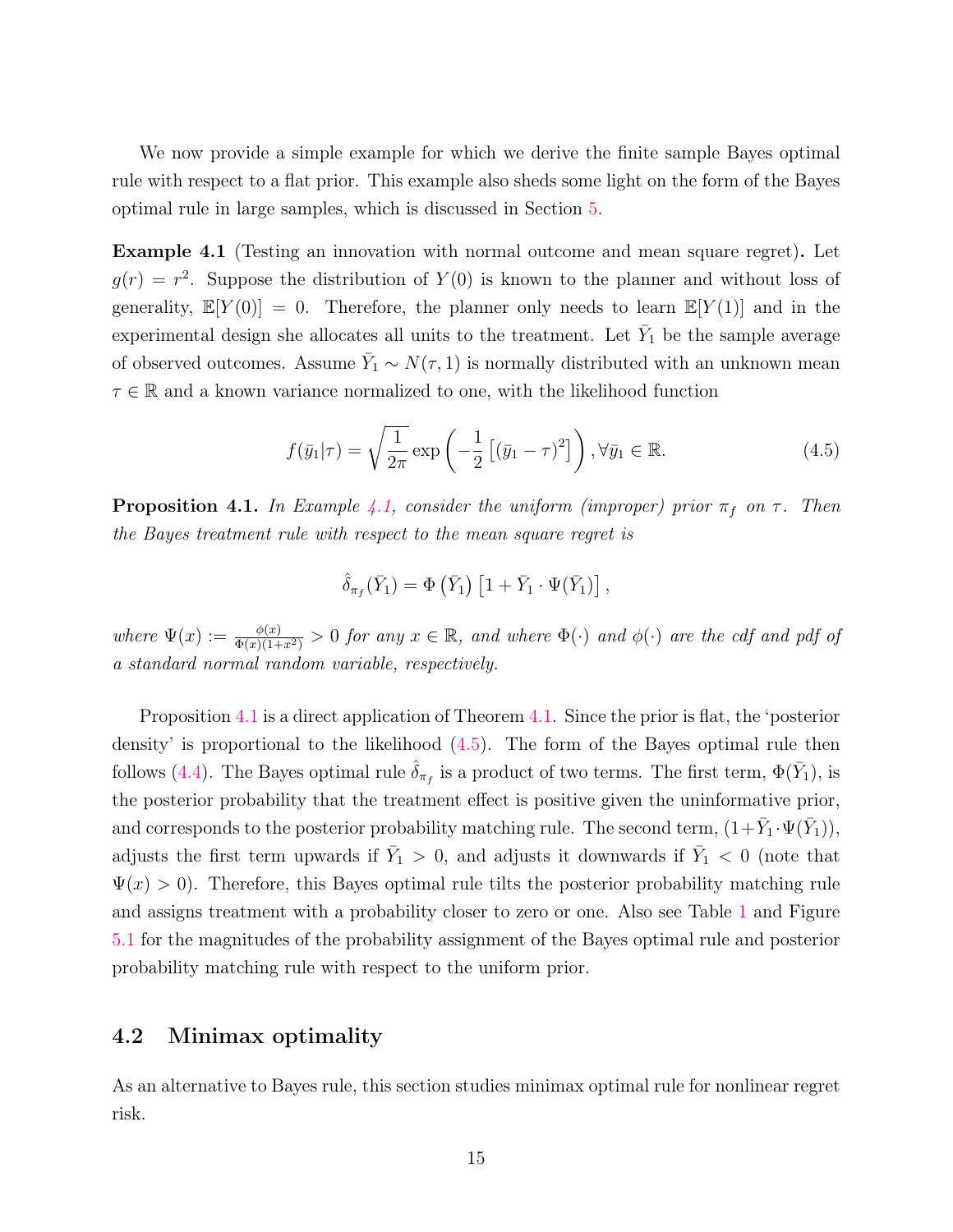**Definition 4.2** (Minimax optimal rule). A minimax optimal rule  $\hat{\delta}^*$  is such that

$$
\sup_{P \in \mathcal{P}} R_g(\hat{\delta}^*, P) = \inf_{\hat{\delta} \in \mathcal{D}} \sup_{P \in \mathcal{P}} R_g(\hat{\delta}, P).
$$

The following proposition characterizes the minimax optimal rule as a Bayes rule under a least favorable prior.

<span id="page-15-0"></span>**Proposition 4.2** [\(Lehmann and Casella](#page-50-12) [\(2006\)](#page-50-12)). Suppose  $\pi$  is a distribution on P such that

$$
r_g(\hat{\delta}_{\pi}, \pi) = \sup_{P \in \mathcal{P}} R_g(\hat{\delta}_{\pi}, P).
$$

Then: (i)  $\hat{\delta}_{\pi}$  is minimax; (ii)  $\pi$  is least favorable.

Proposition [4.2](#page-15-0) is a direct result of [Lehmann and Casella](#page-50-12) [\(2006,](#page-50-12) Theorem 5.1.4). Using Proposition [4.2,](#page-15-0) we can attempt to find the minimax optimal rule by adopting a 'guess-andverify' approach: guess a least favorable prior and derive its associated Bayes optimal rule; verify that the resulting Bayes nonlinear regret risk equals the worst frequentist nonlinear regret risk of the Bayes optimal rule. In general, it can still be difficult to guess the least favorable distribution. However, in many parametric models, the support of the least favorable distribution is often discrete and finite, or the minimax optimal rule has a constant frequentist risk across its parameter space. See, for example, [Kempthorne](#page-50-13) [\(1987\)](#page-50-13). This greatly simplifies the problem. We now demonstrate the minimax optimal rule for Example [4.1.](#page-14-0)

<span id="page-15-1"></span>**Theorem 4.2.** In Example [4.1,](#page-14-0) a finite sample minimax treatment rule is

$$
\hat{\delta}^*(\bar{Y}_1) = \frac{\exp(2\tau^*\bar{Y}_1)}{\exp(2\tau^*\bar{Y}_1) + 1},
$$

where  $\tau^* \approx 1.23$ , which solves

<span id="page-15-2"></span>
$$
\sup_{\tau \in [0,\infty)} \frac{1}{2} \tau^2 \mathbb{E} \left[ \frac{1}{\exp\left(2\tau \bar{Y}_1\right) + 1} \right],\tag{4.6}
$$

or, equivalently, solves

<span id="page-15-3"></span>
$$
\sup_{\tau \in [0,\infty)} \tau^2 \mathbb{E}\left[\left(\frac{1}{\exp\left(2\tau \bar{Y}_1\right) + 1}\right)^2\right],\tag{4.7}
$$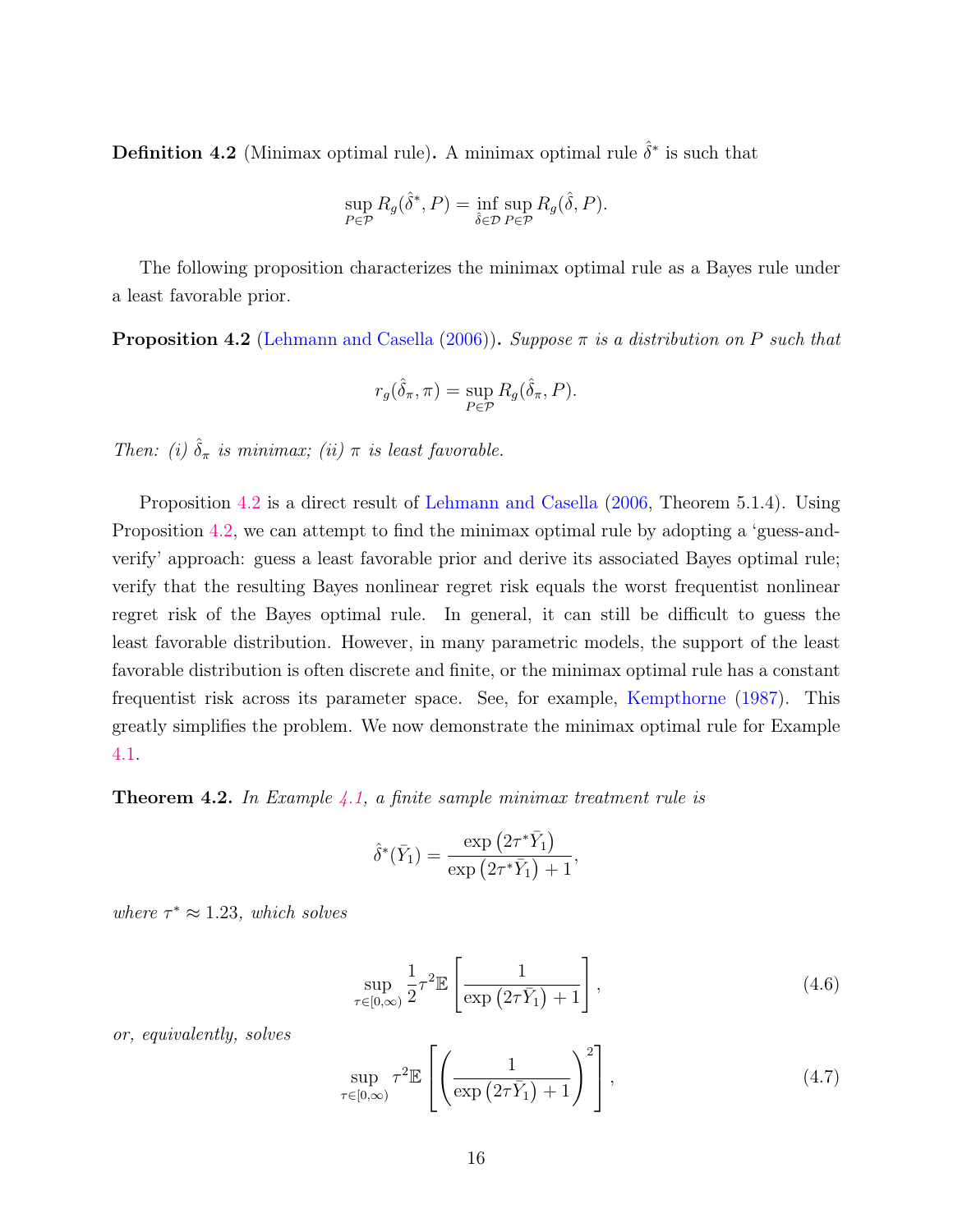where the expectation is with respect to  $\bar{Y}_1 \sim N(\tau, 1)$ . Moreover, a least favorable prior  $\pi^*$ on  $\tau$  is a two-point prior such that  $\pi^*(\tau^*) = \pi^*(-\tau^*) = \frac{1}{2}$ .

Remark 4.3. The minimax optimal rule is a simple logistic transformation of the sample mean and is straightforward to calculate. Moreover, the minimax optimal rule agrees with the posterior probability matching rule, i.e., the treatment probability equals the posterior probability that the treatment effect is positive with respect to the least favorable prior, which is supported on two symmetric points around zero. In this way, we justify the posterior probability matching rule in a static environment without multiple exploration phases.

Remark 4.4. The treatment probability of our suggested minimax optimal rule is always between zero and one. As such, our rule naturally provides a degree of confidence on the hypothesis that  $\tau > 0$ , i.e., the treatment effect is positive. Given data from the single phase experiment, a larger value of  $\hat{\delta}^*$  means we are more confident that  $\tau > 0$ , while a smaller value of  $\hat{\delta}^*$  signals much less evidence supporting a positive treatment effect. Consider a scenario where  $\bar{Y}_1$  is only slightly larger than zero. While the empirical success rule will assign the innovation treatment to everyone in the population, our rule only allocates a fraction (more than 50 percent) of the population to the innovation. The allocation probability can be interpreted as a measure of confidence in the performance of a treatment. Such an interpretation would not be possible if the optimal rule is deterministic rather than randomized.

Remark 4.5. On a more technical note, the proof of Theorem [4.2](#page-15-1) relies on some new techniques that are absent from the existing treatment choice literature. For the mean regret criterion, deterministic threshold rules form an essential complete class, so the minimax optimal rule with respect to mean regret can be found by directly minimizing the worstcase regret with respect to the threshold, without figuring out a least favorable prior. See for example, [Stoye](#page-51-4) [\(2009\)](#page-51-4); [Tetenov](#page-51-6) [\(2012\)](#page-51-6). However, for mean square regret, deterministic rules are inadmissible, and it becomes essential to find the probability distribution of a least favorable prior. To find a least favorable prior, we adopt the 'guess-and-verify' approach. By observing the form of the mean square regret, we guess that a least favorable prior  $\pi^*$  is such that

$$
\pi^*(\tau) = \frac{1}{2}, \pi^*(-\tau) = \frac{1}{2},
$$

for some  $0 < \tau < \infty$ . Within this set of candidate least favorable priors  $\pi^*$  indexed by  $\tau$ , Theorem [4.1](#page-11-1) implies the Bayes optimal rules admit the form  $\hat{\delta}_{\pi^*_{\tau}}(\bar{Y}_1) = \frac{\exp(2\tau\bar{Y}_1)}{\exp(2\tau\bar{Y}_1)+1}$ . Furthermore,  $r_{sq}(\hat{\delta}_{\pi^*_\tau}, \pi^*_\tau)$  follows the form in [\(4.6\)](#page-15-2), and is equivalent to the form in [\(4.7\)](#page-15-3).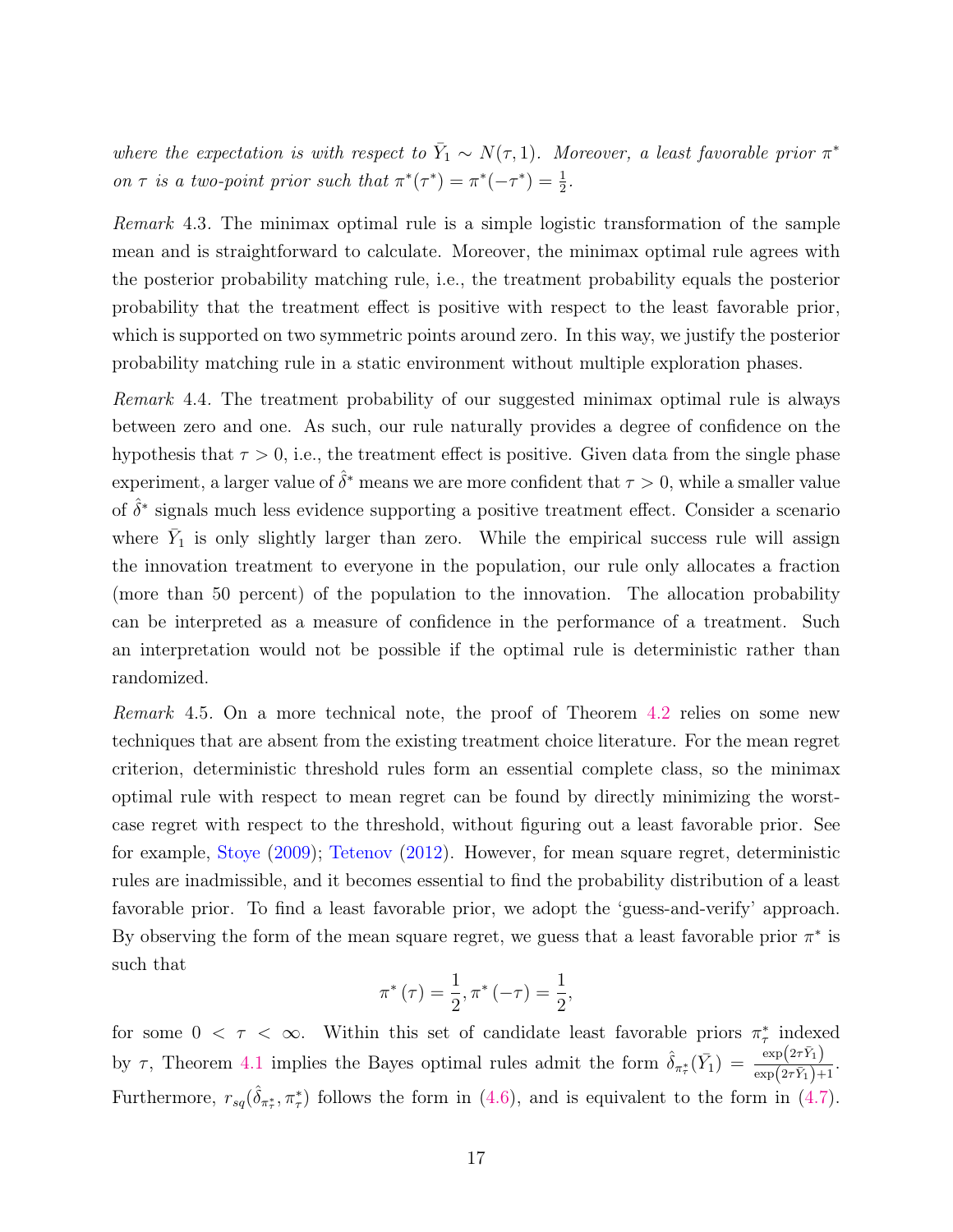Then, our guess for the least favorable prior is

$$
\pi^*(\tau^*) = \frac{1}{2}, \pi^*(-\tau^*) = \frac{1}{2},
$$

where  $\tau^*$  solves [\(4.6\)](#page-15-2) or [\(4.7\)](#page-15-3). With this guess of the least favorable prior, we further establish that the following condition holds:

<span id="page-17-1"></span>Condition 1. 
$$
r_{sq}(\hat{\delta}^*, \pi^*) = \sup_{\tau \in [0,\infty)} R_{sq}(\hat{\delta}^*, P_{\tau}).
$$

The left-hand side of Condition [1](#page-17-1) is the Bayes mean square regret of  $\hat{\delta}^*$  with respect to our hypothesized least favorable prior  $\pi^*$ , and the right-hand side of Condition [1](#page-17-1) is the worst mean square regret of  $\hat{\delta}^*$ . Thus, Proposition [4.2](#page-15-1) implies that  $\hat{\delta}^*$  is a minimax optimal rule and  $\pi^*$  is least favorable. See also Figure [4.1](#page-17-2) for a graphical illustration. The full proof of Theorem [4.2](#page-15-1) is left to Appendix [B.](#page-32-0)



<span id="page-17-2"></span>Figure 4.[1](#page-17-1): Illustration of Condition 1 for Theorem [4.2.](#page-15-1) The dotted line is  $r_{sq}(\hat{\delta}_{\pi_7^*}, \pi_7^*)$  as a function of  $\tau$ ; the solid line is  $R_{sq}(\hat{\delta}^*, P_{\tau})$  as a function of  $\tau$ .

# <span id="page-17-0"></span>5 Asymptotic optimality with mean square regret

In this section we derive asymptotically optimal rules via the limit experiment framework [\(Le Cam,](#page-50-4) [2012\)](#page-50-4), following the approach taken by [Hirano and Porter](#page-50-1) [\(2009\)](#page-50-1). We first consider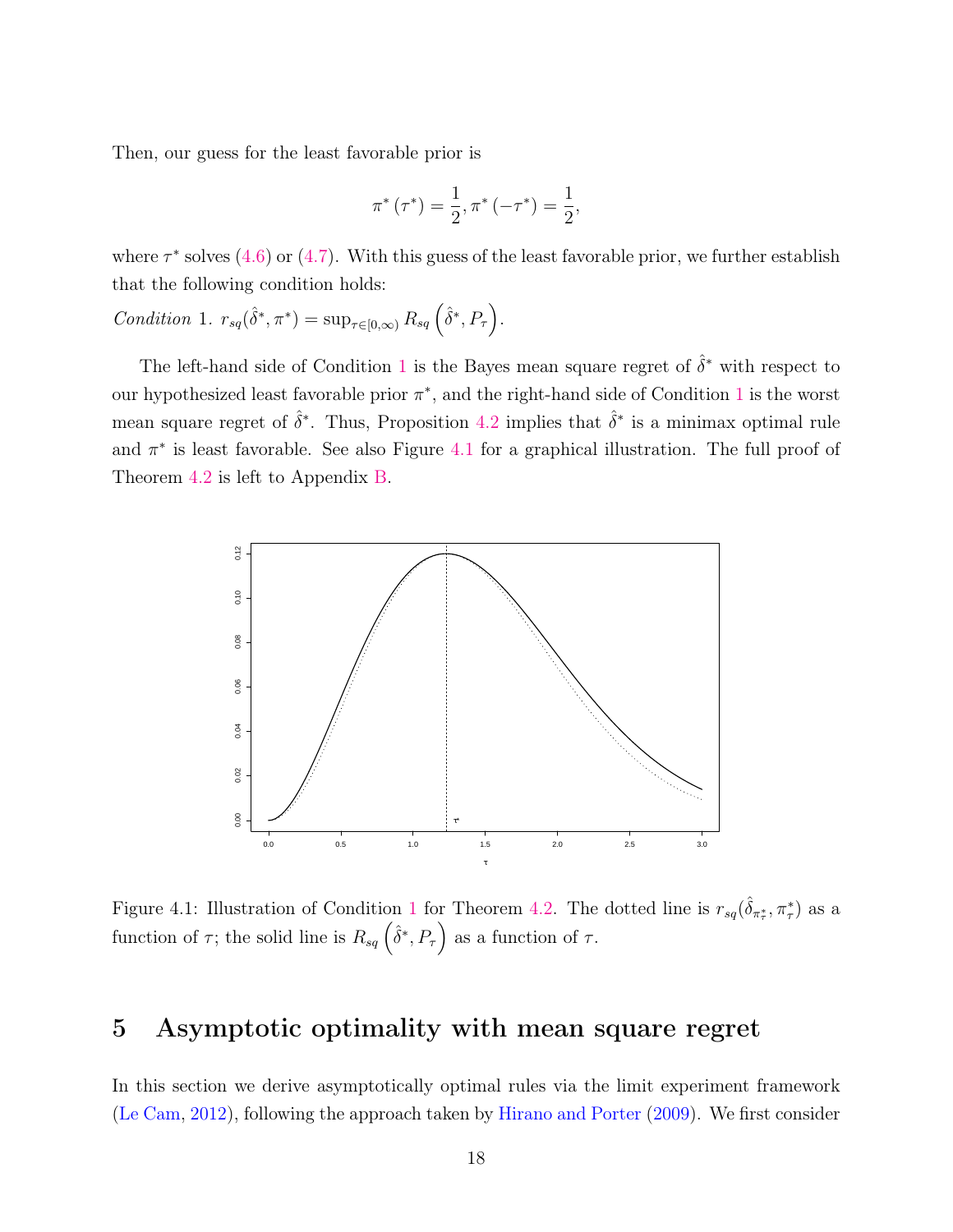a local parametrization of the statistical model  $P$  so that, in large samples, the treatment choice problem is equivalent to a simpler problem in a Gaussian limit experiment. Then, we examine and normalize our nonlinear regret in the limit, and find the corresponding optimal treatment rule. A feasible and asymptotically optimal treatment rule also follows if there exists an efficient estimator of the parameters in the original statistical model P. For a review, see [Hirano and Porter](#page-50-2) [\(2020\)](#page-50-2).

#### 5.1 Limit experiments

For simplicity, we focus on regular parametric models of  $P \in \mathcal{P}$  with mean square regret  $R_{sq}$ . Semiparametric models and other nonlinear regret criteria can also be considered, albeit necessitating more technical analysis. Without loss of generality, consider a case where the distribution of  $Y(0)$  is known and the mean of  $Y(0)$  is zero. Suppose now the distribution of Y(1), denoted by P, is parameterized by a finite dimensional parameter  $\theta \in \Theta \subseteq \mathbb{R}^k$ . Hence, the population average treatment effect is

$$
\tau(\theta) = \int z dP_{\theta}(z).
$$

Data  $Z_n = \{Z_i\}_{i=1}^n$  is independently and identically drawn from  $P_\theta$ . In particular,  $Z_i \sim$  $P_{\theta}$ , where  $Z_i \in \mathbf{Z}$  and  $\mathbf{Z}$  is the support of  $Z_i$ . We now imagine a sequence of experiments  $\mathcal{E}_n := \{P_{\theta}^n, \theta \in \Theta\}$  in which the sample size n grows. Let  $\theta_0 \in \Theta$  satisfy  $\tau(\theta_0) = 0$ . We consider a sequence of local alternative parameters of the form  $\theta_0 + \frac{h}{\sqrt{6}}$  $\frac{n}{\overline{n}}, h \in \mathbb{R}^k$ , the most challenging case in which to determine the optimal treatment rule, even in large samples.

**Assumption DQM** (Differentiability in Quadratic Mean). There exists a function  $s: \mathbb{Z} \rightarrow$  $\mathbb{R}^k$  such that

$$
\int \left[ dP_{\theta_0+h}^{\frac{1}{2}}(z) - dP_{\theta_0}^{\frac{1}{2}}(z) - \frac{1}{2}h' s(z) dP_{\theta_0}^{\frac{1}{2}}(z) \right]^2 = o(||h||^2), \text{ as } h \to 0,
$$

and  $I_0 := \mathbb{E}_{\theta_0}[ss']$  is nonsingular.

Assumption DQM is a standard assumption in the limit experiment framework (e.g., [Van der Vaart,](#page-51-16) [1998\)](#page-51-16). The function s can usually be interpreted as the derivative of the loglikelihood function so that  $I_0$  is the Fisher information under  $P_{\theta_0}$ .

**Assumption C** (Convergence). A sequence of treatment rules  $\hat{\delta}_n$  in the experiments  $\mathcal{E}_n$  is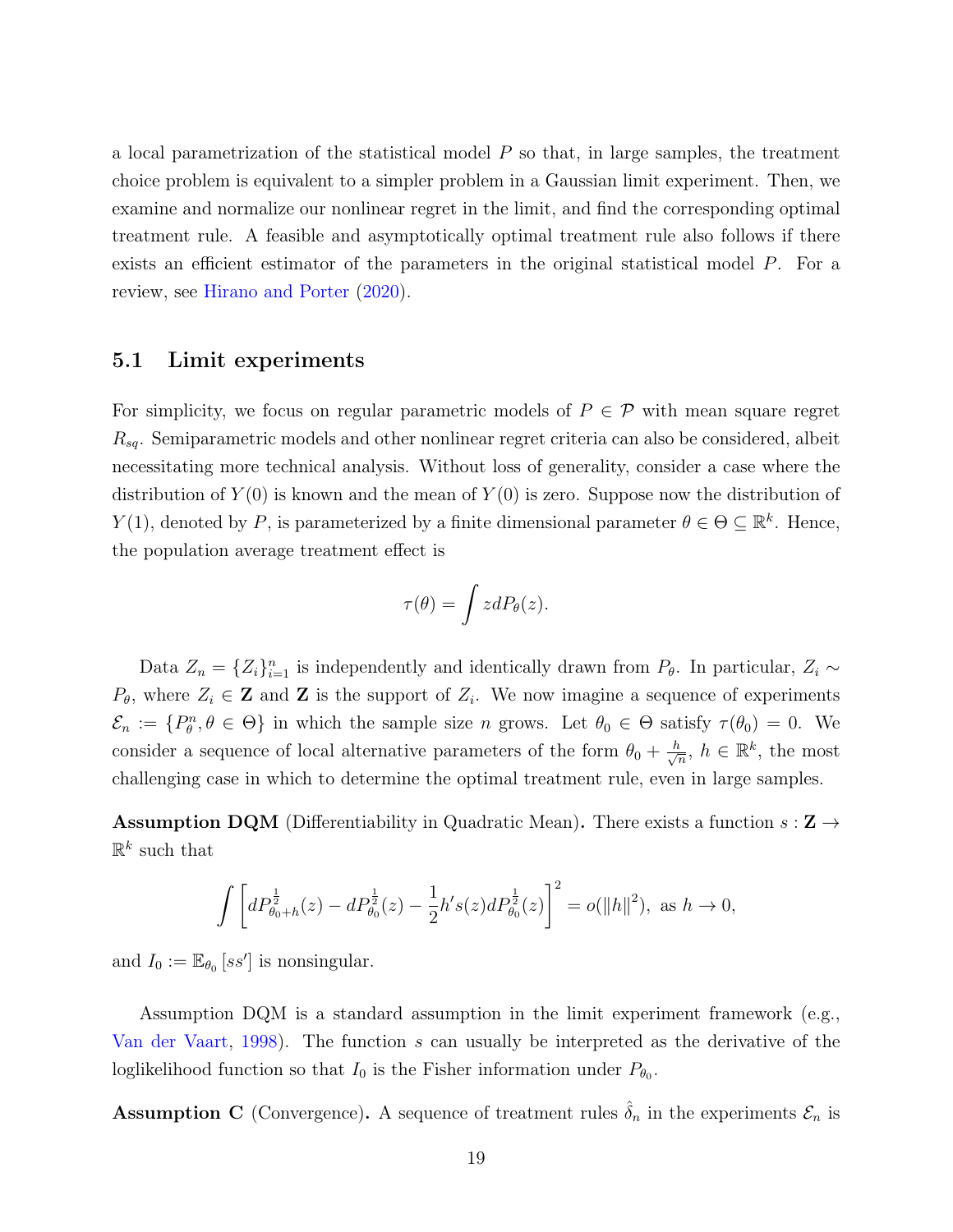such that  $\beta_n(h,1) := \mathbb{E}_{P^n_{\theta_0 + \frac{h}{\sqrt{n}}}$  $[\hat{\delta}_n] \to \beta(h, 1)$  and  $\beta_n(h, 2) := \mathbb{E}_{P^n_{\theta_0 + \frac{h}{\sqrt{n}}}$  $[(\hat{\delta}_n)^2] \rightarrow \beta(h, 2)$  for every h as  $n \to \infty$ .

Compared to mean regret criterion, our mean square regret additionally depends on the second moment of decision rules. Thus, Assumption C assumes convergence of both first and second moments of decision rules, differing from [Hirano and Porter](#page-50-1) [\(2009\)](#page-50-1), who only look at convergence of the first moment of decision rules. Under Assumptions DQM and C, we first establish the following result that allows us to simplify the original treatment problem to a Gaussian experiment in large samples.

<span id="page-19-0"></span>**Proposition 5.1** [\(Van der Vaart](#page-51-16) [\(1998\)](#page-51-16)). Suppose  $\mathcal{E}_n$  satisfy Assumption DQM and a sequence of treatment rules  $\hat{\delta}_n$  in  $\mathcal{E}_n$  satisfy Assumption C. Then there exists a function  $\hat{\delta}: \mathbb{R}^k \to [0,1]$  such that for every  $h \in \mathbb{R}^k$ ,

$$
\beta(h,1) = \int \hat{\delta}(\Delta) dN(\Delta|h, I_0^{-1}), \ \beta(h,2) = \int (\hat{\delta}(\Delta))^{2} dN(\Delta|h, I_0^{-1}),
$$

where  $N(\Delta|h, I_0^{-1})$  is a multivariate normal distribution with mean h and variance  $I_0^{-1}$ .

Proposition [5.1](#page-19-0) is a special case of [Van der Vaart](#page-51-16) [\(1998,](#page-51-16) Theorem 13.1 and Theorem 7.10) applied to the mean square regret setup, following [Hirano and Porter](#page-50-1) [\(2009,](#page-50-1) Proposition 3.1). To use Proposition [5.1,](#page-19-0) note for any treatment rule  $\hat{\delta}_n$  in the experiments  $\mathcal{E}_n$ , the mean square regret is

$$
\mathbb{E}_{P_{\theta_0+\frac{h}{\sqrt{n}}}^n} \left[ \tau \left( \theta_0 + \frac{h}{\sqrt{n}} \right)^2 \left( 1 \left\{ \tau \left( \theta_0 + \frac{h}{\sqrt{n}} \right) \ge 0 \right\} - \hat{\delta}_n \right)^2 \right],
$$

which depends on  $\hat{\delta}_n$  only through  $\mathbb{E}_{P_{\theta_0+\frac{h}{\sqrt{n}}}^n}$  $[\hat{\delta}_n]$  and  $\mathbb{E}_{P^n_{\theta_0 + \frac{h}{\sqrt{n}}} }$  $[\hat{\delta}_n^2]$ , to which we can apply Proposition [5.1.](#page-19-0) Thus, in terms of the mean square regret, any converging sequence of treatment rules is matched by some treatment rule in a simpler Gaussian experiment with unknown mean h and known variance  $I_0^{-1}$ .

Let  $\tau$  be the partial derivative of  $\tau(\theta)$  at  $\theta_0$ . Since  $\tau(\theta_0) = 0$ , it follows that  $\sqrt{n}\tau$   $(\theta_0 + \frac{h}{\sqrt{n}})$  $\left(\frac{\iota}{\overline{n}}\right) \rightarrow$  $\dot{\tau}'h$  as  $n \to \infty$ . Thus, for any rule  $\delta$ ,

$$
\sqrt{n}Reg\left(\delta,\left(\theta_0+\frac{h}{\sqrt{n}}\right)\right)\to\dot\tau'h\left[1\left\{\dot\tau'h\geq 0\right\}-\delta\right]:=Reg_{\infty}(\delta,h),
$$

and  $n \left[ Reg\left(\delta, \left(\theta_0 + \frac{h}{\sqrt{\delta}}\right)\right)\right]$  $\left(\frac{n}{n}\right)\right)^2 \to (Reg_\infty(\delta, h))^2$  as  $n \to \infty$ . Hence, normalizing by n, for any converging rule  $\hat{\delta}_n$  in the sense of Proposition [5.1,](#page-19-0) we define the corresponding limit mean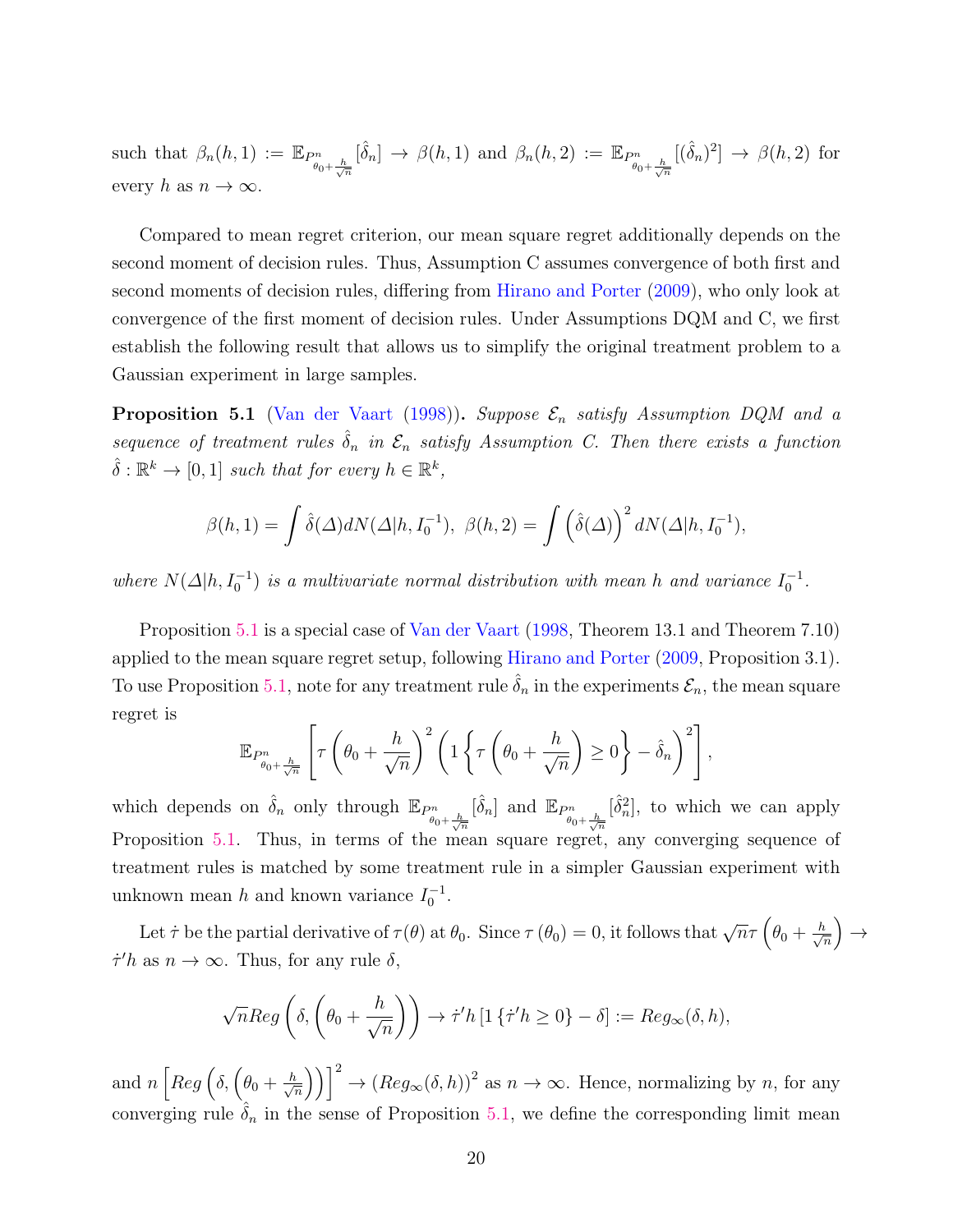square regret as

<span id="page-20-0"></span>
$$
R_{sq}^{\infty}(\hat{\delta}, h) := \int \left( Reg_{\infty}(\hat{\delta}(\Delta), h)\right)^{2} dN(\Delta|h, I_{0}^{-1})
$$
  
= 
$$
\mathbb{E}_{\Delta \sim N(h, I_{0}^{-1})} \left[ Reg_{\infty}(\hat{\delta}(\Delta), h)\right]^{2}.
$$
 (5.1)

With [\(5.1\)](#page-20-0) as the mean square regret in the limit experiment, we can apply our finite sample results in Section [4](#page-10-0) and derive a feasible and asymptotically optimal treatment rule via an efficient estimator of the parameters.

### 5.2 Feasible and asymptotically optimal rules

We first present results in terms of minimax optimality. Denote  $\stackrel{h}{\leadsto}$  as convergence in distribution under the sequence of probability measures  $P_{\theta_0+\frac{h}{\sqrt{n}}}^n$ . Define  $\sigma_{\tau} := \sqrt{\tau' I_0^{-1} \tau'}$ to be the standard deviation of  $\dot{\tau}'\Delta$ , where  $\Delta \sim N(h, I_0^{-1})$ .

<span id="page-20-1"></span>**Theorem [5.1](#page-19-0).** Suppose Proposition 5.1 holds,  $\tau(\theta_0) = 0$ , and  $\tau(\theta)$  is differentiable at  $\theta_0$ .

(i) The minimax optimal rule in the limit experiment is

$$
\hat{\delta}^*(\Delta) = \frac{\exp\left(\frac{2\tau^*}{\sigma_{\tau}}\dot{\tau}'\Delta\right)}{\exp\left(\frac{2\tau^*}{\sigma_{\tau}}\dot{\tau}'\Delta\right) + 1},
$$

where  $\tau^* \approx 1.23$ , and which solves [\(4.6\)](#page-15-2).

(ii) If, in addition, there exists a best regular estimator  $\hat{\theta}$  such that

<span id="page-20-2"></span>
$$
\sqrt{n}\left(\hat{\theta}-\theta_0-\frac{h}{\sqrt{n}}\right) \stackrel{h}{\leadsto} N(0,I_0^{-1}), \text{ for all } h \in \mathbb{R}^k,
$$
 (5.2)

and there exists some estimator  $\hat{\sigma}_{\tau} \stackrel{p}{\rightarrow} \sigma_{\tau}$  under  $\theta_0$ , the feasible treatment rule

$$
\hat{\delta}_F^*(Z_n) = \frac{\exp\left(\frac{2\tau^*}{\hat{\sigma}_\tau}\sqrt{n}\tau(\hat{\theta})\right)}{\exp\left(\frac{2\tau^*}{\hat{\sigma}_\tau}\sqrt{n}\tau(\hat{\theta})\right) + 1}
$$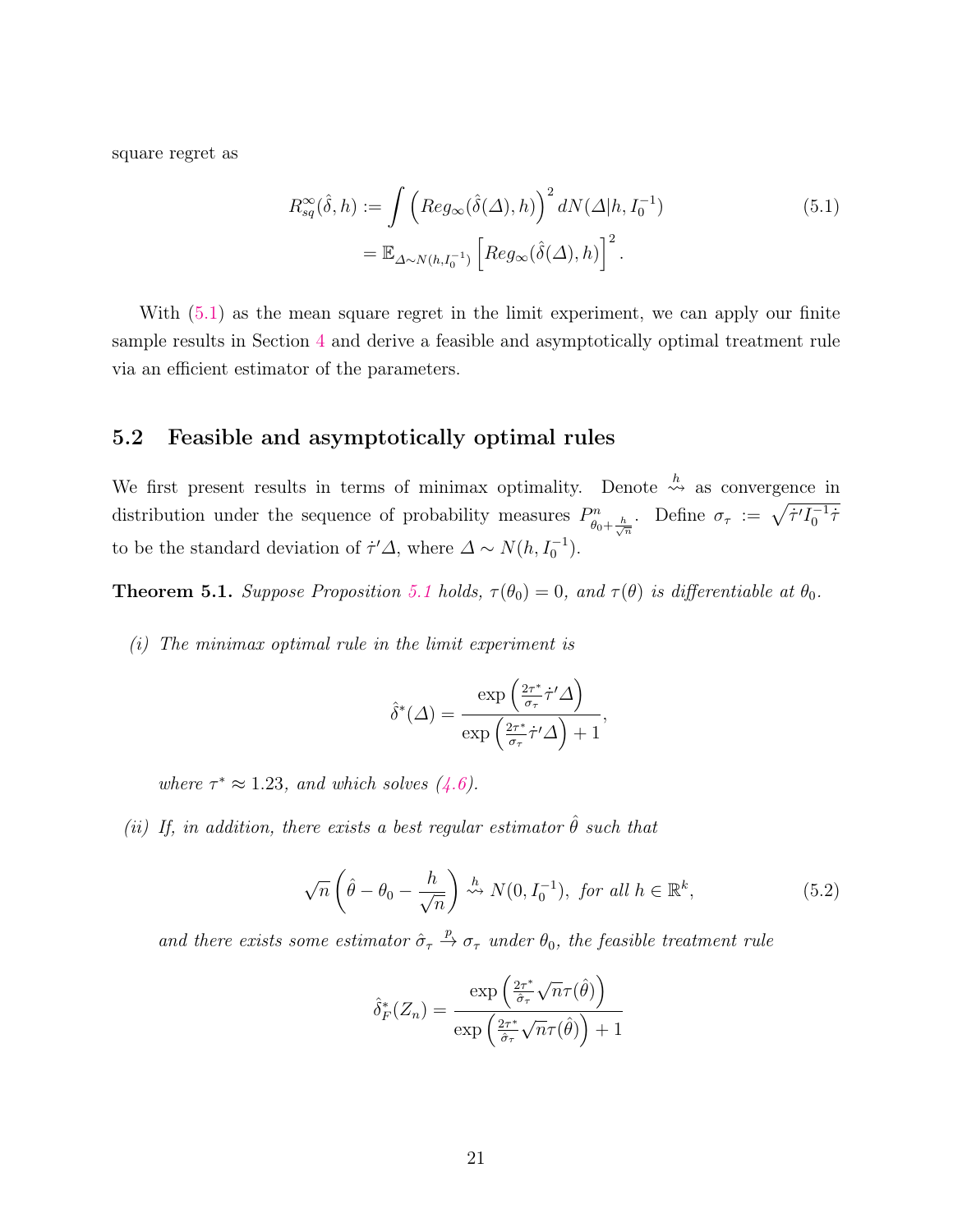is locally asymptotically minimax optimal in terms of mean square regret:

$$
\sup_J \liminf_{n \to \infty} \sup_{h \in J} n R_{sq}(\hat{\delta}_F^*, \theta_0 + \frac{h}{\sqrt{n}}) = \inf_{\hat{\delta} \in \mathcal{D}} \sup_J \liminf_{n \to \infty} \sup_{h \in J} n R_{sq}(\hat{\delta}, \theta_0 + \frac{h}{\sqrt{n}}),
$$

where J is a finite subset of  $\mathbb{R}^k$  and  $\mathcal D$  is the set of all decision rules that satisfy Assumption C (slightly abusing notation).

Theorem [5.1](#page-20-1) extends our finite sample results to a large sample setting. Given a regular parametric model, the maximum likelihood estimator (MLE) usually satisfies [\(5.2\)](#page-20-2). Thus, Theorem [5.1](#page-20-1) suggests a simple way to construct an asymptotically minimax optimal rule in terms of mean square regret: estimate the parameters of  $P_{\theta}$  via MLE, calculate a t-statistic for the mean, and then carry out a simple logit transformation for the t-statistic. This rule is always fractional and very easy to implement for practitioners. We expect that our result can also be extended to regular semiparametric models.

Next, we derive a feasible rule that is locally asymptotically Bayes optimal. Let  $\pi(\theta)$  be a positive and continuous prior density on  $\Theta$  (slightly abusing notation). For a treatment rule  $\delta_n$  that satisfies Assumption C, the normalized Bayes mean square regret is

$$
nr_{sq}(\hat{\delta}_n, \pi) = \int nR_{sq}(\hat{\delta}_n, \theta_0 + \frac{h}{\sqrt{n}})\pi(\theta_0 + \frac{h}{\sqrt{n}})dh.
$$

We define the Bayes mean square regret in the limit experiment when  $n \to \infty$  as

$$
r_{sq}^{\infty}(\hat{\delta}) := \pi(\theta_0) \int R_{sq}^{\infty}(\hat{\delta}, h) dh.
$$

That is, as the Bayes mean square regret with respect to an uninformative prior. Then we can apply Theorem [4.1](#page-11-1) to derive the Bayes optimal rule for the limit experiment. Given an MLE estimate of the parameters in  $P_{\theta}$ , Theorem [5.2](#page-21-0) further implies that a feasible and asymptotically optimal Bayes rule also follows with a simple transformation of the t-statistic for the mean.

<span id="page-21-0"></span>**Theorem 5.2.** Suppose Proposition [5.1](#page-19-0) holds,  $\tau(\theta_0) = 0$  and  $\tau(\theta)$  is differentiable at  $\theta_0$ . Let  $\pi(\theta)$  be the density of a prior distribution on  $\Theta$  that is continuous and positive at  $\theta_0$ .

(i) The Bayes optimal rule in terms of mean square regret in the limit experiment is

$$
\hat{\delta}_B(\Delta) = \Phi\left(\frac{\dot{\tau}' \Delta}{\sigma_\tau}\right) \left(1 + \frac{\dot{\tau}' \Delta}{\sigma_\tau} \Psi\left(\frac{\dot{\tau}' \Delta}{\sigma_\tau}\right)\right). \tag{5.3}
$$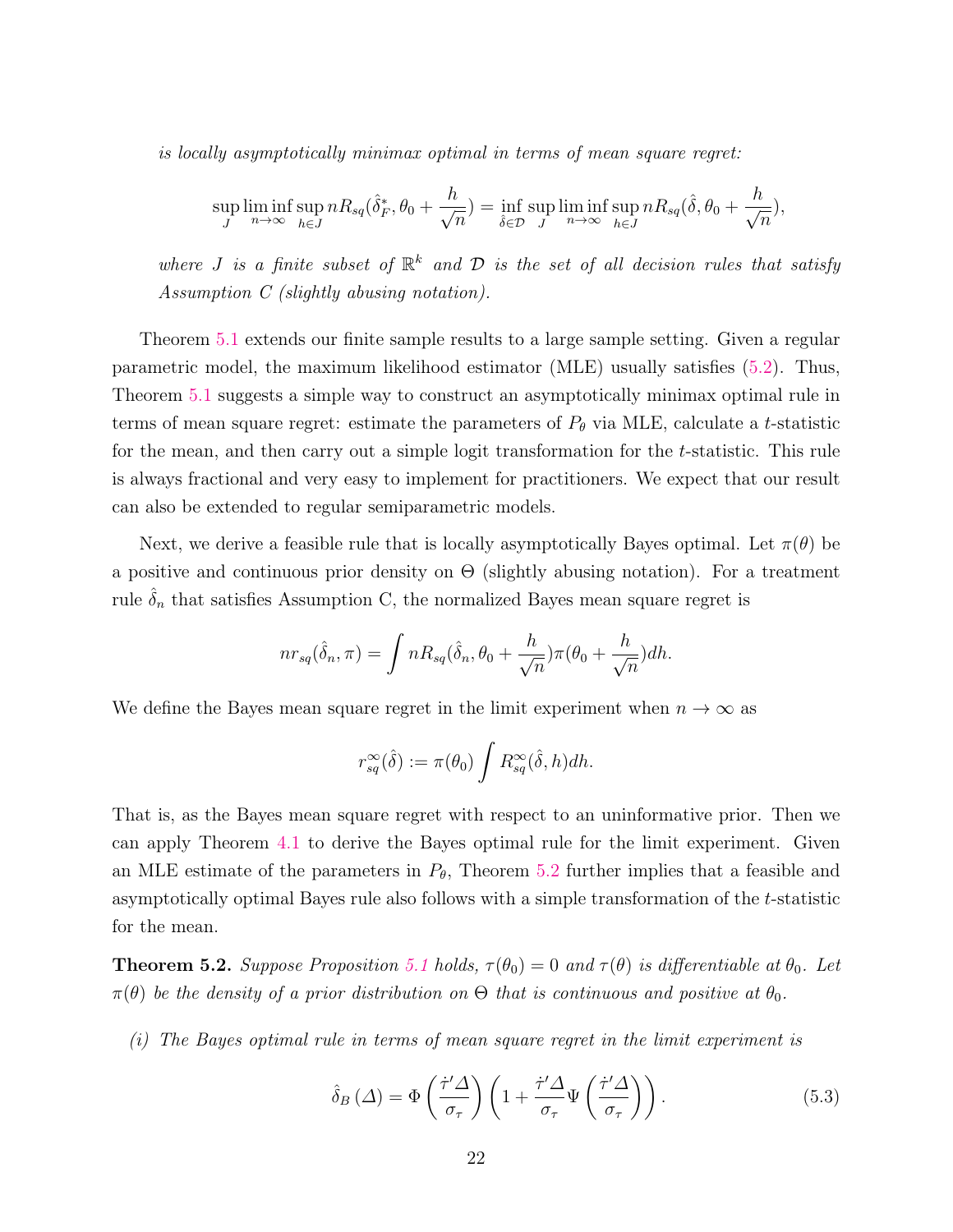That is,  $r_{sq}^{\infty}(\hat{\delta}_B) = \inf_{\delta \in \mathcal{D}_{\infty}} r_{sq}^{\infty}(\delta)$ , where  $\mathcal{D}_{\infty}$  is the set of all treatment rules in the  $N(h, I_0^{-1})$  limit experiment.

(ii) If, in addition, there exists a best regular estimator  $\hat{\theta}$  such that

$$
\sqrt{n}\left(\hat{\theta}-\theta_0-\frac{h}{\sqrt{n}}\right) \stackrel{h}{\leadsto} N(0,I_0^{-1}), \text{ for all } h \in \mathbb{R}^k,
$$

and there exists some estimator  $\hat{\sigma}_{\tau} \stackrel{p}{\rightarrow} \sigma_{\tau}$  under  $\theta_0$ , the feasible treatment rule

$$
\hat{\delta}_{B,F}(Z_n) = \Phi\left(\frac{\sqrt{n}\tau(\hat{\theta})}{\hat{\sigma}_{\tau}}\right) \left[1 + \frac{\sqrt{n}\tau(\hat{\theta})}{\hat{\sigma}_{\tau}}\Psi\left(\frac{\sqrt{n}\tau(\hat{\theta})}{\hat{\sigma}_{\tau}}\right)\right]
$$

is locally asymptotically Bayes optimal, i.e.,

$$
\lim_{n \to \infty} nr_{sq}(\hat{\delta}_{B,F}, \pi) = \inf_{\hat{\delta} \in \mathcal{D}} \liminf_{n \to \infty} nr_{sq}(\hat{\delta}, \pi).
$$

In the limit, the Bayes optimal rule is a *tilted* posterior probability matching rule with respect to the uninformative prior. Compared to the posterior probability matching rule, the Bayes optimal rule assigns treatment with a probability closer to zero or one. Compared to the limit minimax optimal rule, the Bayes optimal rule also assigns treatment with a probability close to zero or one. This contrasts with the case of linear regret risk, where it is known that the Bayes optimal and minimax optimal rules are the same empirical success rule. See Figure [5.1](#page-23-0) and Table [1](#page-25-1) for various rules in a Gaussian limit experiment with unit variance. It can be seen that all three randomized rules approach one as  $\bar{Y}_1$  gets large. For sufficiently large positive values of  $\bar{Y}_1$  (e.g., 2.33), the Bayes and minimax optimal rules are to effectively treat everyone. Even with a modest value of  $\bar{Y}_1 = 0.84$ , the Bayes optimal rule recommends a probability of treatment of 0.94, which is quite high when compared with the corresponding probability of 0.8 recommended by the posterior probability matching rule. Figures [5.2,](#page-23-1) [5.3](#page-24-0) and [5.4](#page-24-1) present the mean square regret, mean regret and standard deviation of regret of the optimal rules in the same Gaussian limit experiment with unit variance. We make several observations: firstly, although they admit different forms, our Bayes optimal and minimax optimal rules in the limit experiment exhibit a similar performance in terms of the mean square regret (Figure [5.2\)](#page-23-1); secondly, the ES rule is minimax optimal in terms of mean regret (Figure [5.3\)](#page-24-0), but its excessive variance (Figure [5.4\)](#page-24-1) in those states where mean regret is high implies that it is not optimal in terms of mean square regret.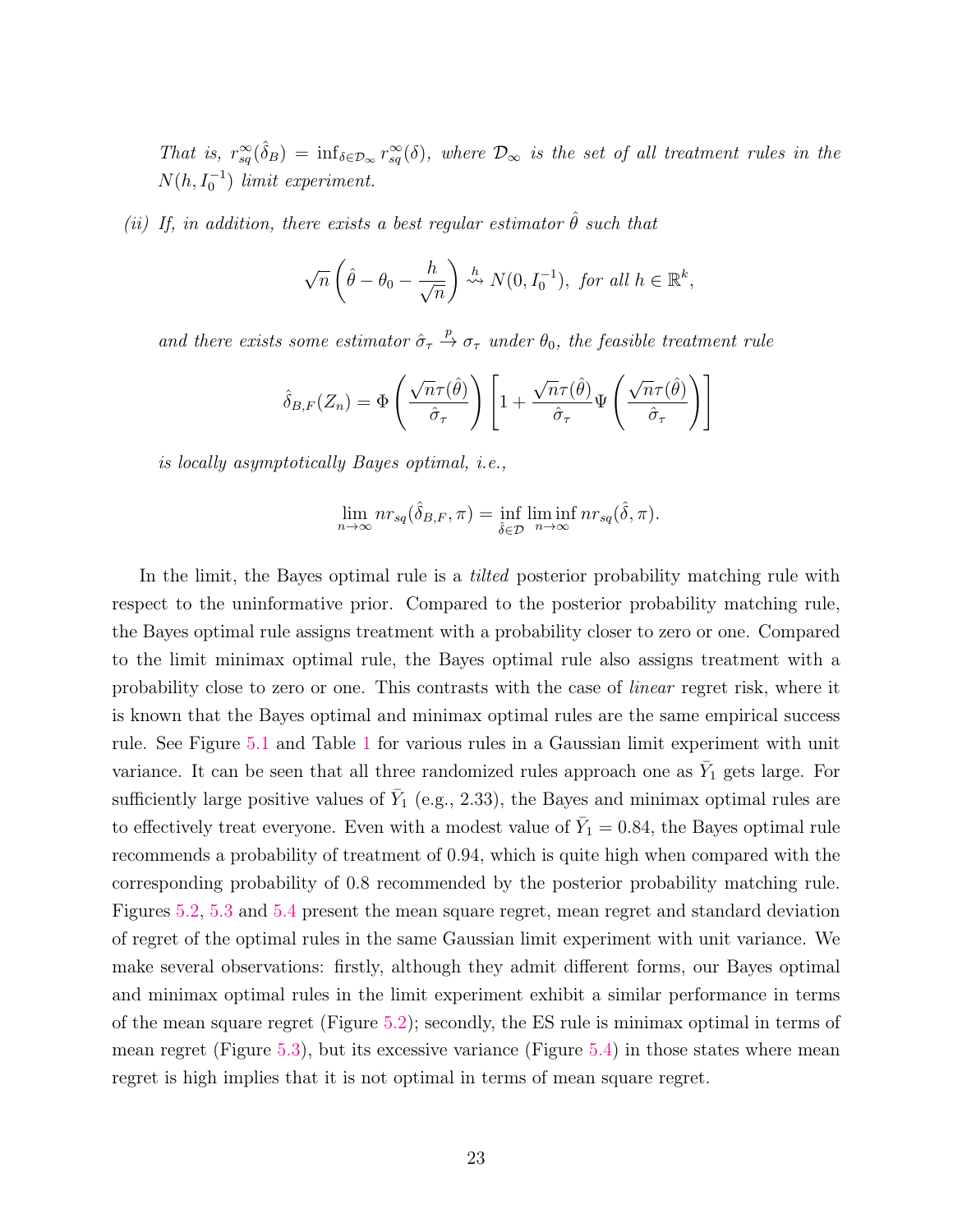

<span id="page-23-0"></span>Figure 5.1: Optimal rules in the Gaussian limit experiment with unit variance. Solid line: minimax optimal rule for mean square regret; Dotted line: Bayes optimal rule for mean square regret; Dot-dashed line: posterior probability matching rule with respect to a flat prior; Dashed line: Empirical success (ES) rule.



<span id="page-23-1"></span>Figure 5.2: Mean square regret in the Gaussian limit experiment with unit variance. Solid line: minimax optimal rule; Dotted line: Bayes optimal rule with respect to a flat prior; Dashed line: ES rule.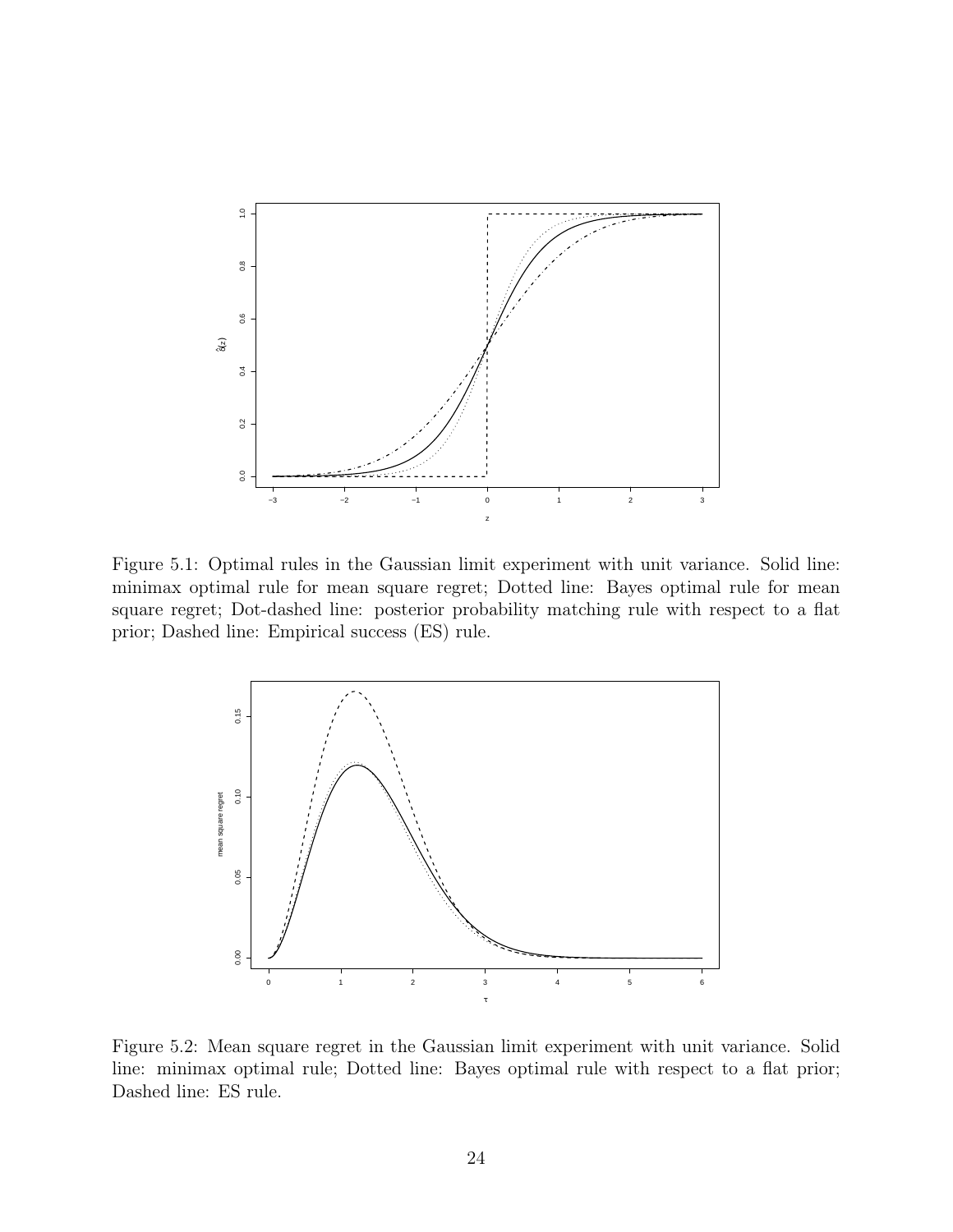

Figure 5.3: Mean regret in the Gaussian limit experiment with unit variance. Solid line: minimax optimal rule; Dotted line: Bayes optimal rule with respect to a flat prior; Dashed line: ES rule.

<span id="page-24-0"></span>

<span id="page-24-1"></span>Figure 5.4: Standard deviation of regret in the Gaussian limit experiment with unit variance. Solid line: minimax optimal rule; Dotted line: Bayes optimal rule with respect to a flat prior; Dashed line: ES rule.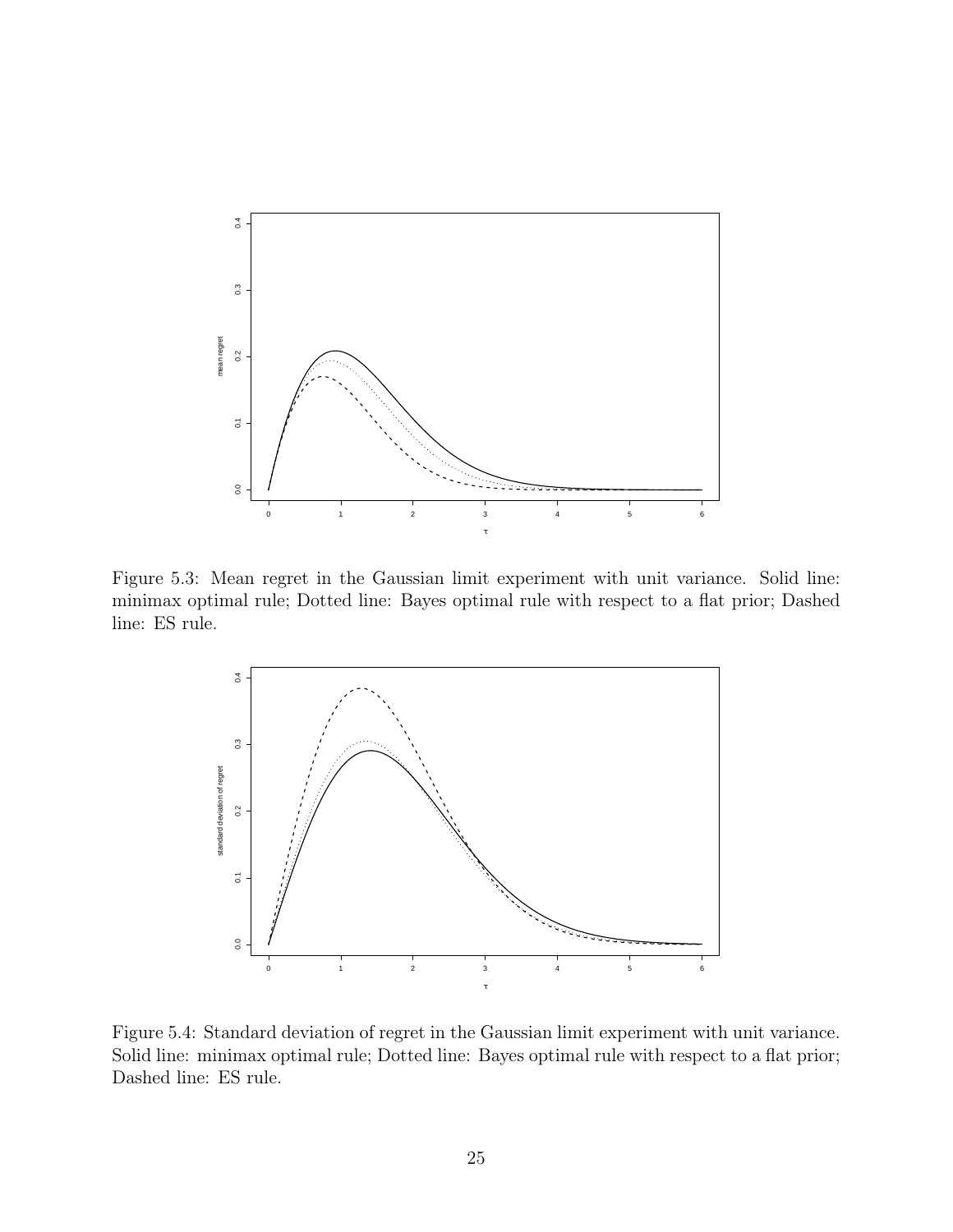| $\bar{Y}_1$      | Minimax<br>optimal rule | <b>Bayes</b><br>optimal rule | Posterior probability<br>matching rule (flat prior) | ES rule |
|------------------|-------------------------|------------------------------|-----------------------------------------------------|---------|
| $\left( \right)$ | 0.5                     | 0.5                          | 0.5                                                 | [0,1]   |
| 0.2533           | 0.6507                  | 0.6920                       | 0.6                                                 |         |
| 0.5244           | 0.7838                  | 0.8430                       | 0.7                                                 | 1       |
| 0.8416           | 0.8877                  | 0.9379                       | 0.8                                                 | 1       |
| 1.2816           | 0.9588                  | 0.9851                       | 0.9                                                 | 1       |
| 1.6449           | 0.9827                  | 0.9958                       | 0.95                                                | 1       |
| 2.3263           | 0.9967                  | 0.9997                       | 0.99                                                |         |

<span id="page-25-1"></span>Table 1: Treatment assignment probabilities in the Gaussian limit experiment with unit variance

# <span id="page-25-0"></span>6 Sample size calculations

In practice, the planner often has a preference for deterministic rules like the empirical success (ES) rule or the hypothesis testing (HT) rule, and calculates what is a sufficient sample size based on these deterministic rules. In this section we discuss the implications for the efficiency loss in terms of mean square regret if deterministic rules were implemented instead of our proposed minimax optimal rules. Compared to our minimax optimal rule, these deterministic rules often require significantly more data and thus are much less efficient. For instance, to guarantee the same mean square regret with our minimax optimal rule, ES rule and HT rule demand around 40% and 1100% more observations, respectively. A similar discussion can be had for the Bayes optimal rule, but we omit this for brevity.

Consider the Gaussian experiment in Example [4.1,](#page-14-0) but suppose now  $\bar{Y}_1 \sim N(\tau, \frac{\sigma^2}{n})$  $\frac{\sigma^2}{n}$ ) is the sample average calculated from experimental data with a sample size of  $n$  and known variance  $\sigma^2 > 0$ . In this case the minimax optimal rule in terms of mean square regret is

$$
\hat{\delta}^*(\bar{Y}_1) = \frac{\exp(2\tau^*\frac{\sqrt{n}}{\sigma}\bar{Y}_1)}{\exp(2\tau^*\frac{\sqrt{n}}{\sigma}\bar{Y}_1) + 1},
$$

where  $\tau^*$  solves [\(4.6\)](#page-15-2). Given each  $\varepsilon > 0$ , we can select *n* such that

$$
\sqrt{\sup_{\tau \in [0,\infty)} R_{sq}(\hat{\delta}^*, P_\tau)} \leq \varepsilon,
$$

i.e., the square root of the worst case mean square regret does not exceed  $\varepsilon$ . The worst case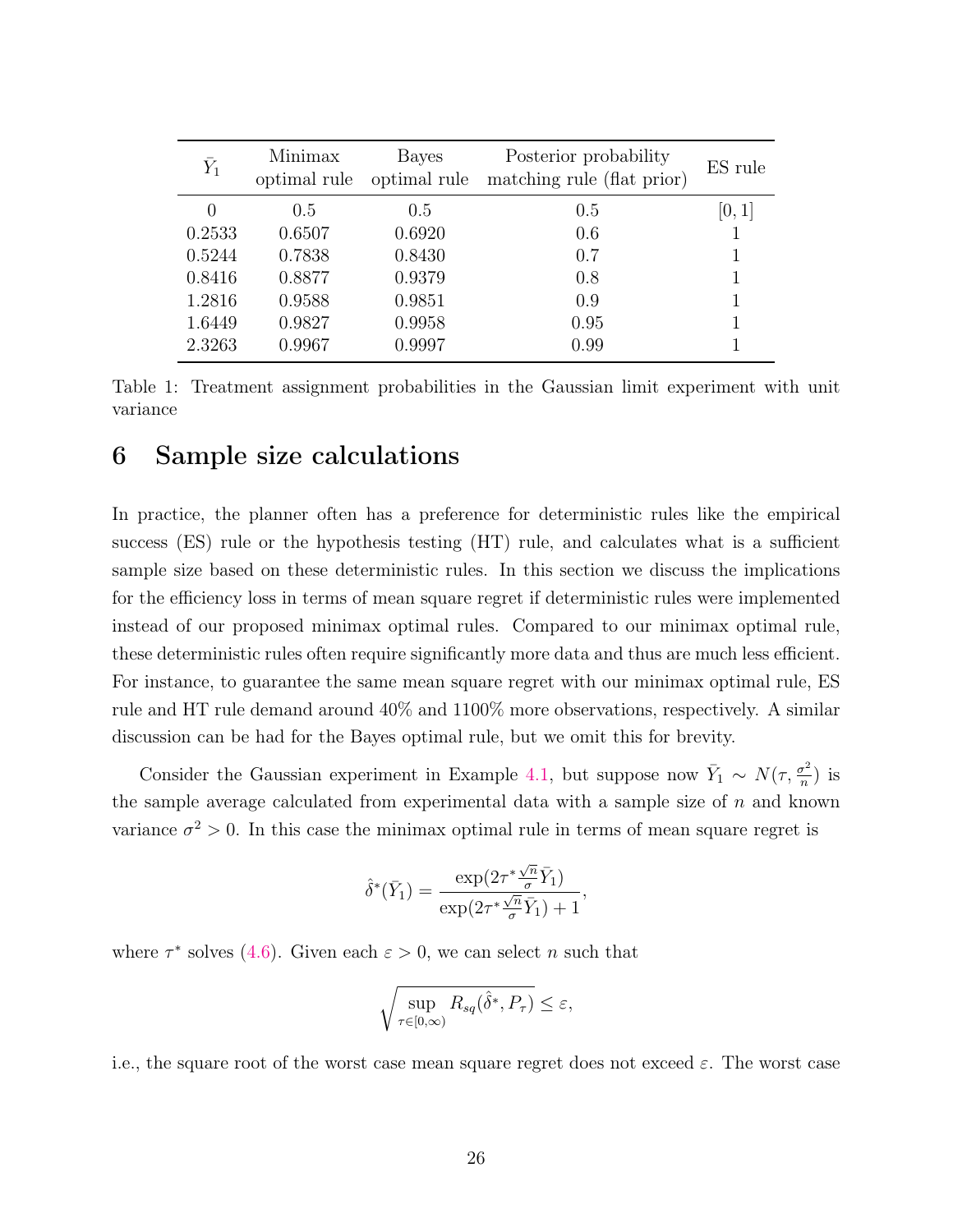mean square regret can be calculated as

$$
\sup_{\tau \in [0,\infty)} R_{sq}(\hat{\delta}^*, P_{\tau}) = \left(\frac{\sigma^2}{n}\right) R_{sq}^*(1),
$$

where  $R_{sq}^*(1) \approx 0.1199$  is the worst case mean square regret of the minimax optimal rule in Example [4.1.](#page-14-0) Thus, the worst case mean square regret shrinks to zero at a rate of  $\frac{1}{n}$ . In practice, we can choose  $\varepsilon$  to be proportional to  $\sigma$ , e.g.,  $0.01\sigma$ , so that the square root of the worst case mean square regret does not exceed 1% of the standard deviation.

#### Comparison with the ES rule

[Manski and Tetenov](#page-51-17) [\(2016\)](#page-51-17) choose a sufficient sample size for the ES rule via the  $\varepsilon$ −optimal approach: a policy  $\hat{\delta}$  is  $\varepsilon$ -optimal if, for all states of the world,

$$
W(\delta^*) - \mathbb{E}_{P^n}[W(\hat{\delta})] \le \varepsilon,
$$

where  $\delta^*$  is the infeasible optimal treatment rule or, equivalently,

<span id="page-26-0"></span>
$$
\mathbb{E}_{P^n}[Reg(\hat{\delta})] \le \varepsilon,\tag{6.1}
$$

for all states of the world. Given our Gaussian experiment  $\bar{Y}_1 \sim N(\tau, \frac{\sigma^2}{n})$  $\frac{\sigma^2}{n}$ , the worst case mean regret of the ES rule  $\widehat{\delta}_{ES} = \mathbf{1}\{\bar{Y}_1 \ge 0\}$  can be calculated exactly as

$$
\sup_{\tau \in [0,\infty)} \tau \left(1 - \Phi\left(\frac{\sqrt{n}\tau}{\sigma}\right)\right) = \frac{\sigma}{\sqrt{n}} \sup_{\tau \in [0,\infty)} \tau \left(1 - \Phi\left(\tau\right)\right) = 0.1700 \frac{\sigma}{\sqrt{n}}.
$$

If the planner has a preference for the ES rule and decides to choose the sample size so that  $(6.1)$  holds with some  $\varepsilon > 0$ , then the sample size should be at least

$$
n_{ES} = 0.0289 \frac{\sigma^2}{\varepsilon^2}.
$$

The worst case mean square regret of the ES rule, however, is

 $\tau$ 

$$
\sup_{\in[0,\infty)} R_{sq}(\widehat{\delta}_{ES}, P_{\tau}) = \frac{\sigma^2}{n} R_{sq}^{ES}(1),
$$

where  $R_{sq}^{ES}(1) = \sup_{\tau \in [0,\infty)} \tau^2 \mathbb{E}_{\bar{Y}_1 \sim N(\tau,1)} \left[ \left(1 - \mathbf{1}\{\bar{Y}_1 \geq 0\}\right)^2 \right] \approx 0.1657$ . Hence, at  $n_{ES}$ , the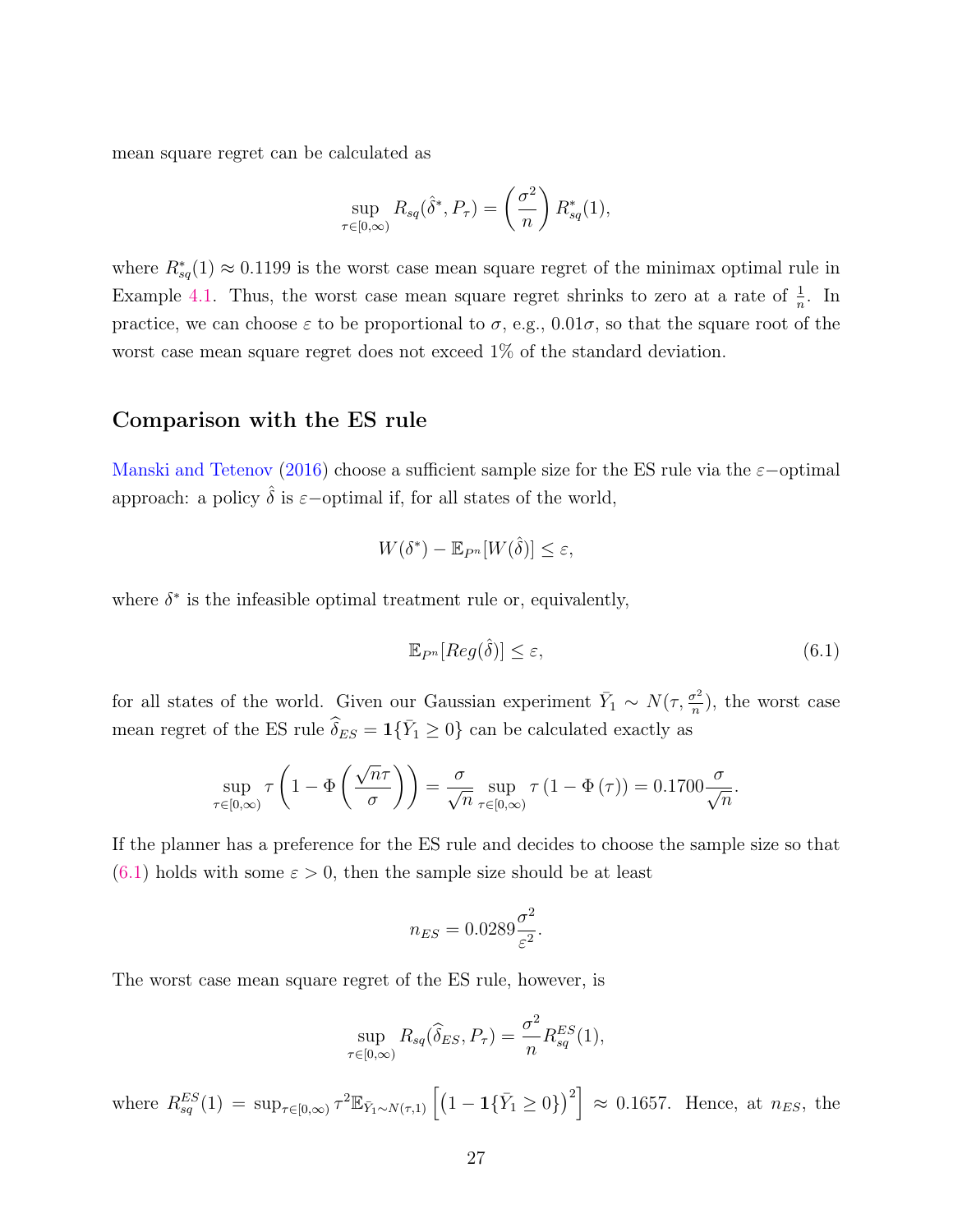worst case mean square regret of  $\widehat{\delta}_{ES}$  is  $\frac{\sigma^2}{n_{E}}$  $\frac{\sigma^2}{n_{ES}} 0.1657 = 5.7355 \frac{\varepsilon^2}{\sigma^2}$  $\frac{\varepsilon^2}{\sigma^2}$ . If, instead, the planner uses our minimax optimal rule, she only needs a sample size of  $n^* = 0.0209 \frac{\sigma^2}{\epsilon^2}$  $\frac{\sigma^2}{\varepsilon^2}$  for the worst case mean square regret not to exceed  $5.7355\frac{\varepsilon^2}{\sigma^2}$  $\frac{\varepsilon^2}{\sigma^2}$ . Thus, to guarantee the same worst case mean square regret, the ES rule requires nearly 40% more observations than our minimax optimal rule.

#### Comparison with the HT rule

Practitioners who prefer the HT rule often select sample size by balancing Type I and II errors. In the Gaussian experiment  $\bar{Y}_1 \sim N(\tau, \frac{\sigma^2}{n})$  $(\frac{r^2}{n})$ , if the planner uses a size  $\alpha$  HT rule

$$
\hat{\delta}_{HT} = \mathbf{1} \left\{ \frac{\sqrt{n} \bar{Y}_1}{\sigma} \ge z_{(1-\alpha)} \right\},\,
$$

where  $z_{(1-\alpha)}$  is the  $(1-\alpha)$  quantile of a standard normal, then it is common for her to select sample size so that the power of the test is at least  $\beta$ , i.e., under the alternative  $\tau > 0$ , the probability of rejection is

$$
\Pr\left\{\frac{\bar{Y}_1 - \tau}{\frac{\sigma}{\sqrt{n}}} > z_{(1-\alpha)} - \frac{\tau}{\frac{\sigma}{\sqrt{n}}}\right\} = \beta.
$$

Then the sample size should be at least

$$
n_{HT} = \frac{\sigma^2}{\tau^2} (z_{(1-\alpha)} - z_{(1-\beta)})^2.
$$

At this  $n_{HT}$ , we can also calculate the worst case mean square regret of the HT rule, which is approximately  $\frac{\tau^2}{\sqrt{2}}$  $\frac{\tau^2}{(z_{(1-\alpha)}-z_{(1-\beta)})^2}$ 1.4458. However, at this  $n_{HT}$ , the worst case mean square regret of our minimax rule is only  $0.1199 \frac{\sigma^2}{n m}$  $\frac{\sigma^2}{n_{HT}} = 0.1199 \frac{\tau^2}{(z_{(1-\alpha)} - z_{T})}$  $\frac{\tau^2}{(z_{(1-\alpha)}-z_{(1-\beta)})^2}$ . That is to say, with the same sample size  $n_{HT}$ , our minimax optimal rule guarantees that the worst case mean square regret is only around 8.3% of the corresponding value for the HT rule. Equivalently, to guarantee the same worst case mean square regret, the HT rule requires around 11 times more observations than our minimax optimal rule.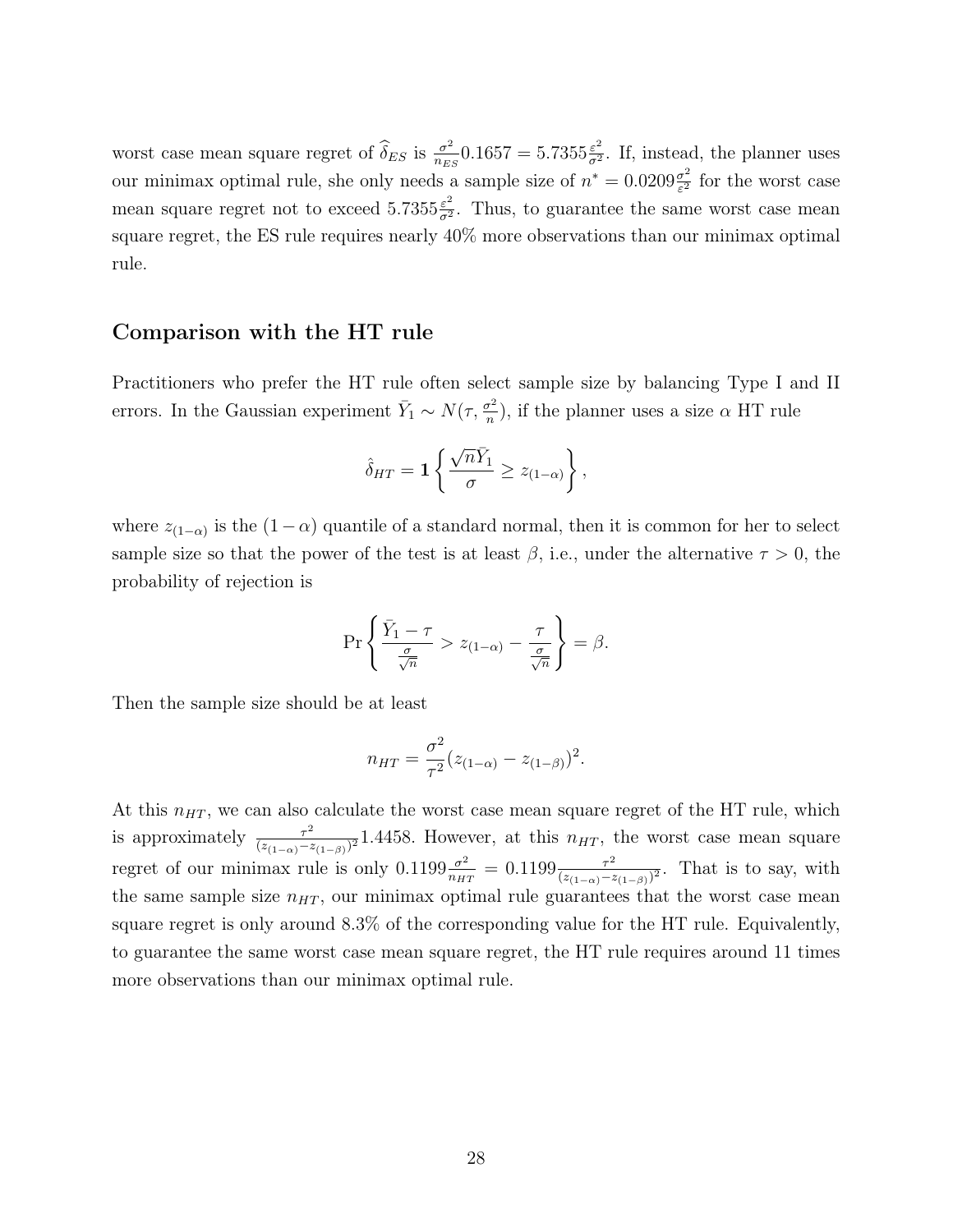# <span id="page-28-1"></span>7 Conclusions

Our paper proposes a novel approach to measure the performance of statistical decision rules by considering a nonlinear transformation of regret. Such a shift of criterion can incorporate other features of the regret distribution (e.g., second- and higher-order moments) into the decision-making process, and yields optimal rules that are drastically different from the existing literature. For a large class of nonlinear transformations, optimal rules are randomized, allocating only a fraction of the population to the treatment. For the mean square regret criterion, we also derive Bayes optimal and minimax optimal rules both for finite Gaussian samples and in asymptotic limit experiments. These rules have a simple and insightful form, and can be calculated easily by practitioners. Since our rules are always fractional, they naturally provide a degree of confidence in the performance of the treatment. Implementing our rules has the additional benefit of getting more data from randomized experiments that can be helpful for the inference of treatment effect, which would not be possible if deterministic rules were implemented. In future research, we intend to extend our approach to individualized treatment choice problems for which covariates include both continuous and discrete random variables. It would also be interesting to evaluate theoretically how our proposed treatment rules perform in a dynamic environment with multiple phases of experimental data.

# <span id="page-28-0"></span>A Comparison with [Manski and Tetenov](#page-51-11) [\(2007\)](#page-51-11)

In this section we clarify that our approach of treatment choice with nonlinear regret criteria fundamentally differs from the approach of risk averse welfare criteria taken by [Manski and Tetenov](#page-51-11) [\(2007\)](#page-51-11). To elaborate, let  $f(\cdot) : \mathbb{R} \to \mathbb{R}$  be a concave function. A concave transformation of  $W(\hat{\delta})$  is  $f(W(\hat{\delta}))$ . For the concave transformation f, the regret of treatment rule  $\delta$  defined in terms of *nonlinear welfare* is

$$
Reg^{f}(\hat{\delta}) = f(W(\delta^*)) - f(W(\hat{\delta})) = f(\mu_0 + \delta^* \tau) - f(\mu_0 + \hat{\delta} \tau).
$$

In contrast, our paper considers a nonlinear (possibly convex) transformation of regret measured in terms of the original welfare:

$$
g(Reg(\hat{\delta})) = g((\mu_0 + \delta^*\tau) - (\mu_0 + \hat{\delta}\tau)),
$$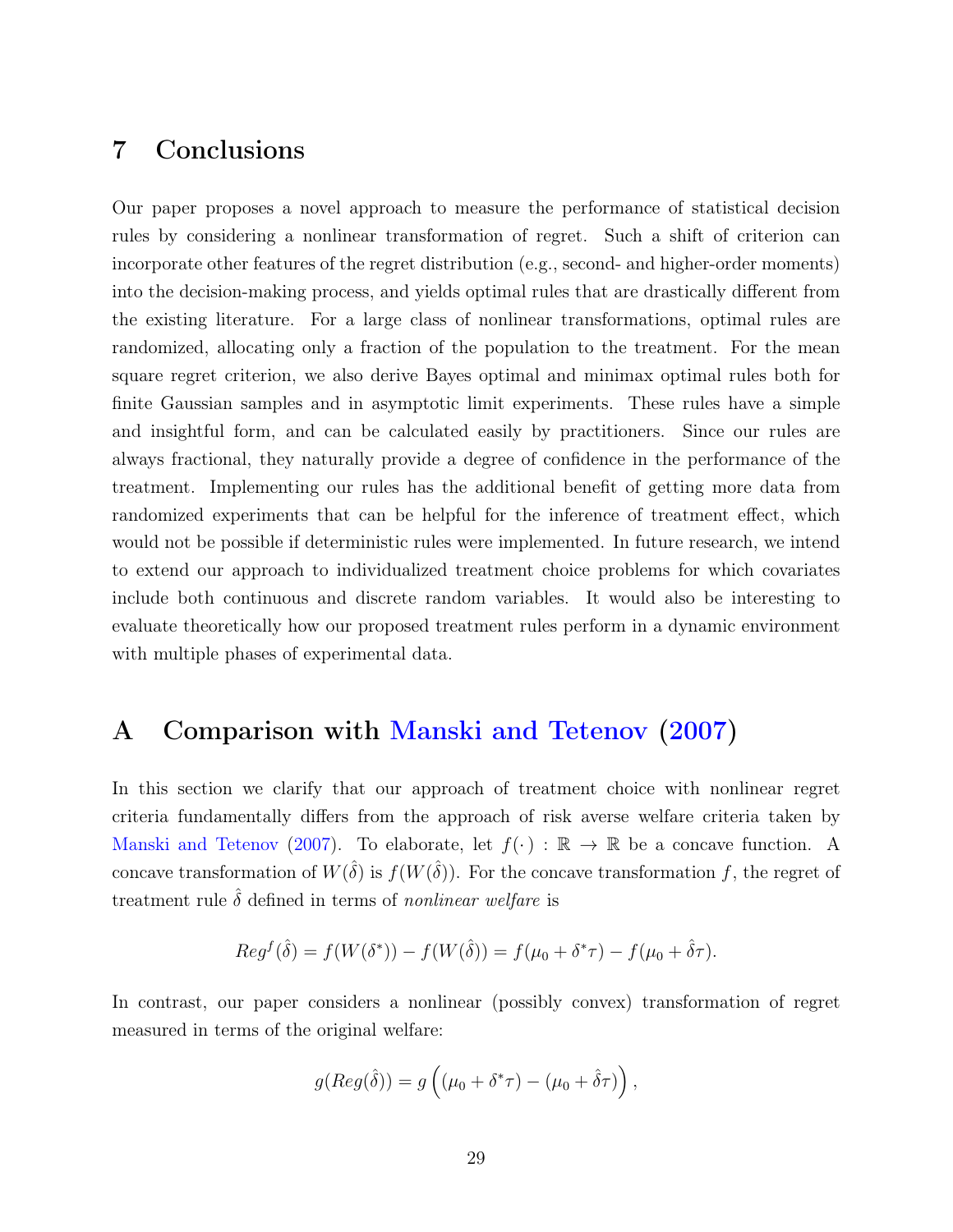where  $g: \mathbb{R}^+ \to \mathbb{R}$  is a nonlinear function that does not depend on  $\hat{\delta}$ ,  $\mu_0$  or  $\mu_1$ . In other words, the loss function in [Manski and Tetenov](#page-51-11) [\(2007\)](#page-51-11) is  $Reg^{f}(\hat{\delta})$  while in our paper the loss function is  $g(Reg(\hat{\delta}))$ .

<span id="page-29-5"></span>Proposition A.1. Consider the following statement

<span id="page-29-0"></span>
$$
\mathbb{E}_{P^n}[Reg^f(\hat{\delta})] = \mathbb{E}_{P^n}[g(Reg(\hat{\delta}))], \text{ for all } \hat{\delta}, \mu_0 \text{ and } \mu_1.
$$
 (A.1)

Then [\(A.1\)](#page-29-0) holds for some concave function  $f(\cdot): \mathbb{R} \to \mathbb{R}$  and some function  $g(\cdot): \mathbb{R}^+ \to \mathbb{R}$ if and only if  $f(x) = ax + b$  and  $g(x) = ax$  for some constants a and b.

*Proof.* The if part is straightforward to show. We focus on the *only if* part. Let  $\mathbb{F}(\cdot) :=$  $\mathbb{E}_{P^n}[f(\cdot)]$  and  $\mathbb{G}(\cdot) := \mathbb{E}_{P^n}[g(\cdot)]$ . Since convexity and concavity are preserved under the expectation operator, it holds that  $\mathbb{F}(\cdot)$  is concave too. Then, by assumption,

$$
\mathbb{F}(\mu_0 + \delta^* \tau) - \mathbb{F}(\mu_0 + \hat{\delta} \tau) = \mathbb{G}((\mu_0 + \delta^* \tau) - (\mu_0 + \hat{\delta} \tau))
$$
\n(A.2)

for all  $\mu_0$ ,  $\mu_1$  and  $\hat{\delta}$ , implying

<span id="page-29-1"></span>
$$
\mathbb{F}(x) - \mathbb{F}(y) = \mathbb{G}(x - y), \forall x \ge y.
$$
\n(A.3)

Fixing  $y = 0$ , [\(A.3\)](#page-29-1) implies

<span id="page-29-2"></span>
$$
\mathbb{F}(x) - \mathbb{F}(0) = \mathbb{G}(x), \forall x \ge 0.
$$
\n(A.4)

Since F is concave,  $(A.4)$  implies  $\mathbb{G}(x)$  is concave as well for all  $x \geq 0$ . Conversely, fixing  $x = 0$ ,  $(A.3)$  implies

<span id="page-29-4"></span>
$$
\mathbb{F}(0) - \mathbb{F}(y) = \mathbb{G}(-y), \forall y \le 0,
$$
\n(A.5)

or, equivalently,

<span id="page-29-3"></span>
$$
\mathbb{F}(0) - \mathbb{F}(-x) = \mathbb{G}(x), \forall x \ge 0.
$$
\n(A.6)

Since F is concave,  $(A.6)$  implies  $\mathbb{G}(x)$  is convex for all  $x \geq 0$ . Thus,  $\mathbb{G}(x)$  must be both concave and convex for  $x \geq 0$ , implying  $\mathbb{G}(x)$  is an affine function for all  $x \geq 0$ . This implies g is affine and admits  $g(x) = ax + t$  for some constants a and t. Since  $\mathbb{G}(x)$  is affine,  $(A.4)$ implies that  $\mathbb{F}(x)$  is affine for  $x \geq 0$  and  $f(x) = ax + t + \mathbb{F}(0)$  for  $x \geq 0$ . Furthermore, for all  $y \le 0$ ,  $(A.5)$  implies  $\mathbb{F}(y) = \mathbb{F}(0) - \mathbb{G}(-y)$ , i.e.,  $\mathbb{F}(y)$  is affine for  $y \le 0$  as well, and  $f(y) = ay - t + \mathbb{F}(0)$  for  $y \le 0$ . At  $x = 0$ ,  $t + \mathbb{F}(0) = -t + \mathbb{F}(0)$  must hold, implying  $t = 0$ . Thus,  $g(x) = ax$  and  $f(x) = ax + \mathbb{F}(0)$  must hold or, equivalently,  $f(x) = ax + b$  for some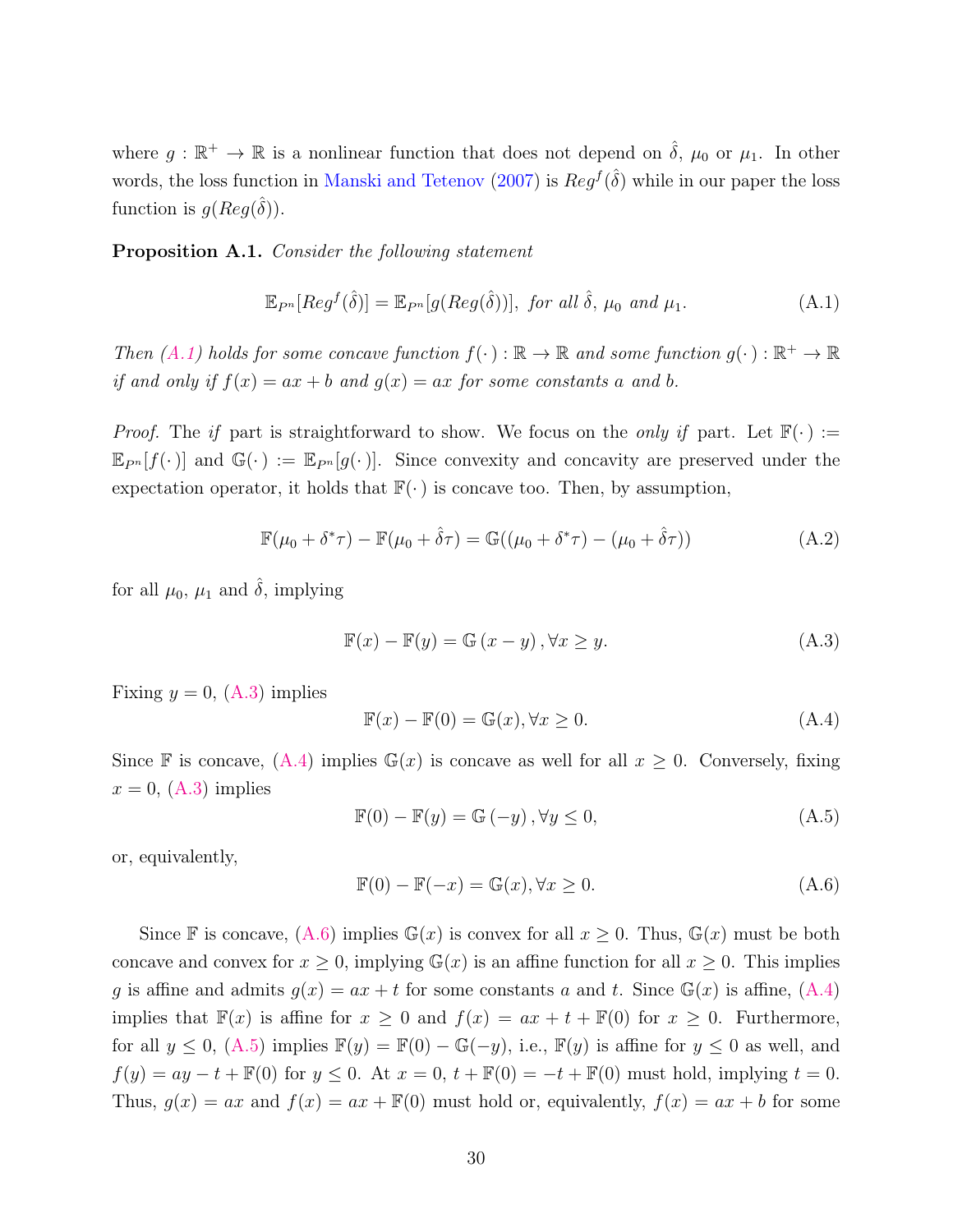constants a and b.

Given a concave transformation f of the welfare considered in [Manski and Tetenov](#page-51-11) [\(2007\)](#page-51-11), Proposition [A.1](#page-29-5) shows that we cannot find a nonlinear transformation g of the original regret such that the regret of nonlinear welfare defined in [Manski and Tetenov](#page-51-11) [\(2007\)](#page-51-11) equals our nonlinear regret risk for all rules and all states of the world. The results of Proposition [A.1](#page-29-5) can be extended in several ways. Firstly, Proposition [A.2](#page-0-0) shows that even if we consider either f or g to be convex, or we restrict the domain of f to be positive, the results of Proposition [A.1](#page-29-5) continue to hold. For instance, suppose  $g(r) = r^2$  and a nonlinear welfare transformation f were to exist so that

$$
\mathbb{E}_{P^n}[f(W(\delta^*)) - f(W(\hat{\delta}))] = \mathbb{E}_{P^n}[(W(\delta^*) - W(\hat{\delta}))^2], \forall \hat{\delta}, \mu_0, \text{and } \mu_1.
$$
 (A.7)

Proposition [A.2](#page-0-0) shows that such an  $f$  does not exist. Secondly, one might argue that even though  $(A.1)$  does not hold, the risks of the two approaches could be affine transformations of each other, so that the optimal rules are the same. In Proposition [A.3,](#page-31-0) we show that even in such a scenario, both f and g also have to be affine. Our approach in introducing nonlinear  $g(\cdot)$  is inherently different from that of [Manski and Tetenov](#page-51-11) [\(2007\)](#page-51-11).

- **Proposition A.2.** (i) [\(A.1\)](#page-29-0) holds for some convex function  $f(\cdot) : \mathbb{R} \to \mathbb{R}$  and some function  $g(\cdot): \mathbb{R}^+ \to \mathbb{R}$  if and only if  $f(x) = ax + b$  and  $g(x) = ax$  for some constants a and b.
	- (ii) [\(A.1\)](#page-29-0) holds for some function  $f(\cdot): \mathbb{R} \to \mathbb{R}$  and some convex function  $g(\cdot): \mathbb{R}^+ \to \mathbb{R}$ if and only if  $f(x) = ax + b$  and  $g(x) = ax$  for some constants a and b.
- (iii) [\(A.1\)](#page-29-0) holds for some concave function  $f(\cdot): \mathcal{C} \to \mathbb{R}$ , where  $\mathcal{C} \subseteq \mathbb{R}^+$  is a compact interval, and some function  $g(\cdot): \mathbb{R}^+ \to \mathbb{R}$  if and only if  $f(x) = ax + b$  and  $g(x) = ax$ for some constants a and b.

Proof. Statement (i): the proof is the same as that of Proposition [A.1.](#page-29-5)

Statement (ii): We only show the *only if* part. Note [\(A.3\)](#page-29-1) still holds. Fix  $T \in \mathbb{R}$ . It holds that

$$
\mathbb{F}(T) - \mathbb{F}(y) = \mathbb{G}(T - y), \forall y \le T,
$$

or, equivalently, that

<span id="page-30-0"></span>
$$
\mathbb{F}(y) = \mathbb{F}(T) - \mathbb{G}(T - y), \forall y \le T.
$$
\n(A.8)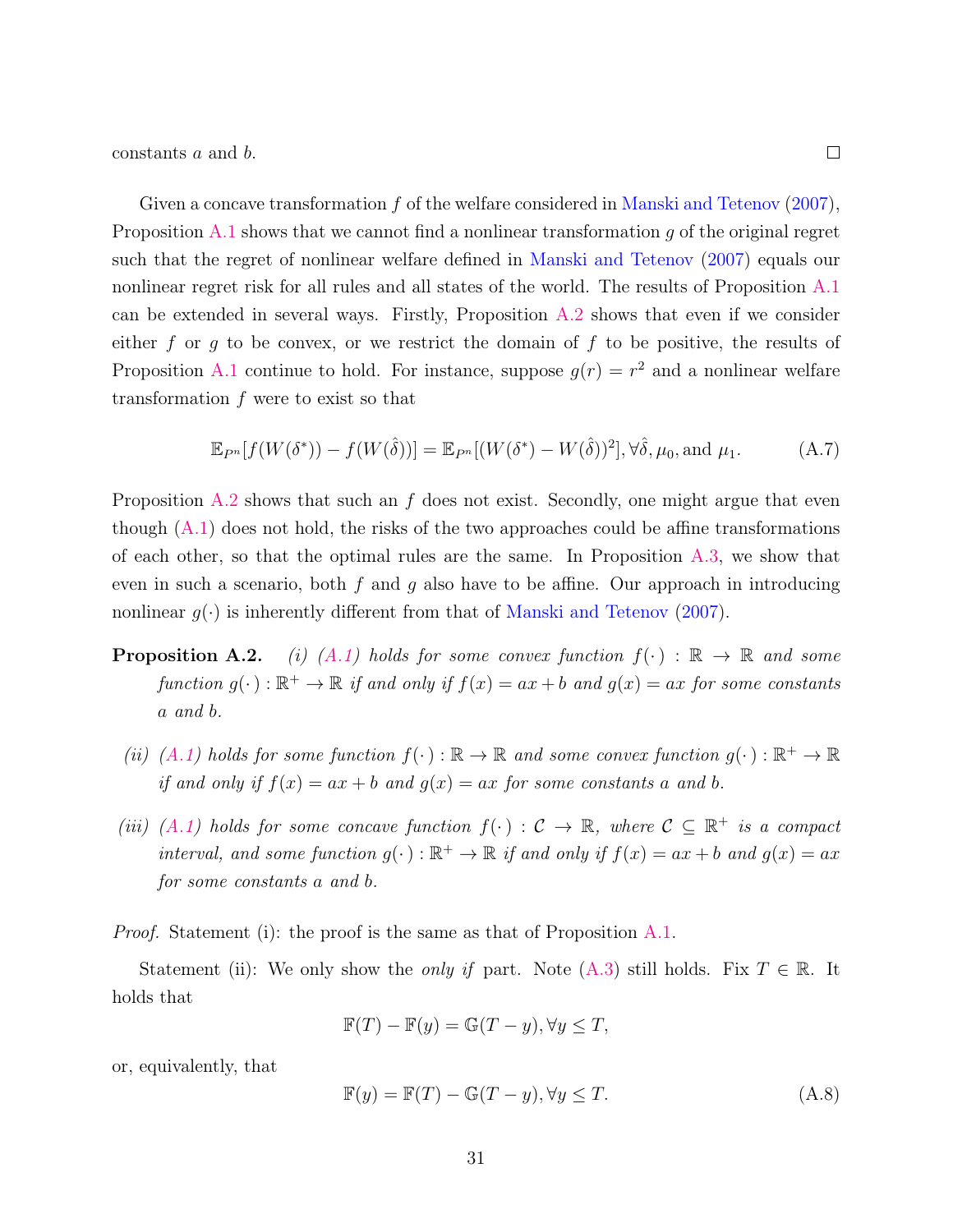Since G is convex, [\(A.8\)](#page-30-0) implies  $\mathbb{F}(y)$  is concave for all  $\forall y \leq T$ . Letting  $T \to \infty$  implies  $\mathbb{F}(y)$ is a concave function in  $\mathbb R$ . The rest of the proof then follows that of Proposition [A.1.](#page-29-5)

Statement (iii). We only show the *only if* part. Without loss of generality, suppose  $f(\cdot) : [0, 1] \to \mathbb{R}$ . Note [\(A.3\)](#page-29-1) still holds for all  $1 \ge x \ge y \ge 0$ , implying

<span id="page-31-1"></span>
$$
\mathbb{F}(x) - \mathbb{F}(0.5) = \mathbb{G}(x - 0.5), \forall 0.5 \le x \le 1,
$$
\n(A.9)

i.e.,  $\mathbb{G}$  is concave on the interval [0, 0.5]. Conversely,  $(A.3)$  also implies

$$
\mathbb{F}(0.5) - \mathbb{F}(y) = \mathbb{G}(0.5 - y), \forall 0 \le y \le 0.5,
$$

which means G is convex on [0, 0.5]. Thus, G must be affine on [0, 0.5], and  $g(x) = ax + t$  for some constants a and t, for each  $0 \le x \le 0.5$ . Further note  $\mathbb{F}(x) - \mathbb{F}(0) = \mathbb{G}(x)$ ,  $\forall 0 \le x \le 1$ . Thus, combining this with  $(A.9)$ , we find

$$
\mathbb{G}(x) = \mathbb{F}(x) - \mathbb{F}(0) = \mathbb{G}(x - 0.5) + \mathbb{F}(0.5) - \mathbb{F}(0), \forall 0.5 \le x \le 1.
$$

In particular, at  $x = 0.5$ ,  $\mathbb{G}(0.5) = \mathbb{G}(0) + \mathbb{F}(0.5) - \mathbb{F}(0)$ . Hence,

$$
\mathbb{G}(x) = \mathbb{G}(x - 0.5) + \mathbb{G}(0.5) - \mathbb{G}(0), \forall 0.5 \le x \le 1,
$$

implying  $\mathbb{G}(x)$  is affine and  $g(x) = ax + t$  in [0.5, 1] as well. Thus,  $g(x) = ax + t$  for  $0 \le x \le 1$ . But then plugging  $x = 0.5$  into  $(A.9)$  $(A.9)$  $(A.9)$  implies  $t = 0$ . Then, it is easy to see that  $f(x) = ax + b$  $\Box$ for some constant b.

<span id="page-31-0"></span>**Proposition A.3.** Let  $A > 0$  and  $B \in \mathbb{R}$  be some constants. Consider the following statement

<span id="page-31-2"></span>
$$
\mathbb{E}_{P^n}[Reg^f(\hat{\delta})] = A \mathbb{E}_{P^n}[g(Reg(\hat{\delta}))] + B, \text{ for all } \hat{\delta}, \mu_0 \text{ and } \mu_1.
$$
 (A.10)

Then  $(A.10)$  holds for some concave function  $f(\cdot): \mathbb{R} \to \mathbb{R}$ , some function  $g(\cdot): \mathbb{R}^+ \to \mathbb{R}$ and some constants  $A > 0$  and  $B$  if and only if  $f(x) = ax + b$  and  $g(x) = \frac{a}{A}x - \frac{B}{A}$  $\frac{B}{A}$  for some constants a, b,  $A > 0$  and B.

*Proof.* To see the *only if* part, let  $\tilde{g}(x) = Ag(x) + B$ . [\(A.10\)](#page-31-2) implies

$$
\mathbb{E}_{P^n}[Reg^f(\hat{\delta})] = \mathbb{E}_{P^n}[\tilde{g}(Reg(\hat{\delta}))], \text{ for all } \hat{\delta}, \mu_0 \text{ and } \mu_1.
$$

Applying the results of Proposition [A.1](#page-29-5) yields that  $Ag(x) + B = ax$  and  $f(x) = ax + b$  for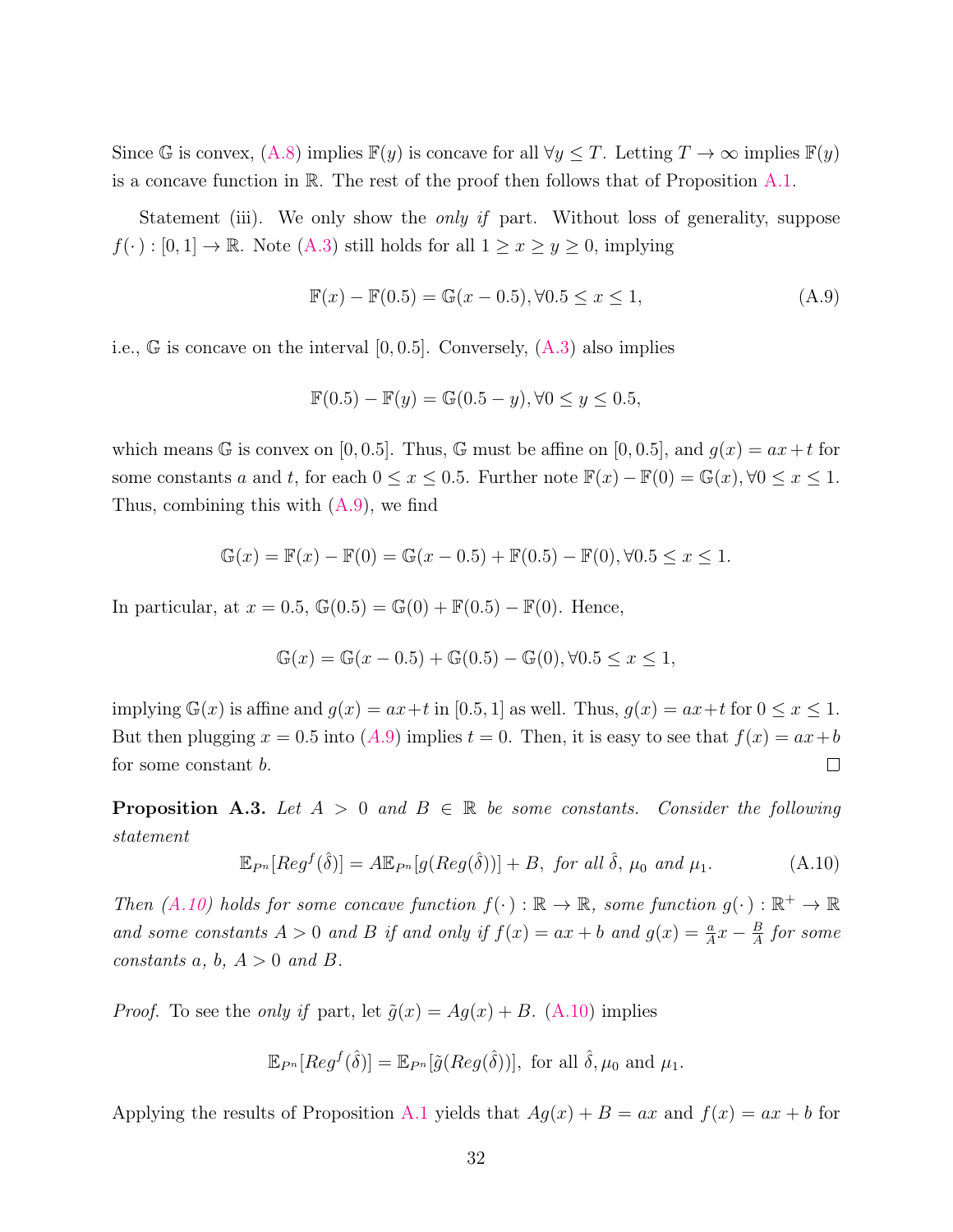some constants a, b,  $A > 0$  and B. That is,  $g(x) = \frac{a}{A}x - \frac{B}{A}$  $\frac{B}{A}$ . The *if* part is straightforward to show and omitted.  $\Box$ 

# <span id="page-32-0"></span>B Proofs of main results

### Proof of Proposition [4.1](#page-14-1)

The proof is similar to the proof of statement (i) of Theorem [5.2](#page-21-0) and thus omitted.

### Proof of Theorem [4.2](#page-15-1)

We split the proof into three steps by adopting the 'guess-and-verify' approach.

Step 1: Guess a least favorable prior. Note the worst case mean square regret of a minimax optimal rule is

<span id="page-32-1"></span>
$$
\sup_{\tau \in \mathbb{R}} R_{sq}(\hat{\delta}^*, P_{\tau}), \tag{B.1}
$$

where

$$
R_{sq}(\hat{\delta}^*, P_{\tau}) = \tau^2 \mathbb{E} [1\{\tau \ge 0\} - \hat{\delta}^*(\bar{Y}_1)]^2
$$
  
= 
$$
\begin{cases} \tau^2 \mathbb{E} \left[1 - \hat{\delta}^*(\bar{Y}_1)\right]^2 & \tau > 0, \\ 0 & \tau = 0, \\ \tau^2 \mathbb{E} \left[\hat{\delta}^*(\bar{Y}_1)\right]^2 & \tau < 0. \end{cases}
$$

By Lemma [C.1,](#page-37-0) the support of the solution of [\(B.1\)](#page-32-1) never contains zero. In Lemma [C.2,](#page-37-1) we show that the support of the solution of [\(B.1\)](#page-32-1) must be symmetric, i.e., if the support of the solution of [\(B.1\)](#page-32-1) contains  $\tau$  for some  $0 < \tau < \infty$ , it must also contain  $-\tau$ . Therefore, we conjecture that the least favorable prior  $\pi^*$  is two-point supported. Moreover, Lemma [C.3](#page-39-0) shows that for a symmetric two-point prior to be least favorable, each point is equally likely to be realised. Thus, our guess for the least favorable prior  $\pi^*$  is such that

$$
\pi^*(\tau) = \frac{1}{2}, \pi^*(-\tau) = \frac{1}{2}
$$
, for some  $0 < \tau < \infty$ .

*Step 2*: Derive the Bayes optimal rule associated with the hypothesized least favorable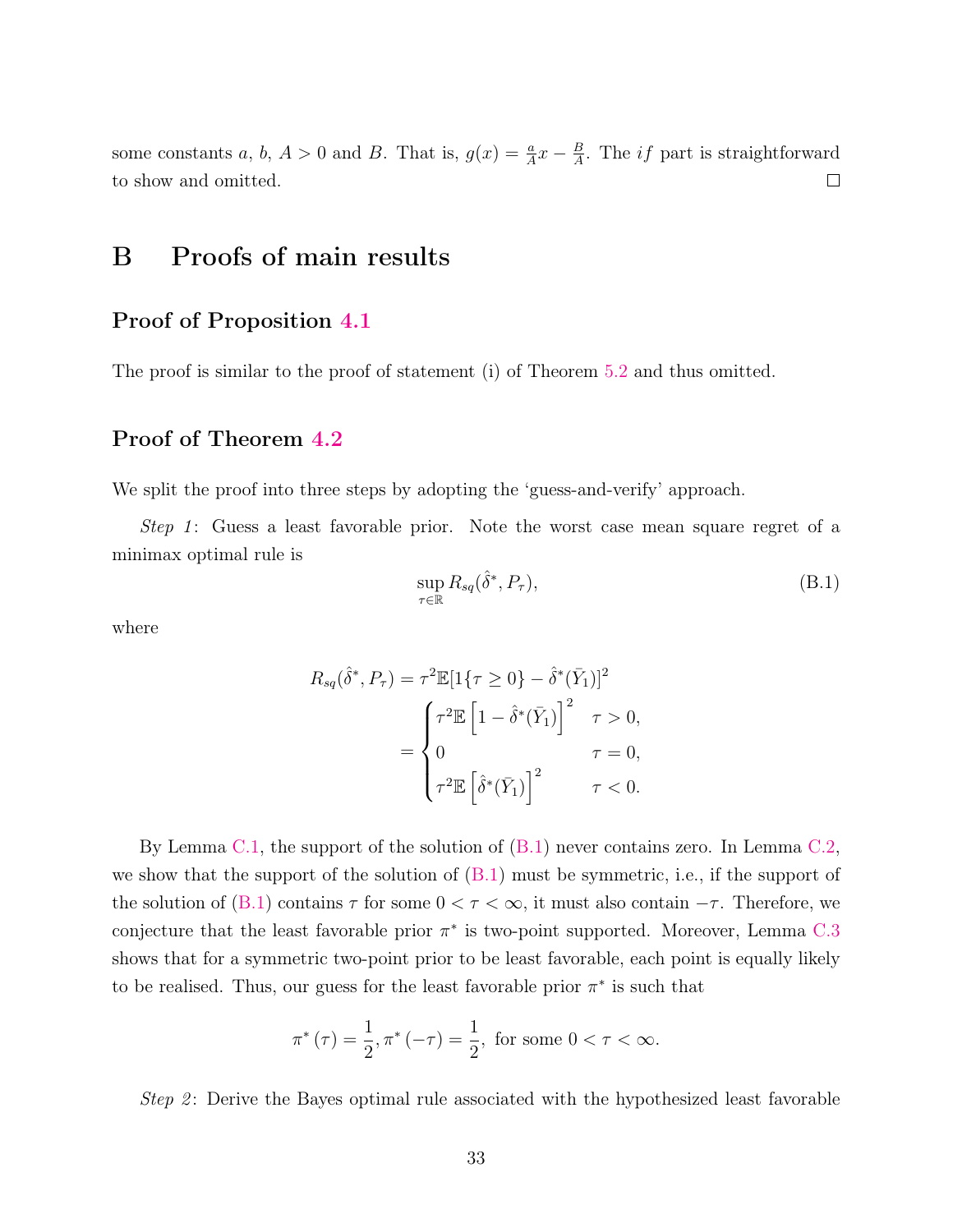prior. For each  $0 < \tau < \infty$ , let  $\hat{\delta}_{\pi^*_{\tau}}$  be the Bayes optimal rule with respect to the two-point symmetric prior

$$
\pi_{\tau}^{*}(\tau) = \frac{1}{2}
$$
 and  $\pi_{\tau}^{*}(-\tau) = \frac{1}{2}$ .

Within the above set of candidate least favorable priors, we show: (1) the Bayes optimal rules admit the form  $\hat{\delta}_{\pi^*_{\tau}}(\bar{Y}_1) = \frac{\exp(2\tau \bar{Y}_1)}{\exp(2\tau \bar{Y}_1)+1}$ ; (2)  $r_{sq}(\hat{\delta}_{\pi^*_{\tau}}, \pi^*_{\tau})$  follows the form in [\(4.6\)](#page-15-2), and is equivalent to the form in [\(4.7\)](#page-15-3). Thus, our guess for the least favorable prior is

$$
\pi^*(\tau^*) = \frac{1}{2}, \pi^*(-\tau^*) = \frac{1}{2},
$$

where  $\tau^*$  solves  $(4.6)$  or  $(4.7)$ .

Indeed, the functional form of  $\hat{\delta}_{\pi^*_{\tau}}$  is derived by applying Theorem [4.1,](#page-11-1)

$$
\hat{\delta}_{\pi_{\tau}^{*}}(\bar{y}_{1}) = \frac{\int \tau^{2} 1\{\tau \geq 0\} d\pi_{\tau}^{*}(\tau | \bar{y}_{1})}{\int \tau^{2} d\pi_{\tau}^{*}(\tau | \bar{y}_{1})},
$$

where  $\pi^*_{\tau}(\tau|\bar{y}_1)$  is the posterior distribution of  $\pi^*_{\tau}$  conditional on  $\bar{Y}_1 = \bar{y}_1$  and admits:

$$
\pi_{\tau}^*\{\tau|\bar{y}_1\} = \frac{\frac{1}{2}f\{\bar{y}_1|\tau\}}{f\{\bar{y}_1\}} \text{ and } \pi_{\tau}^*\{-\tau|\bar{y}_1\} = \frac{\frac{1}{2}f\{\bar{y}_1| - \tau\}}{f\{\bar{y}_1\}},
$$

where  $f{\bar{y}_1|\tau}$  is the likelihood of  $\tau$ ,  $f{\bar{y}_1|\tau} - \tau}$  is the likelihood of  $-\tau$ , and  $f{\bar{y}_1}$  is the marginal density of  $\bar{Y}_1$ . Note

$$
f\{\bar{y}_1|\tau\} = \sqrt{\frac{1}{2\pi}} \exp\left(-\frac{1}{2}\left[ (\bar{y}_1 - \tau)^2 \right] \right) > 0,
$$
  

$$
f\{\bar{y}_1| - \tau\} = \sqrt{\frac{1}{2\pi}} \exp\left(-\frac{1}{2}\left[ (\bar{y}_1 + \tau)^2 \right] \right) > 0.
$$

It follows that

$$
\hat{\delta}_{\pi_{\tau}^{*}}(\bar{y}_{1}) = \frac{f\{\bar{y}_{1}|\tau\}}{f\{\bar{y}_{1}|\tau\} + f\{-\tau|\bar{y}_{1}\}} \\
= \frac{\exp(-\frac{1}{2}[(\bar{y}_{1} - \tau)^{2}])}{\exp(-\frac{1}{2}[(\bar{y}_{1} - \tau)^{2}]) + \exp(-\frac{1}{2}[(\bar{y}_{1} + \tau)^{2}])} \\
= \frac{\exp(2\tau\bar{y}_{1})}{\exp(2\tau\bar{y}_{1}) + 1}.
$$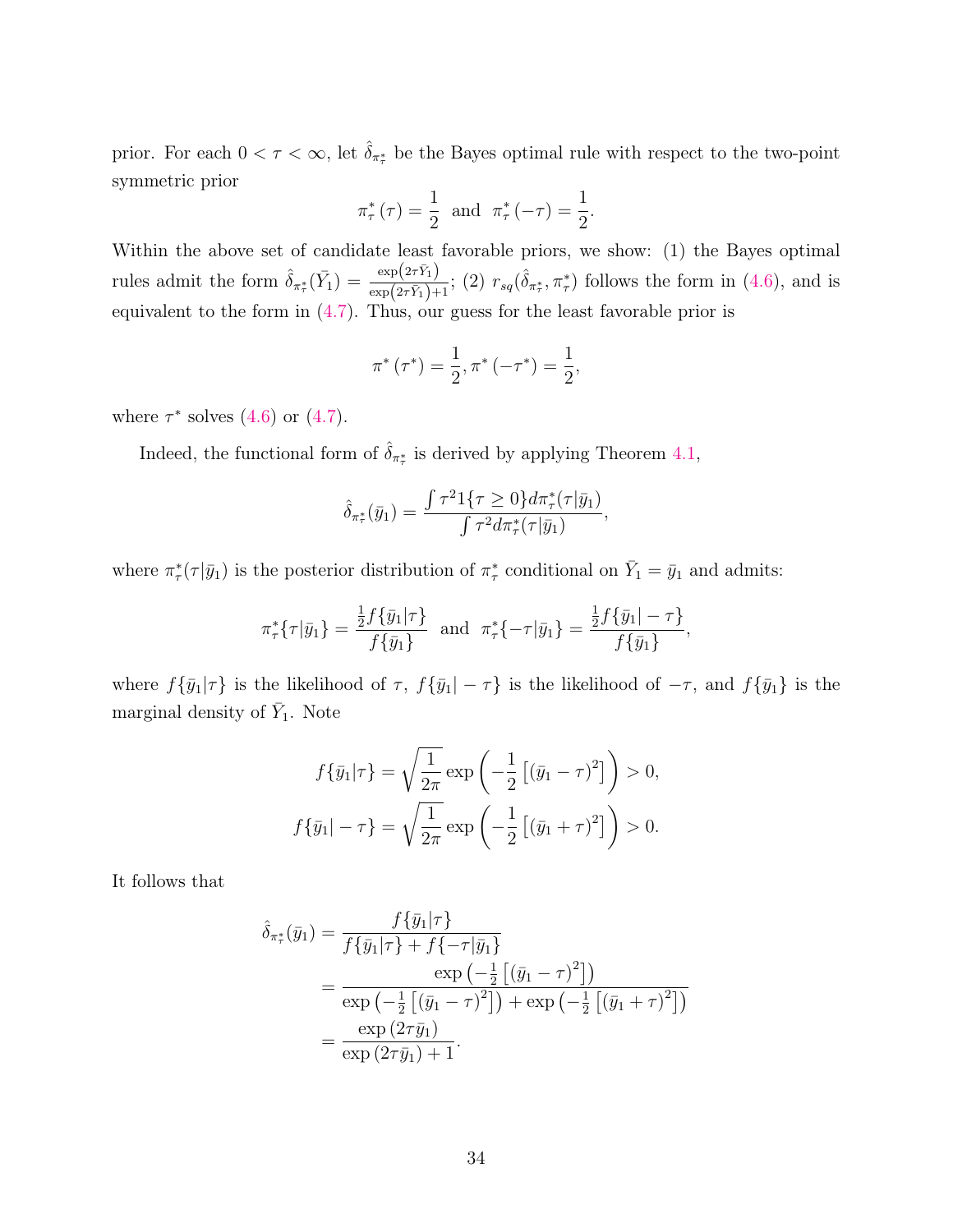Therefore, the Bayes mean square regret of  $\hat{\delta}_{\pi^*_{\tau}}$  admits the form in [\(4.6\)](#page-15-2):

$$
r_{sq}(\hat{\delta}_{\pi_{\tau}^{*}}, \pi_{\tau}^{*}) = \frac{1}{2}\tau^{2} \int \left(\frac{f\{\bar{y}_{1} | - \tau\}}{f\{\bar{y}_{1} | \tau\} + f\{\bar{y}_{1} | - \tau\}}\right)^{2} f\{\bar{y}_{1} | \tau\} d\bar{y}_{1} + \frac{1}{2}\tau^{2} \int \left(\frac{f\{\bar{y}_{1} | \tau\}}{f\{\bar{y}_{1} | \tau\} + f\{\bar{y}_{1} | - \tau\}}\right)^{2} f\{\bar{y}_{1} | - \tau\} d\bar{y}_{1} = \frac{1}{2}\tau^{2} \int \frac{f\{\bar{y}_{1} | - \tau\} f\{\bar{y}_{1} | \tau\}}{[f\{\bar{y}_{1} | \tau\} + f\{\bar{y}_{1} | - \tau\}]} d\bar{y}_{1} = \frac{1}{2}\tau^{2} \int \frac{\sqrt{\frac{1}{2\pi}} \exp\left(-\frac{1}{2}\left[(\bar{y}_{1} - \tau)^{2}\right]\right)}{[\exp\left(2\tau \bar{y}_{1}\right) + 1]} d\bar{y}_{1} = \frac{1}{2}\tau^{2} \mathbb{E}\left[\frac{1}{\exp\left(2\tau \bar{Y}_{1}\right) + 1}\right].
$$

Since  $\tau > 0$  and  $R_{sq}(\hat{\delta}_{\pi^*_{\tau}}, P_{\tau}) = \tau^2 \mathbb{E}[1 - \hat{\delta}_{\pi^*_{\tau}}(\bar{Y}_1)]^2$ , we see that  $(4.6)$  is equivalent to  $(4.7)$ :

$$
R_{sq}(\hat{\delta}_{\pi_{\tau}^{*}}, P_{\tau}) = \tau^{2} \int \left[ \frac{f\{\bar{y}_{1} | - \tau\}}{f\{\bar{y}_{1} | \tau\} + f\{\bar{y}_{1} | - \tau\}} \right]^{2} f(\bar{y}_{1} | \tau) d\bar{y}_{1}
$$
  
\n
$$
= \tau^{2} \int \left[ \frac{f\{\bar{y}_{1} | - \tau\}}{f\{\bar{y}_{1} | \tau\} + f\{\bar{y}_{1} | - \tau\}} \right]^{2} \sqrt{\frac{1}{2\pi}} \exp\left(-\frac{1}{2} \left[ (\bar{y}_{1} - \tau)^{2} \right] \right) d\bar{y}_{1}
$$
  
\n
$$
= \tau^{2} \int \left[ \frac{1}{\exp(2\tau \bar{y}_{1}) + 1} \right]^{2} \sqrt{\frac{1}{2\pi}} \exp\left(-\frac{1}{2} \left[ (\bar{y}_{1} - \tau)^{2} \right] \right) d\bar{y}_{1}
$$
  
\n
$$
= \tau^{2} \mathbb{E} \left[ \frac{1}{\exp(2\tau \bar{Y}_{1}) + 1} \right]^{2},
$$

and by a change of variables,

$$
R_{sq}(\hat{\delta}_{\pi_{\tau}^*}, P_{-\tau}) = \tau^2 \int \left( \frac{f\{\bar{y}_1|\tau\}}{f\{\bar{y}_1|\tau\} + f\{\bar{y}_1| - \tau\}} \right)^2 f\{\bar{y}_1| - \tau\} d\bar{y}_1
$$
  
=  $R_{sq}(\hat{\delta}_{\pi_{\tau}^*}, P_{\tau}).$ 

Step 3: For our guess of the least favorable prior, Lemma [C.5](#page-43-0) further establishes that Condition [1](#page-17-1) holds. Thus, Proposition [4.2](#page-15-1) implies that  $\hat{\delta}^*$  is indeed a minimax optimal rule and the two-point prior  $\pi^*(\tau^*) = \pi^*(-\tau^*) = \frac{1}{2}$  is indeed least favorable.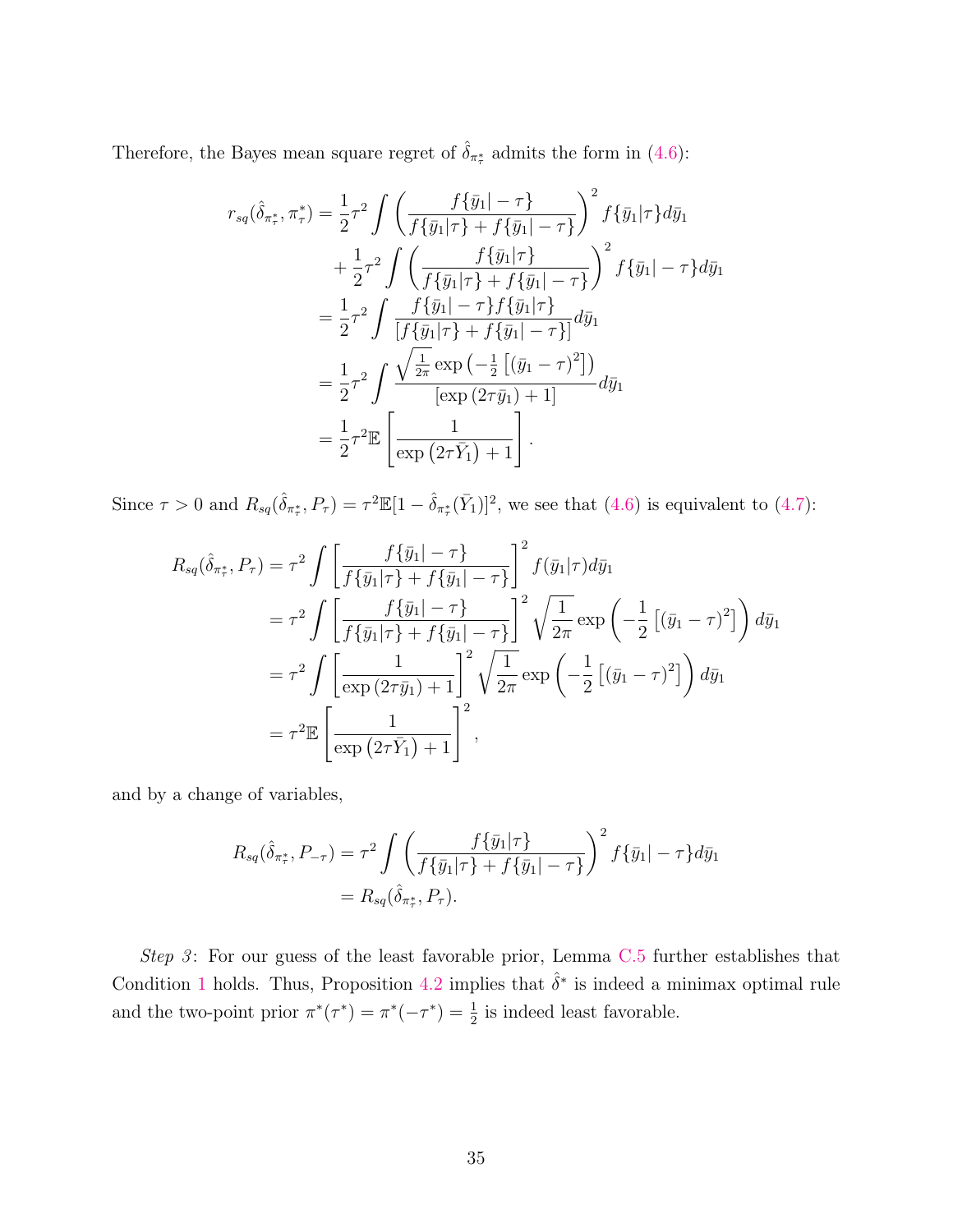### Proof of Theorem [5.1](#page-20-1)

#### Proof of statement (i)

Let  $\hat{\delta}^*$  be a minimax optimal rule in the limit experiment. That is,  $\hat{\delta}^*$  solves

$$
\inf_{\hat{\delta}} \sup_h R_{sq}^{\infty}(\hat{\delta}, h) := R^*.
$$

Following [Hirano and Porter](#page-50-1) [\(2009\)](#page-50-1), consider slicing the parameter space of h in the following way: define

$$
h_1(b, h_0) = h_0 + \frac{b}{\dot{\tau}' I_0^{-1} \dot{\tau}} I_0^{-1} \dot{\tau},
$$

where  $h_0$  is such that  $\dot{\tau}' h_0 = 0$  (without loss of generality) and  $b \in \mathbb{R}$ . Hence,

$$
\dot{\tau}'h_1(b,h_0)=b.
$$

Note for each  $\hat{\delta} \in [0,1]$ , the limit regret  $Reg_{\infty}(\hat{\delta}, h)$  only depends on h through  $\dot{\tau}'h$ . Thus, we can consider treatment rules of the form

$$
\hat{\delta}(\Delta) = \hat{\delta}(\dot{\tau}'\Delta) := \hat{\delta}_{\tau}(\Delta_{\tau}),
$$

where  $\Delta_{\tau} := \dot{\tau}' \Delta \sim N(\dot{\tau}' h, \dot{\tau}' I_0^{-1} \dot{\tau}).$  Let  $\hat{\delta}_{\tau}^*$  solve the simpler minimax exercise

$$
\inf_{\hat{\delta}_\tau}\sup_b R^\infty_{sq}(\hat{\delta}_\tau,h_1(b,0))
$$

among rules of form  $\hat{\delta}_{\tau}(\Delta_{\tau})$ . It follows by Lemma [D.1](#page-47-0) that  $\hat{\delta}_{\tau}^{*}$  is a minimax optimal rule. Define

$$
R_{sq}^{\infty}(\hat{\delta}_{\tau},b) := b^2 \mathbb{E}_{\Delta_{\tau} \sim N(b,\dot{\tau}' I_0^{-1} \dot{\tau})} \left[ 1 \left\{ b \ge 0 \right\} - \hat{\delta}_{\tau} \left( \Delta_{\tau} \right) \right]^2.
$$

Lemma [D.2](#page-48-0) shows that  $\hat{\delta}^*_{\tau}$  can be found by solving  $\inf_{\hat{\delta}_{\tau}} \sup_b R^{\infty}_{sq}(\hat{\delta}_{\tau}, b)$ , and Lemma [D.3](#page-48-1) establishes the the form of  $\hat{\delta}^*_{\tau}$ , which is a minimax optimal rule in the limit experiment.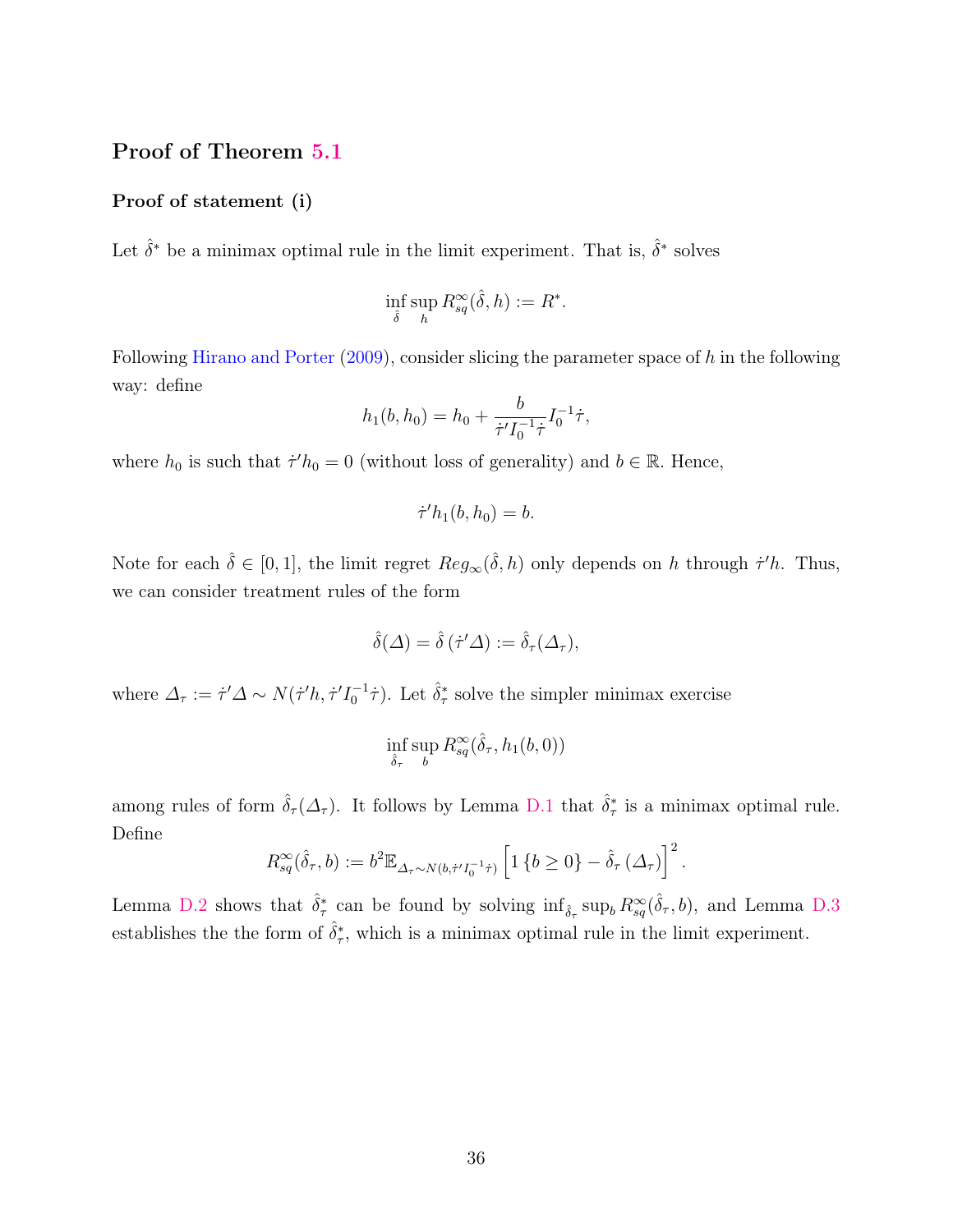#### Proof of statement (ii)

By [Hirano and Porter](#page-50-1) (Lemma 3, [2009\)](#page-50-1),  $\sqrt{n} \frac{\tau(\hat{\theta})}{\hat{\sigma}}$  $\frac{\partial \hat{\theta}}{\partial \tau} \stackrel{h}{\rightsquigarrow} N(\frac{\dot{\tau}' h}{\sigma_{\tau}})$  $\frac{\dot{\tau}' h}{\sigma_{\tau}}$ , 1). Furthermore, using the continuous mapping theorem,

$$
\hat{\delta}_F^*(Z_n) \stackrel{h}{\leadsto} \frac{\exp\left(2\tau^* N(\frac{\dot{\tau}' h}{\sigma_{\tau}}, 1)\right)}{\exp\left(2\tau^* N(\frac{\dot{\tau}' h}{\sigma_{\tau}}, 1)\right) + 1}.
$$

Therefore,  $\hat{\delta}_F^*$  is matched with  $\hat{\delta}^*$  in the limit experiment in the sense of Proposition [5.1.](#page-19-0) The desired conclusion follows via a similar argument to that in [Hirano and Porter](#page-50-1) (Lemma 4, [2009\)](#page-50-1).

### Proof of Theorem [5.2](#page-21-0)

#### Proof of statement (i)

Applying Theorem [4.1](#page-11-1) to the limit Bayes mean square criterion  $r_{sq}^{\infty}$  yields

$$
\hat{\delta}_B(\Delta) = \frac{\int (\dot{\tau}' h)^2 (1 \{\dot{\tau}' h \ge 0\}) d\pi(h|\Delta)}{\int (\dot{\tau}' h)^2 d\pi(h|\Delta)}.
$$

Notice in the limit experiment,  $h$  has a flat prior. It follows that the posterior distribution  $\pi(h|\Delta)$  is proportional to a normal distribution with mean  $\Delta$  and variance  $I_0^{-1}$ . Then

$$
\hat{\delta}_B(\Delta) = \frac{\int (\dot{\tau}' h)^2 (1 \{\dot{\tau}' h \ge 0\}) dN(h|\Delta, I_0^{-1})}{\int (\dot{\tau}' h)^2 dN(h|\Delta, I_0^{-1})}
$$
  
\n
$$
= \frac{\int s^2 (1 \{s \ge 0\}) dN(s | \dot{\tau}' \Delta, \dot{\tau}' I_0^{-1} \dot{\tau})}{\int s^2 dN(s | \dot{\tau}' \Delta, \dot{\tau}' I_0^{-1} \dot{\tau})}
$$
  
\n
$$
= \frac{\int_{s \ge 0} s^2 dN(s | \dot{\tau}' \Delta, \sigma_\tau^2)}{\int s^2 dN(s | \dot{\tau}' \Delta, \sigma_\tau^2)}
$$
  
\n
$$
= \int 1 \{s \ge 0\} dN(s | \dot{\tau}' \Delta, \sigma_\tau^2) \frac{\int s^2 dN(s | \dot{\tau}' \Delta, \sigma_\tau^2, S \ge 0)}{\int s^2 dN(s | \dot{\tau}' \Delta, \sigma_\tau^2)}
$$

where  $\int s^2 dN(s|\tau'\Delta, \sigma_\tau^2, S \geq 0)$  denotes the conditional expectation of a normal random variable S with mean  $\dot{\tau}'\Delta$  and variance  $\sigma^2_{\tau}$  given  $S \geq 0$ . By the properties of the normal

,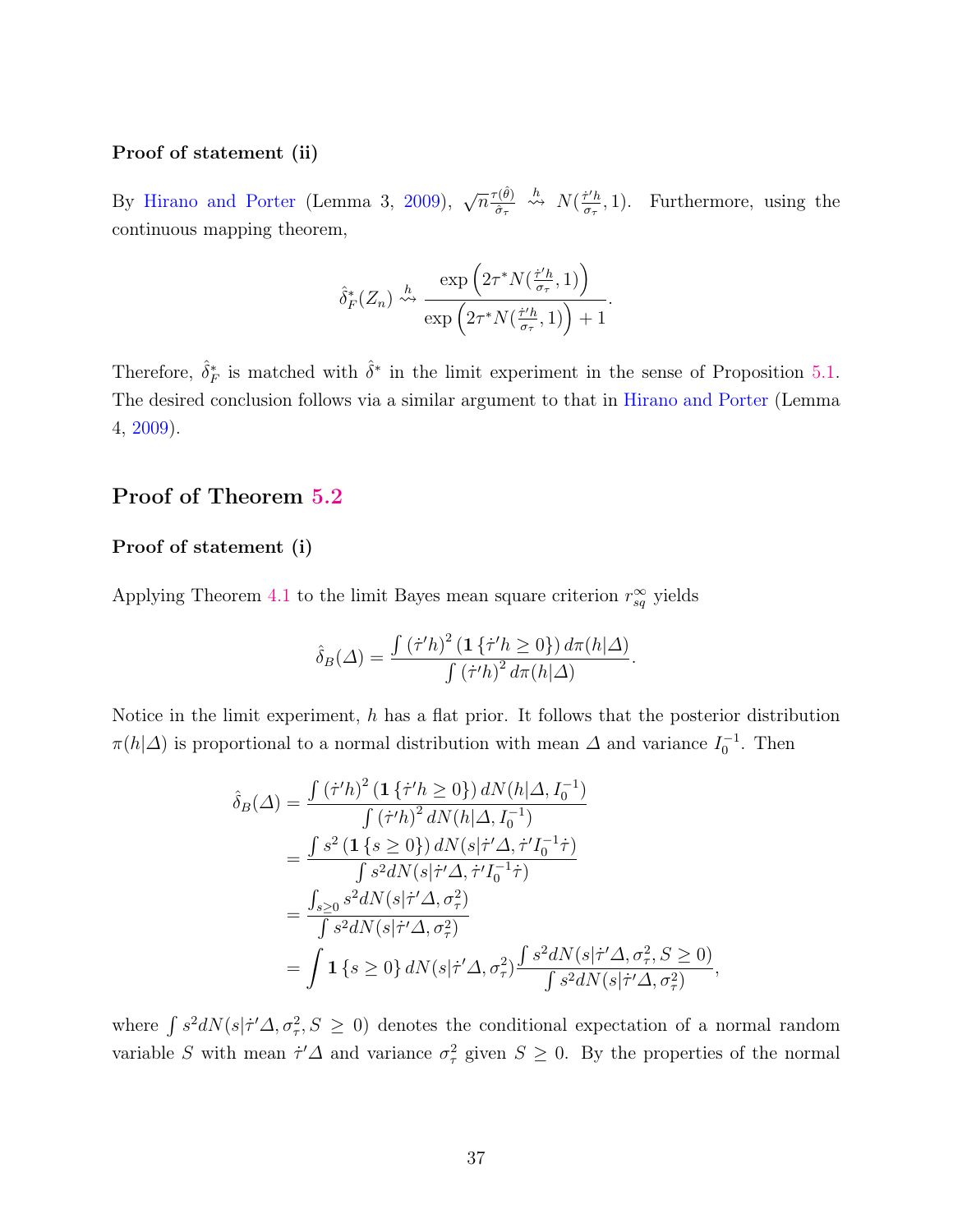distribution and truncated normal distribution,

$$
\begin{aligned} \int \mathbf{1} \left\{ s \geq 0 \right\} dN(s | \dot{\tau}' \Delta, \sigma_{\tau}^2) &= \Phi(\frac{\dot{\tau}' \Delta}{\sigma_{\tau}}), \\ \int s^2 dN(s | \dot{\tau}' \Delta, \sigma_{\tau}^2) &= \sigma_{\tau}^2 + \left(\dot{\tau}' \Delta\right)^2, \\ \int s^2 dN(s | \dot{\tau}' \Delta, \sigma_{\tau}^2, S \geq 0) &= \sigma_{\tau}^2 \left( 1 - \frac{\dot{\tau}' \Delta}{\sigma_{\tau}} \frac{\phi(\frac{\dot{\tau}' \Delta}{\sigma_{\tau}})}{\Phi(\frac{\dot{\tau}' \Delta}{\sigma_{\tau}})} - \frac{\phi^2(\frac{\dot{\tau}' \Delta}{\sigma_{\tau}})}{\Phi^2(\frac{\dot{\tau}' \Delta}{\sigma_{\tau}})} \right) + \left( \left(\dot{\tau}' \Delta\right) + \sigma_{\tau} \frac{\phi(\frac{\dot{\tau}' \Delta}{\sigma_{\tau}})}{\Phi(\frac{\dot{\tau}' \Delta}{\sigma_{\tau}})} \right)^2. \end{aligned}
$$

Statement (i) follows.

#### Proof of statement (ii)

Similar to the argument in the proof of statement (ii) of Theorem [5.1,](#page-20-1)  $\hat{\delta}_{B,F}^*$  is matched with  $\hat{\delta}_B$  in the limit experiment in the sense of Proposition [5.1.](#page-19-0) The conclusion follows via a similar argument to that in [Hirano and Porter](#page-50-1) (Lemma 1, [2009\)](#page-50-1).

# C Lemmas for Section [4](#page-10-0)

<span id="page-37-0"></span>**Lemma C.1.**  $\tau = 0$  is never a solution of  $(B.1)$ .

*Proof.* Note at  $\tau = 0$ , the squared regret is 0. Suppose it is a solution of [\(B.1\)](#page-32-1), then it must hold that

<span id="page-37-2"></span>
$$
\mathbb{E}\left[1-\hat{\delta}^*(\bar{Y}_1)\right]^2 = 0 \text{ and } \mathbb{E}\left[\hat{\delta}^*(\bar{Y}_1)\right]^2 = 0.
$$
 (C.1)

Since  $\hat{\delta}^*(\bar{y}_1) \in [0, 1]$  for all  $\bar{y}_1$ , [\(C.1\)](#page-37-2) implies

$$
1 - \hat{\delta}^*(\bar{y}_1) = 0
$$
 and  $\hat{\delta}^*(\bar{y}_1) = 0$ , for all  $\bar{y}_1$  a.s.,

which cannot be true. This implies  $\tau = 0$  is never a solution of [\(B.1\)](#page-32-1).  $\Box$ 

<span id="page-37-1"></span>**Lemma C.2.** The solution of [\(B.1\)](#page-32-1) is symmetric, i.e., if some  $\tau \in (0,\infty)$  solves (B.1), then it also holds that  $-\tau$  solves [\(B.1\)](#page-32-1).

*Proof.* Suppose  $\tau \in (0, \infty)$  solves [\(B.1\)](#page-32-1) but  $-\tau$  does not. Note the mean square regret of  $\hat{\delta}^*$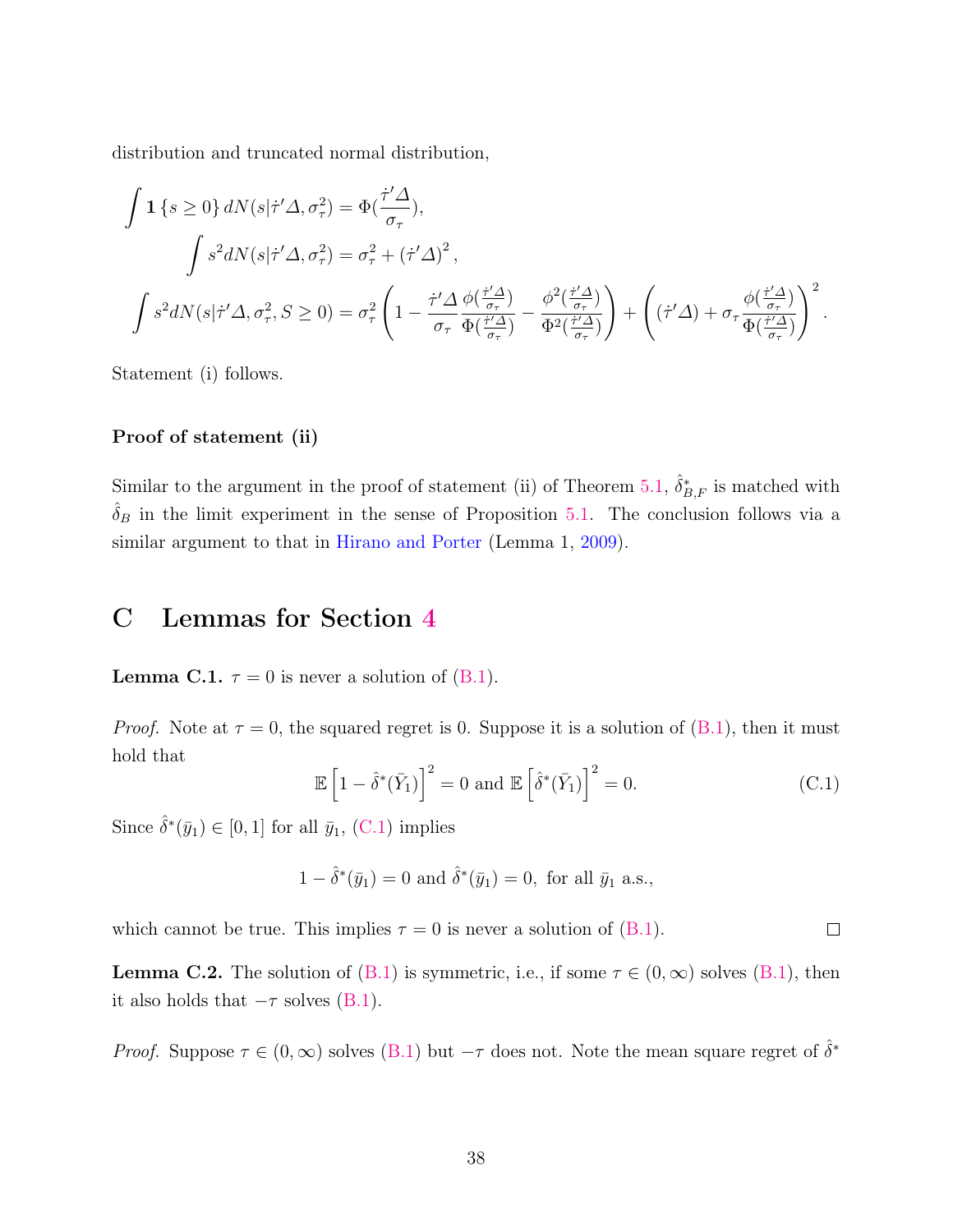at  $\tau$  is

$$
R_{sq}(\hat{\delta}^*, P_\tau) = \tau^2 \mathbb{E} \left[ 1 - \hat{\delta}^*(\bar{Y}_1) \right]^2
$$
  
= 
$$
\tau^2 \int \left[ 1 - \hat{\delta}^*(\bar{y}_1) \right]^2 \sqrt{\frac{1}{2\pi}} \exp \left( -\frac{1}{2} \left[ (\bar{y}_1 - \tau)^2 \right] \right) d\bar{y}_1,
$$

while the mean square regret at  $-\tau$  is

$$
R_{sq}(\hat{\delta}^*, P_{-\tau}) = \tau^2 \mathbb{E} \left[ \hat{\delta}^*(\bar{Y}_1) \right]^2
$$
  

$$
= \tau^2 \int \left[ \hat{\delta}^*(\bar{y}_1) \right]^2 \sqrt{\frac{1}{2\pi}} \exp \left( -\frac{1}{2} \left[ (\bar{y}_1 + \tau)^2 \right] \right) d\bar{y}_1
$$
  

$$
= \tau^2 \int \left[ \hat{\delta}^*(-\tilde{y}_1) \right]^2 \sqrt{\frac{1}{2\pi}} \exp \left( -\frac{1}{2} \left[ (\tau - \tilde{y}_1)^2 \right] \right) d\tilde{y}_1
$$
  

$$
= \tau^2 \int \left[ \hat{\delta}^*(-\bar{y}_1) \right]^2 \sqrt{\frac{1}{2\pi}} \exp \left( -\frac{1}{2} \left[ (\tau - \bar{y}_1)^2 \right] \right) d\bar{y}_1,
$$

where the third equality uses the change of variable  $\tilde{y}_1 = -\bar{y}_1$ , and the fourth equality changes the variable of integration from  $\tilde{y}_1$  to  $\bar{y}_1$ .

If  $\tau$  solves [\(B.1\)](#page-32-1) but  $-\tau$  does not, then there must exist some  $\bar{y}_1 \in \mathbb{R}$  such that  $1-\hat{\delta}^*(\bar{y}_1) \neq$  $\hat{\delta}^*(-\bar{y}_1)$ . Let

$$
\mathbf{S} = \left\{ \bar{y}_1 \in \mathbb{R} : 1 - \hat{\delta}^*(\bar{y}_1) \neq \hat{\delta}^*(-\bar{y}_1) \right\}
$$

be the collection of all  $\bar{y}_1$  $\bar{y}_1$  such that  $1-\hat{\delta}^*(\bar{y}_1) \neq \hat{\delta}^*(-\bar{y}_1).$ <sup>1</sup> The contribution of the elements of S to the mean square regret at  $\tau$  is

$$
\tau^2 \int_{\mathbf{S}} \left[1 - \hat{\delta}^*(\bar{y}_1)\right]^2 \sqrt{\frac{1}{2\pi}} \exp\left(-\frac{1}{2}\left[(\bar{y}_1 - \tau)^2\right]\right) d\bar{y}_1
$$

while the contribution of the elements in S to the mean square regret at  $-\tau$  is

$$
\tau^2 \int_{\mathbf{S}} \left[ \hat{\delta}^*(-\bar{y}_1) \right]^2 \sqrt{\frac{1}{2\pi}} \exp\left( -\frac{1}{2} \left[ (\tau - \bar{y}_1)^2 \right] \right) d\bar{y}_1.
$$

<span id="page-38-0"></span><sup>1</sup>Notice the set **S** must be symmetric, that is, if

 $1 - \hat{\delta}^*(\bar{y}_1) \neq \hat{\delta}^*(-\bar{y}_1)$ 

holds then

$$
1 - \hat{\delta}^*(-\bar{y}_1) \neq \hat{\delta}^*(\bar{y}_1)
$$

also holds.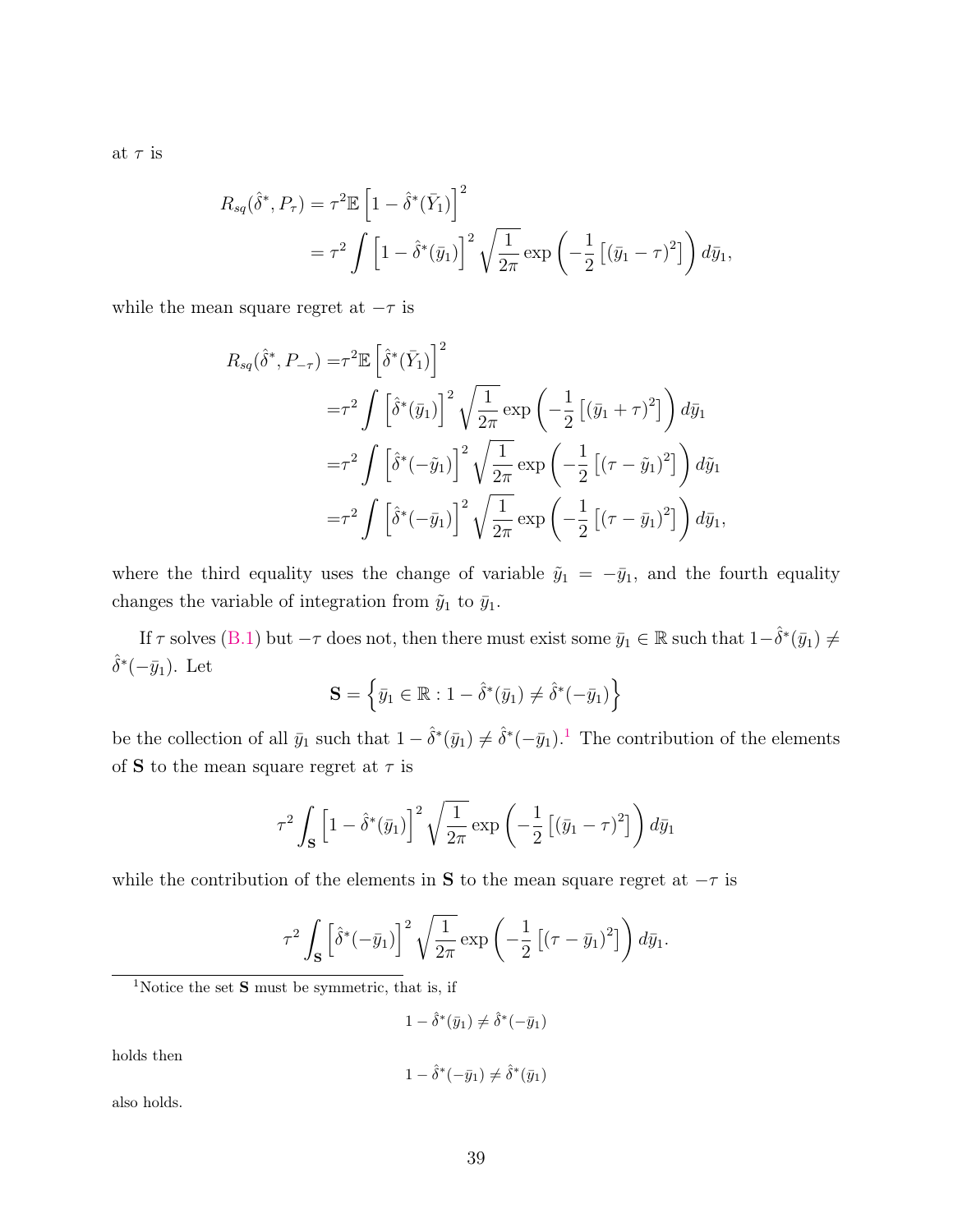Since  $\tau$  solves [\(B.1\)](#page-32-1) but not  $-\tau$ , it holds that

$$
\tau^2 \int_{\mathbf{S}} \left[ 1 - \hat{\delta}^*(\bar{y}_1) \right]^2 \sqrt{\frac{1}{2\pi}} \exp\left( -\frac{1}{2} \left[ (\bar{y}_1 - \tau)^2 \right] \right) d\bar{y}_1
$$
  
>
$$
\tau^2 \int_{\mathbf{S}} \left[ \hat{\delta}^*(-\bar{y}_1) \right]^2 \sqrt{\frac{1}{2\pi}} \exp\left( -\frac{1}{2} \left[ (\tau - \bar{y}_1)^2 \right] \right) d\bar{y}_1.
$$
 (C.2)

If [\(C.2\)](#page-39-1) holds though, we can strictly reduce the mean square regret for  $\tau$  by switching to an alternative policy  $\bar{\delta}$ , where

$$
\bar{\delta}(\bar{y}_1) = \begin{cases} \hat{\delta}^*(\bar{y}_1) & \text{if } \bar{y}_1 \notin \mathbf{S}, \\ 1 - \hat{\delta}^*(-\bar{y}_1) & \text{if } \bar{y}_1 \in \mathbf{S}. \end{cases}
$$

This contradicts the assumption that  $\hat{\delta}^*$  is a minimax optimal rule, i.e.,

$$
R_{sq}(\hat{\delta}^*, P_{\tau}) = \inf_{\hat{\delta} \in \mathcal{D}} R_{sq}(\hat{\delta}, P_{\tau}).
$$

<span id="page-39-0"></span>**Lemma C.3.** A least favorable prior distribution  $\pi^*$  is such that

$$
\pi^*(\tau) = \frac{1}{2}, \pi^*(-\tau) = \frac{1}{2},
$$

for some  $\tau \in (0, \infty)$ .

*Proof.* For each  $\tau \in (0, \infty)$ , consider the symmetric prior

<span id="page-39-2"></span>
$$
\pi^*(\tau) = p_\tau, \pi^*(-\tau) = 1 - p_\tau, \text{ where } p_\tau \in [0, 1]. \tag{C.3}
$$

If [\(C.3\)](#page-39-2) is indeed the least favorable prior, then  $\hat{\delta}^*(\bar{y}_1) = \frac{(1-p_{\tau})f\{\bar{y}_1 | - \tau\}}{p_{\tau} f\{\bar{y}_1 | \tau\} + (1-p_{\tau})f\{\bar{y}_1 | - \tau\}}$ , and the mean square regret of  $\hat{\delta}^*$  at  $P_{\tau}$  is

$$
R_{sq}(\hat{\delta}^*, P_{\tau}) = \tau^2 \int \frac{(1 - p_{\tau})^2 f^2 \{\bar{y}_1 | -\tau\} f \{\bar{y}_1 | \tau\}}{[p_{\tau} f \{\bar{y}_1 | \tau\} + (1 - p_{\tau}) f \{\bar{y}_1 | -\tau\}]^2} d\bar{y}_1.
$$
 (C.4)

The mean square regret of  $\hat{\delta}^*$  at  $P_{-\tau}$  is

$$
R_{sq}(\hat{\delta}^*, P_{-\tau}) = \tau^2 \int \frac{p_{\tau}^2 f^2 \{\bar{y}_1 | \tau\} f \{\bar{y}_1 | -\tau\}}{\left[p_{\tau} f \{\bar{y}_1 | \tau\} + (1 - p_{\tau}) f \{\bar{y}_1 | -\tau\}\right]^2} d\bar{y}_1.
$$
(C.5)

<span id="page-39-4"></span><span id="page-39-3"></span><span id="page-39-1"></span> $\Box$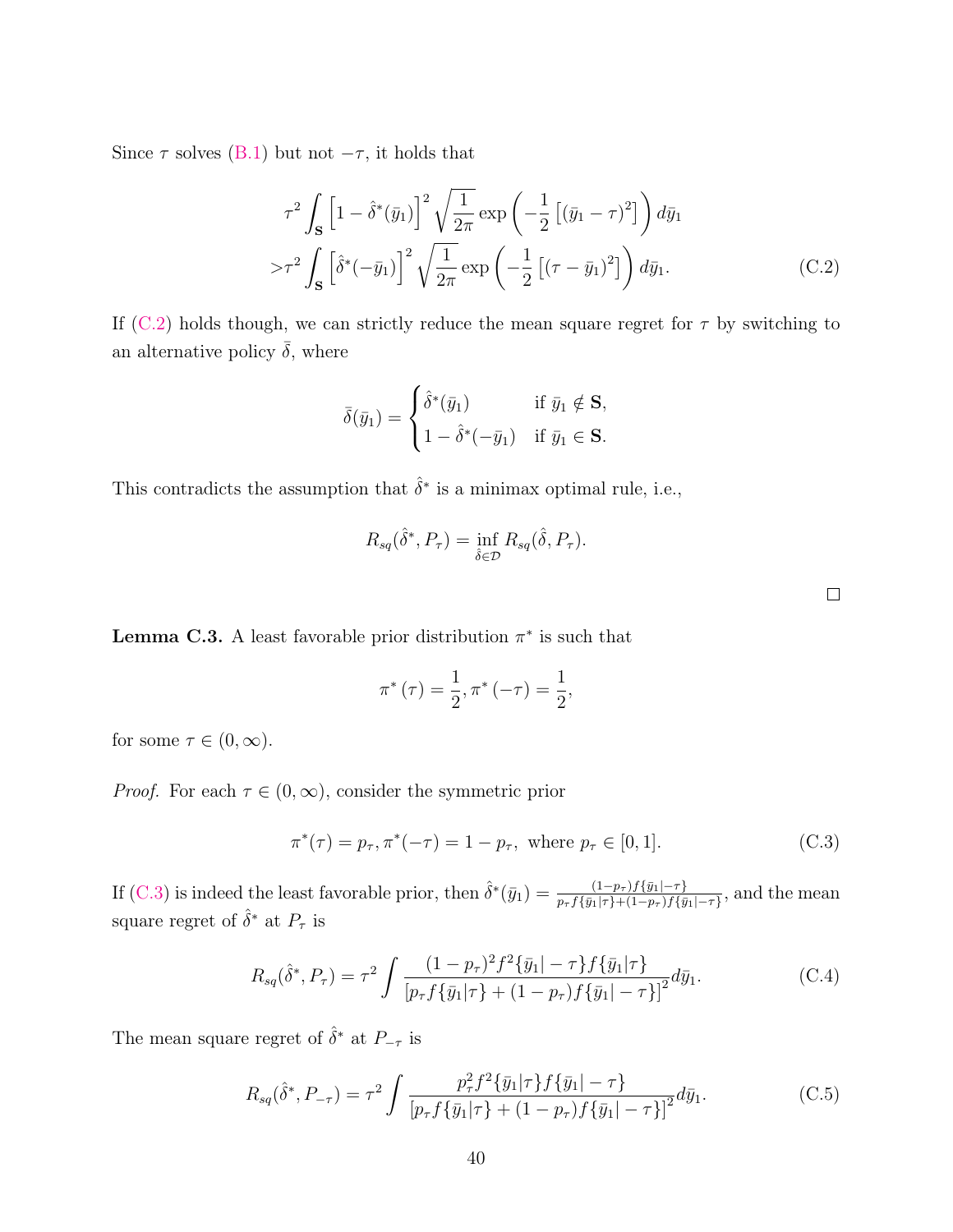By Lemma [C.2,](#page-37-1)  $\tau$  and  $-\tau$  yield the same mean square regret at  $\hat{\delta}^*$ , so  $p_{\tau}$  must be such that

$$
(C.4)=(C.5).
$$

For each  $\bar{y}_1$ , the numerator of the integrand in [\(C.4\)](#page-39-3) is

$$
(1 - p_{\tau})^2 f^2 {\bar{y}_1 | - \tau} f {\bar{y}_1 | \tau}
$$
  
=  $(1 - p_{\tau})^2 \left(\frac{1}{2\pi}\right)^{\frac{3}{2}} \exp\left(-\left[ (\bar{y}_1 + \tau)^2\right] - \frac{1}{2}\left[ (\bar{y}_1 - \tau)^2\right]\right)$ 

while for each  $\bar{y}_1$ , the numerator of the integrand in  $(C.5)$  is

$$
p_{\tau}^{2} \left(\frac{1}{2\pi}\right)^{\frac{3}{2}} \exp \left(-\left[(\bar{y}_{1} - \tau)^{2}\right] - \frac{1}{2}\left[(\bar{y}_{1} + \tau)^{2}\right]\right).
$$

Therefore, [\(C.5\)](#page-39-4) can be written as

$$
R_{sq}(\hat{\delta}^*, P_{-\tau})
$$
  
= $\tau^2 \int \frac{p_\tau^2 \left(\frac{1}{2\pi}\right)^{\frac{3}{2}} \exp\left(-\left[(\bar{y}_1 - \tau)^2\right] - \frac{1}{2}\left[(\bar{y}_1 + \tau)^2\right]\right)}{\left[p_\tau f\{\bar{y}_1|\tau\} + (1 - p_\tau) f\{\bar{y}_1| - \tau\}\right]^2} d\bar{y}_1$   
= $\tau^2 \int \frac{p_\tau^2 \left(\frac{1}{2\pi}\right)^{\frac{3}{2}} \exp\left(-\left[(\bar{y}_1 + \tau)^2\right] - \frac{1}{2}\left[(\bar{y}_1 - \tau)^2\right]\right)}{\left[p_\tau f\{-\bar{y}_1|\tau\} + (1 - p_\tau) f\{-\bar{y}_1| - \tau\}\right]^2} d\bar{y}_1,$  (C.6)

where the second equality follows from a change of variable.  $(C.4)$  admits

<span id="page-40-1"></span>
$$
R_{sq}(\hat{\delta}^*, P_{\tau}) = \tau^2 \int \frac{(1 - p_{\tau})^2 \left(\frac{1}{2\pi}\right)^{\frac{3}{2}} \exp\left(-\left[(\bar{y}_1 + \tau)^2\right] - \frac{1}{2}\left[(\bar{y}_1 - \tau)^2\right]\right)}{\left[p_{\tau} f\{\bar{y}_1|\tau\} + (1 - p_{\tau})f\{\bar{y}_1| - \tau\}\right]^2} d\bar{y}_1.
$$
 (C.7)

Hence,  $p_{\tau}$  must be such that

<span id="page-40-0"></span> $(C.6) = (C.7),$  $(C.6) = (C.7),$  $(C.6) = (C.7),$ 

which is satisfied if  $p_\tau = \frac{1}{2}$  $\frac{1}{2}$ . Indeed, when  $p_{\tau} = \frac{1}{2}$  $\frac{1}{2}$ , [\(C.6\)](#page-40-0) and [\(C.7\)](#page-40-1) only differ in their denominators. Furthermore, for [\(C.7\)](#page-40-1), the denominator of the integrand can be written as

$$
\left[\frac{1}{2}f\{\bar{y}_1|\tau\} + \frac{1}{2}f\{\bar{y}_1| - \tau\}\right]^2
$$
  
= 
$$
\left[\frac{1}{2}\sqrt{\frac{1}{2\pi}}\exp\left(-\frac{1}{2}(\bar{y}_1 - \tau)^2\right) + \frac{1}{2}\sqrt{\frac{1}{2\pi}}\exp\left(-\frac{1}{2}(\bar{y}_1 + \tau)^2\right)\right]^2
$$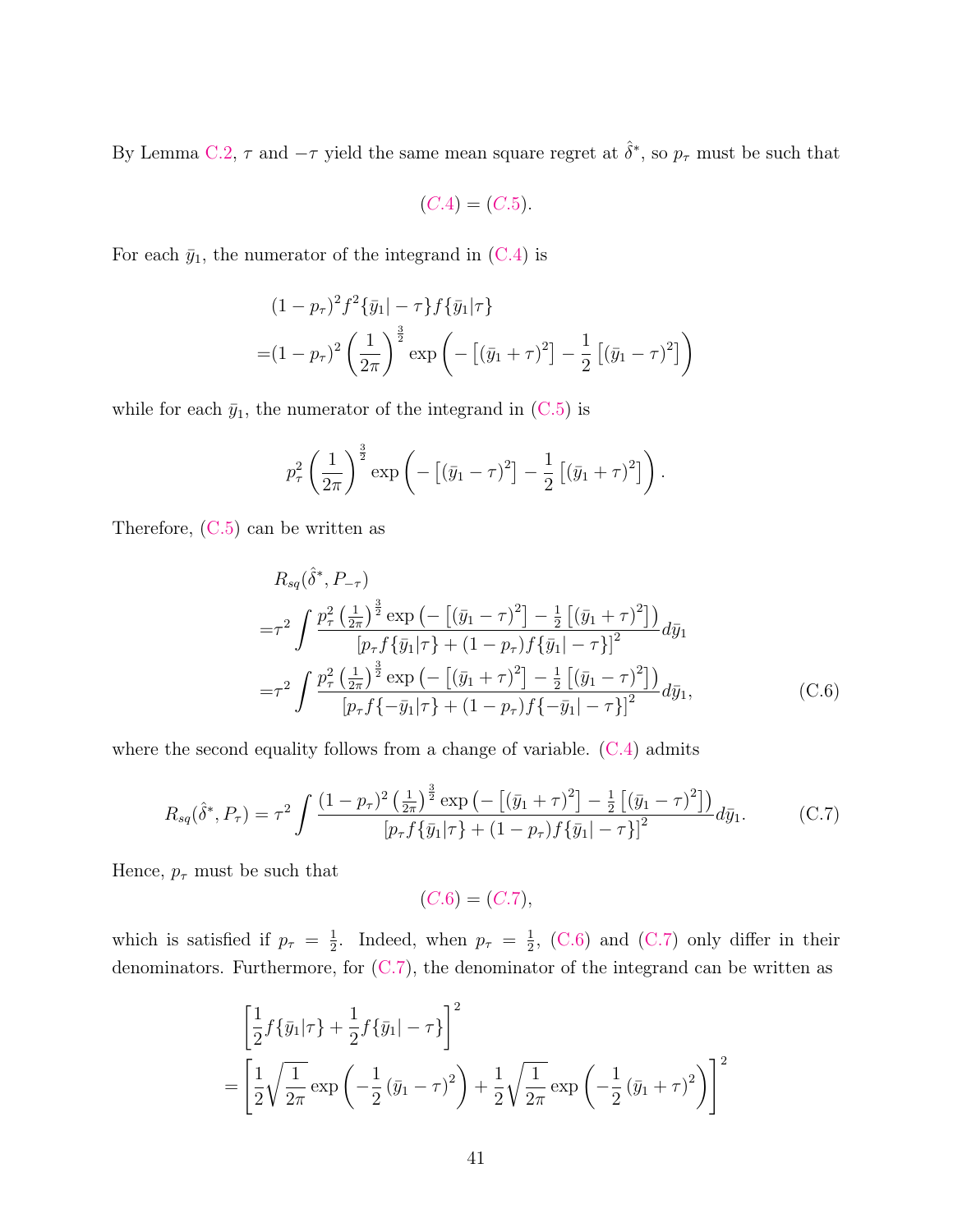while for  $(C.6)$ , the corresponding restatement is

$$
\begin{aligned}\n&\left[\frac{1}{2}f\{-\bar{y}_1|\tau\} + \frac{1}{2}f\{-\bar{y}_1| - \tau\}\right]^2 \\
&= \left[\frac{1}{2}\sqrt{\frac{1}{2\pi}}\exp\left(-\frac{1}{2}\left(-\bar{y}_1 - \tau\right)^2\right) + \frac{1}{2}\sqrt{\frac{1}{2\pi}}\exp\left(-\frac{1}{2}\left(-\bar{y}_1 + \tau\right)^2\right)\right]^2 \\
&= \left[\frac{1}{2}\sqrt{\frac{1}{2\pi}}\exp\left(-\frac{1}{2}\left(\bar{y}_1 + \tau\right)^2\right) + \frac{1}{2}\sqrt{\frac{1}{2\pi}}\exp\left(-\frac{1}{2}\left(\bar{y}_1 - \tau\right)^2\right)\right]^2\n\end{aligned}
$$

which is equivalent.

<span id="page-41-3"></span>Lemma C.4. If

$$
\tau^* \in \arg \sup_{\tau \in [0,\infty)} \tau^2 \int \left( \frac{f\{\bar{y}_1 | -\tau\}}{f\{\bar{y}_1 | \tau\} + f\{\bar{y}_1 | -\tau\}} \right)^2 f\{\bar{y}_1 | \tau\} d\bar{y}_1,
$$

then  $\left(\frac{\partial}{\partial \tau} R_{sq}(\hat{\delta}^*, P_{\tau})\right)|_{\tau=\tau^*}=0.$ 

Proof. Since  $\tau^* \in \arg \sup$  $\tau \in [0,\infty)$  $\tau^2 \int \left( \frac{f\{\bar{y}_1 | - \tau\}}{f\{\bar{y}_1 | - \tau\} + f\{\bar{y}_1\}} \right)$  $f{\{\bar{y}_1|\tau\}}+f{\{\bar{y}_1|-\tau\}}$  $\int^2 f\{\bar{y}_1|\tau\}d\bar{y}_1$  and the objective function is continuously differentiable, it holds that

<span id="page-41-0"></span>
$$
\left[\frac{\partial}{\partial \tau}\left(\tau^2 \int \left(\frac{f\{\bar{y}_1\vert - \tau\}}{f\{\bar{y}_1\vert \tau\} + f\{\bar{y}_1\vert - \tau\}}\right)^2 f\{\bar{y}_1\vert \tau\} d\bar{y}_1\right)\right]\vert_{\tau = \tau^*} = 0.
$$
 (C.8)

On the other hand,

$$
\left(\frac{\partial}{\partial \tau} R_{sq}(\hat{\delta}^*, P_{\tau})\right)
$$
\n
$$
= \frac{\partial}{\partial \tau} \left(\tau^2 \int \left[\frac{f\{\bar{y}_1 | -\tau^*\}}{f\{\bar{y}_1 | \tau^*\} + f\{\bar{y}_1 | -\tau^*\}}\right]^2 f(\bar{y}_1 | \tau) d\bar{y}_1\right).
$$
\n(C.9)

Observing the objective function in [\(C.8\)](#page-41-0) and [\(C.9\)](#page-41-1),  $\left(\frac{\partial}{\partial \tau} R_{sq}(\hat{\delta}^*, P_{\tau})\right)|_{\tau=\tau^*}=0$  holds if

<span id="page-41-2"></span>
$$
\left[\frac{\partial}{\partial \tau}\left((\tau^*)^2 \int \left(\frac{f\{\bar{y}_1 | - \tau\}}{f\{\bar{y}_1 | \tau\} + f\{\bar{y}_1 | - \tau\}}\right)^2 f\{\bar{y}_1 | \tau^*\} d\bar{y}_1\right)\right]|_{\tau = \tau^*} = 0.
$$
 (C.10)

<span id="page-41-1"></span>

| __ | - |  |
|----|---|--|
|    |   |  |
|    |   |  |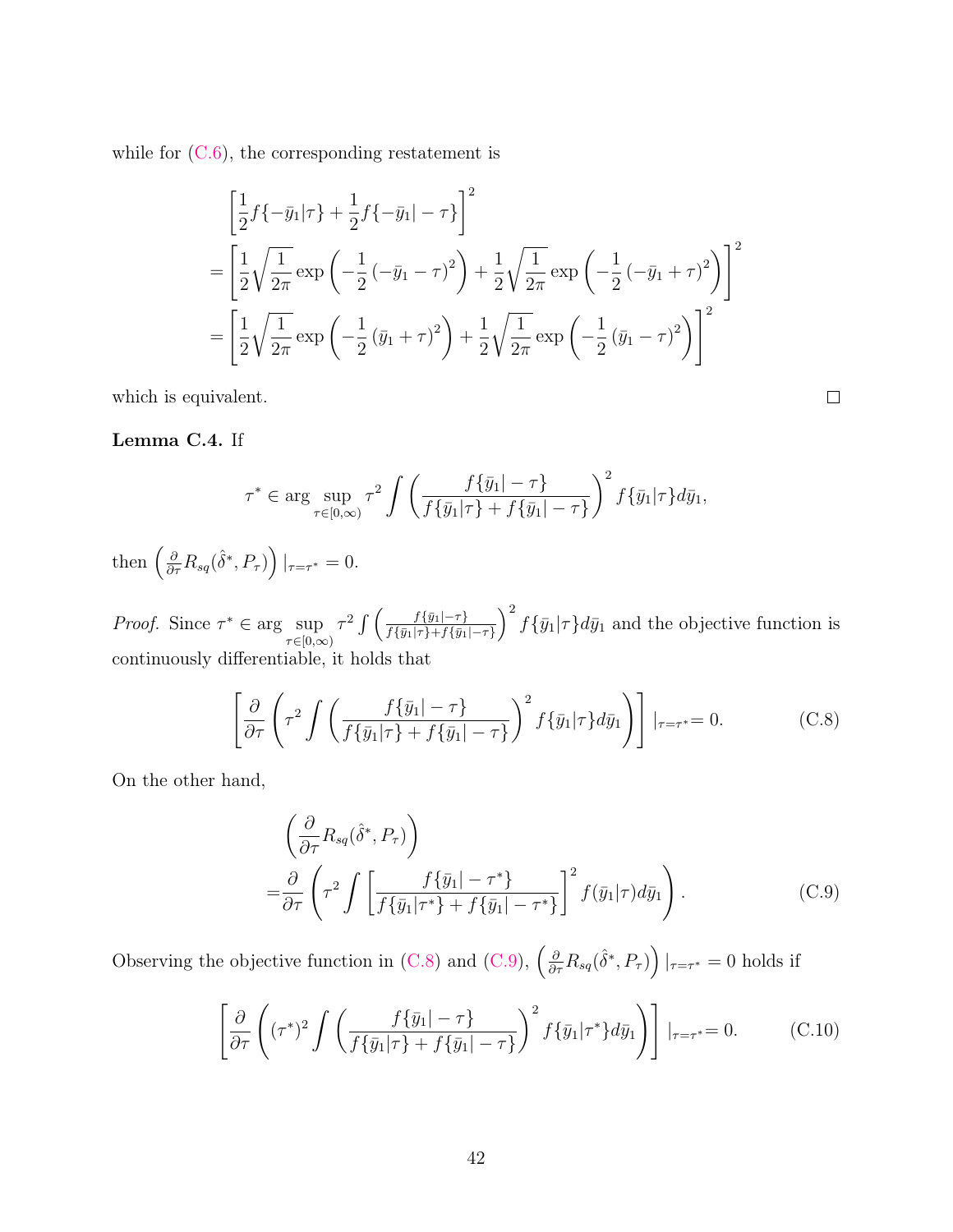In what follows, we verify that [\(C.10\)](#page-41-2) indeed holds. Note

$$
\frac{\partial}{\partial \tau} \left( (\tau^*)^2 \int \left( \frac{f\{\bar{y}_1 | - \tau\}}{f\{\bar{y}_1 | \tau\} + f\{\bar{y}_1 | - \tau\}} \right)^2 f\{\bar{y}_1 | \tau^*\} d\bar{y}_1 \right) \n= (\tau^*)^2 \int 2 \left( \frac{f\{\bar{y}_1 | - \tau\}}{f\{\bar{y}_1 | \tau\} + f\{\bar{y}_1 | - \tau\}} \right) \frac{\partial}{\partial \tau} \left( \frac{f\{\bar{y}_1 | - \tau\}}{f\{\bar{y}_1 | \tau\} + f\{\bar{y}_1 | - \tau\}} \right) f\{\bar{y}_1 | \tau^*\} d\bar{y}_1 \n= 2(\tau^*)^2 \int \left( \frac{f\{\bar{y}_1 | - \tau\} f\{\bar{y}_1 | \tau^*\}}{[f\{\bar{y}_1 | \tau\} + f\{\bar{y}_1 | - \tau\}]^3} \right) \left( \frac{\partial f\{\bar{y}_1 | - \tau\}}{\partial \tau} f\{\bar{y}_1 | \tau\} - f\{\bar{y}_1 | - \tau\} \frac{\partial f\{\bar{y}_1 | \tau\}}{\partial \tau} \right) d\bar{y}_1.
$$

Since  $f\{\bar{y}_1|\tau\} = \sqrt{\frac{1}{2\tau}}$  $\frac{1}{2\pi}$  exp  $\left(-\frac{1}{2}\right)$  $\frac{1}{2} \left[ \left( \bar{y}_1 - \tau \right)^2 \right]$  and  $f\{\bar{y}_1 | -\tau\} = \sqrt{\frac{1}{2\tau}}$  $\frac{1}{2\pi}$  exp  $\left(-\frac{1}{2}\right)$  $\frac{1}{2} [(\bar{y}_1 + \tau)^2]$ , we have that

$$
\frac{\partial f\{\bar{y}_1|\tau\}}{\partial \tau} = f\{\bar{y}_1|\tau\}(\bar{y}_1 - \tau) \quad \text{and} \quad \frac{\partial f\{\bar{y}_1| - \tau\}}{\partial \tau} = -f\{\bar{y}_1| - \tau\}(\bar{y}_1 + \tau).
$$

It follows that

<span id="page-42-0"></span>
$$
\frac{\partial}{\partial \tau} \left( (\tau^*)^2 \int \left( \frac{f\{\bar{y}_1 | - \tau\}}{f\{\bar{y}_1 | \tau\} + f\{\bar{y}_1 | - \tau\}} \right)^2 f\{\bar{y}_1 | \tau^*\} d\bar{y}_1 \right) \n= -4(\tau^*)^2 \int \left( \frac{f\{\bar{y}_1 | -\tau\} f\{\bar{y}_1 | \tau^*\} f\{\bar{y}_1 | -\tau\} f\{\bar{y}_1 | \tau\}}{[f\{\bar{y}_1 | \tau\} + f\{\bar{y}_1 | -\tau\}]^3} \right) \bar{y}_1 d\bar{y}_1.
$$
\n(C.11)

Evaluating [\(C.11\)](#page-42-0) at  $\tau = \tau^*$  yields

<span id="page-42-1"></span>
$$
\left[\frac{\partial}{\partial \tau}\left((\tau^*)^2 \int \left(\frac{f\{\bar{y}_1 | - \tau\}}{f\{\bar{y}_1 | \tau\} + f\{\bar{y}_1 | - \tau\}}\right)^2 f\{\bar{y}_1 | \tau^*\} d\bar{y}_1\right)\right]|_{\tau = \tau^*}
$$
\n
$$
= -4(\tau^*)^2 \int \left[\frac{(f\{\bar{y}_1 | -\tau^*\} f\{\bar{y}_1 | \tau^*\} )^2}{[f\{\bar{y}_1 | \tau^*\} + f\{\bar{y}_1 | -\tau^*\} ]^3}\right] \bar{y}_1 d\bar{y}_1
$$
\n
$$
= -4(\tau^*)^2 \int w(\bar{y}_1) \bar{y}_1 d\bar{y}_1,\tag{C.12}
$$

where  $w(\bar{y}_1) = \frac{(f\{\bar{y}_1 | -\tau^*\} f\{\bar{y}_1 | \tau^*\})^2}{[f\bar{y}_1 | \tau^*\} + [f\bar{y}_1 | \tau^*\}^2]}$  $\frac{(f{\bar{y}_1} - \tau^* )f{\bar{y}_1}(\bar{r}^*)^2}{[f{\bar{y}_1} | \tau^* ] + f{\bar{y}_1} | - \tau^* ]^3}$ . However, notice for each  $\bar{y}_1 \in \mathbb{R}$ :

$$
w(\bar{y}_1) = \frac{\left(\sqrt{\frac{1}{2\pi}} \exp\left(-\frac{1}{2}\left[ (\bar{y}_1 + \tau^*)^2\right] \right) \sqrt{\frac{1}{2\pi}} \exp\left(-\frac{1}{2}\left[ (\bar{y}_1 - \tau^*)^2\right] \right) \right)^2}{\left[\sqrt{\frac{1}{2\pi}} \exp\left(-\frac{1}{2}\left[ (\bar{y}_1 - \tau^*)^2\right] \right) + \sqrt{\frac{1}{2\pi}} \exp\left(-\frac{1}{2}\left[ (\bar{y}_1 + \tau^*)^2\right] \right) \right]^3}
$$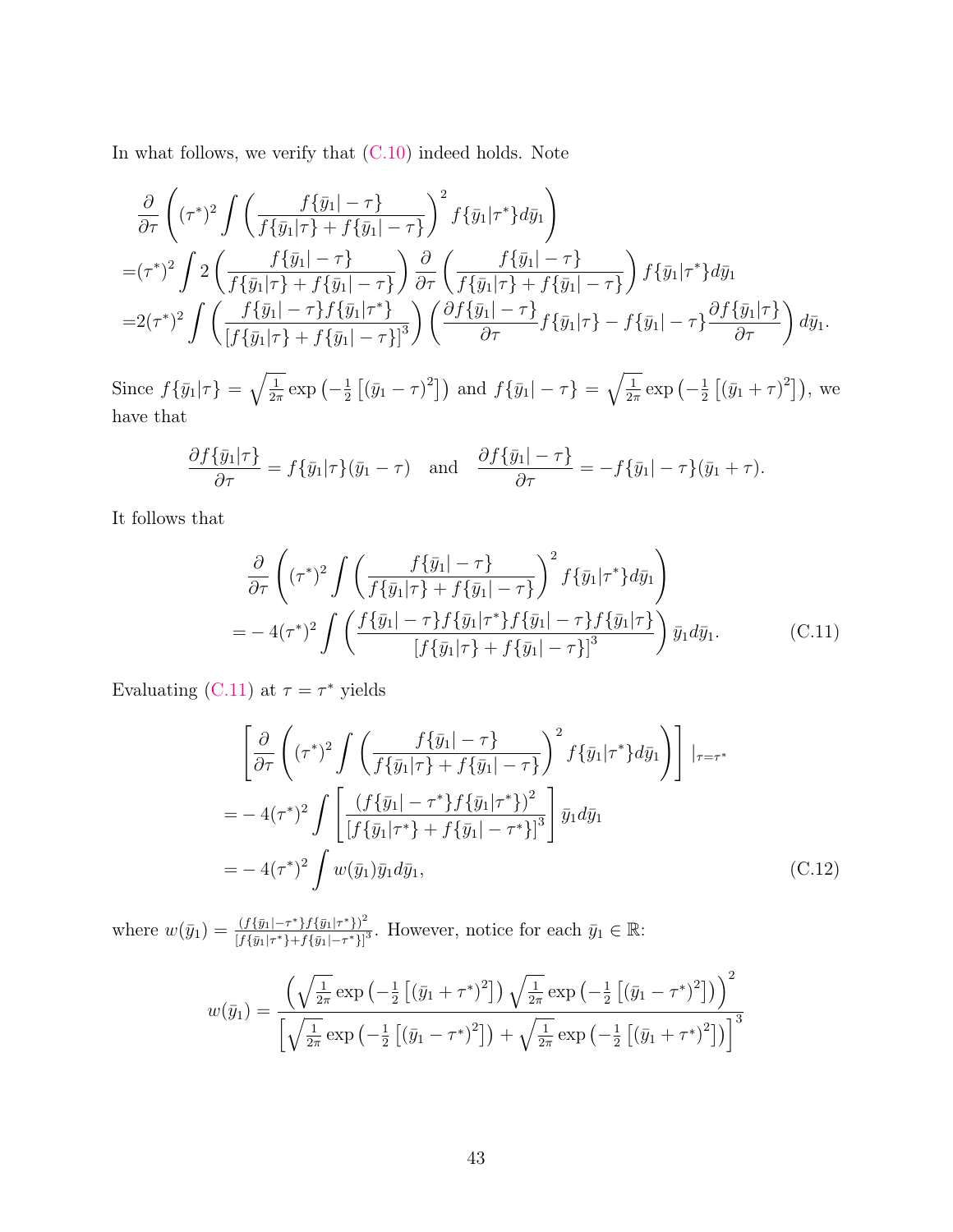while

$$
w(-\bar{y}_1) = \frac{\left(\sqrt{\frac{1}{2\pi}}\exp\left(-\frac{1}{2}\left[(-\bar{y}_1 + \tau^*)^2\right]\right)\sqrt{\frac{1}{2\pi}}\exp\left(-\frac{1}{2}\left[(-\bar{y}_1 - \tau^*)^2\right]\right)\right)^2}{\left[\sqrt{\frac{1}{2\pi}}\exp\left(-\frac{1}{2}\left[(-\bar{y}_1 - \tau^*)^2\right]\right) + \sqrt{\frac{1}{2\pi}}\exp\left(-\frac{1}{2}\left[(-\bar{y}_1 + \tau^*)^2\right]\right)\right]^3}
$$
  
\n
$$
= \frac{\left(\sqrt{\frac{1}{2\pi}}\exp\left(-\frac{1}{2}\left[(\bar{y}_1 - \tau^*)^2\right]\right)\sqrt{\frac{1}{2\pi}}\exp\left(-\frac{1}{2}\left[(\bar{y}_1 + \tau^*)^2\right]\right)\right)^2}{\left[\sqrt{\frac{1}{2\pi}}\exp\left(-\frac{1}{2}\left[(\bar{y}_1 + \tau^*)^2\right]\right) + \sqrt{\frac{1}{2\pi}}\exp\left(-\frac{1}{2}\left[(\bar{y}_1 - \tau^*)^2\right]\right)\right]^3}
$$
  
\n
$$
= \frac{\left(f\{\bar{y}_1|\tau^*\}f\{\bar{y}_1| - \tau^*\}\right)^2}{\left[f\{\bar{y}_1| - \tau^*\} + f\{\bar{y}_1|\tau^*\}\right]^3}
$$
  
\n
$$
= w(\bar{y}_1).
$$

Therefore

$$
(C.12) = -4(\tau^*)^2 \int w(\bar{y}_1) \bar{y}_1 d\bar{y}_1 = 0
$$

and the conclusion of the lemma follows.

<span id="page-43-0"></span>**Lemma C.5.**  $\tau^*$  is the unique solution of sup  $\tau \in [0,\infty)$  $R_{sq}(\hat{\delta}^*, P_{\tau}).$ 

*Proof.* Write  $\omega^*(\bar{y}_1) := (1 - \hat{\delta}^*(\bar{y}_1))^2$ . We evaluate the first derivative of

$$
R_{sq}(\hat{\delta}^*, P_{\tau}) = \tau^2 \int [\omega^*(\bar{y}_1)]^2 f{\{\bar{y}_1|\tau\} d\bar{y}_1}
$$

as a function of  $\tau \in [0, \infty)$ . Notice for each  $\bar{y}_1 \in \mathbb{R}$  and each  $\tau \in [0, \infty)$ ,

$$
\frac{\partial}{\partial \tau} f\{\bar{y}_1|\tau\} = f\{\bar{y}_1|\tau\} (\bar{y}-\tau) = -\frac{\partial}{\partial \bar{y}_1} f\{\bar{y}_1|\tau\}.
$$

 $\Box$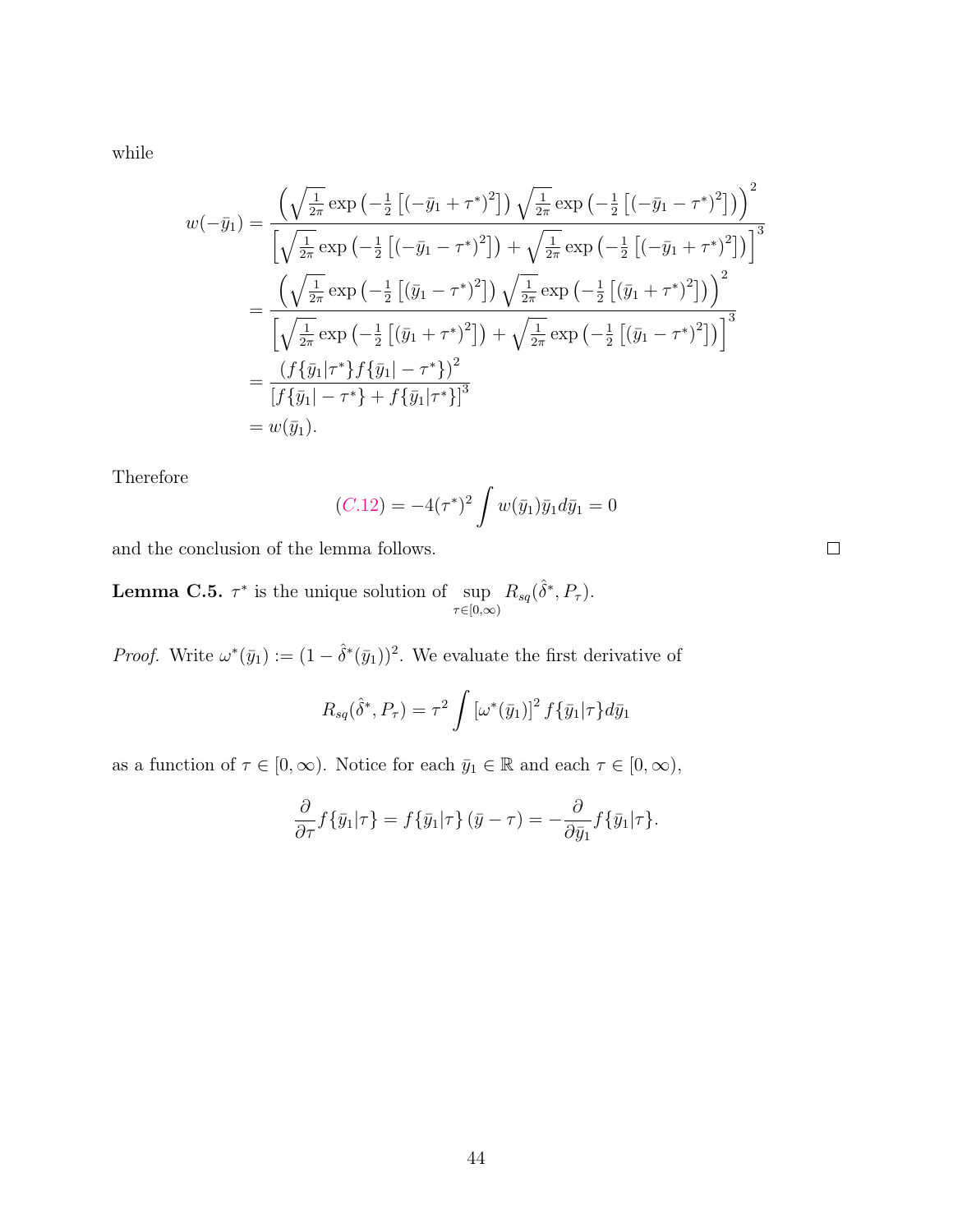Therefore, using integration by parts twice yields

$$
R_{sq}^{(1)}(\tau) := \frac{\partial}{\partial \tau} R_{sq}(\hat{\delta}^*, P_{\tau})
$$
  
\n
$$
= 2\tau \int [\omega^*(\bar{y}_1)]^2 f(\bar{y}_1|\tau) d\bar{y}_1 + \tau^2 \int [\omega^*(\bar{y}_1)]^2 \frac{\partial}{\partial \tau} (f(\bar{y}_1|\tau)) d\bar{y}_1
$$
  
\n
$$
= 2\tau \int [\omega^*(\bar{y}_1)]^2 f(\bar{y}_1|\tau) d\bar{y}_1 - \tau^2 \int [\omega^*(\bar{y}_1)]^2 \frac{\partial}{\partial \bar{y}_1} f(\bar{y}_1|\tau) d\bar{y}_1
$$
  
\n
$$
= 2\tau \int [\omega^*(\bar{y}_1)]^2 f(\bar{y}_1|\tau) d\bar{y}_1 - \tau^2 \int [\omega^*(\bar{y}_1)]^2 d\bar{f}(\bar{y}_1|\tau)
$$
  
\n
$$
= 2\tau \int [\omega^*(\bar{y}_1)]^2 f(\bar{y}_1|\tau) d\bar{y}_1 + 2\tau^2 \left( \int \omega^*(\bar{y}_1) \frac{\partial (\omega^*(\bar{y}_1))}{\partial \bar{y}_1} f(\bar{y}_1|\tau) d\bar{y}_1 \right)
$$
  
\n
$$
= 2\tau \left\{ \int [\omega^*(\bar{y}_1)]^2 f(\bar{y}_1|\tau) d\bar{y}_1 + \int \omega^*(\bar{y}_1) \frac{\partial (\omega^*(\bar{y}_1))}{\partial \bar{y}_1} \tau f(\bar{y}_1|\tau) d\bar{y}_1 \right\}
$$
  
\n
$$
= 2\tau \left\{ \int [\omega^*(\bar{y}_1)]^2 f(\bar{y}_1|\tau) d\bar{y}_1 + \int \omega^*(\bar{y}_1) \frac{\partial (\omega^*(\bar{y}_1))}{\partial \bar{y}_1} (\tau - \bar{y}_1) f(\bar{y}_1|\tau) d\bar{y}_1 \right\}
$$
  
\n
$$
+ \int \omega^*(\bar{y}_1) \frac{\partial (\omega^*(\bar{y}_1))}{\partial \bar{y}_1} \bar{y}_1 f(\bar{y}_1|\tau) d\bar{y}_1 \right\}
$$
  
\n

The sign of  $R_{sq}^{(1)}(\tau)$  is determined by

$$
\mathbf{R}(\tau) := \int \mathbf{w}(\bar{y}_1) f\{\bar{y}_1|\tau\} d\bar{y}_1,
$$

where

$$
\mathbf{w}(\bar{y}_1) = [\omega^*(\bar{y}_1)]^2 - \left(\frac{\partial (\omega^*(\bar{y}_1))}{\partial \bar{y}_1}\right)^2 - \omega^*(\bar{y}_1)\frac{\partial^2 (\omega^*(\bar{y}_1))}{\partial (\bar{y}_1)^2} + \omega^*(\bar{y}_1)\frac{\partial (\omega^*(\bar{y}_1))}{\partial \bar{y}_1}\bar{y}_1.
$$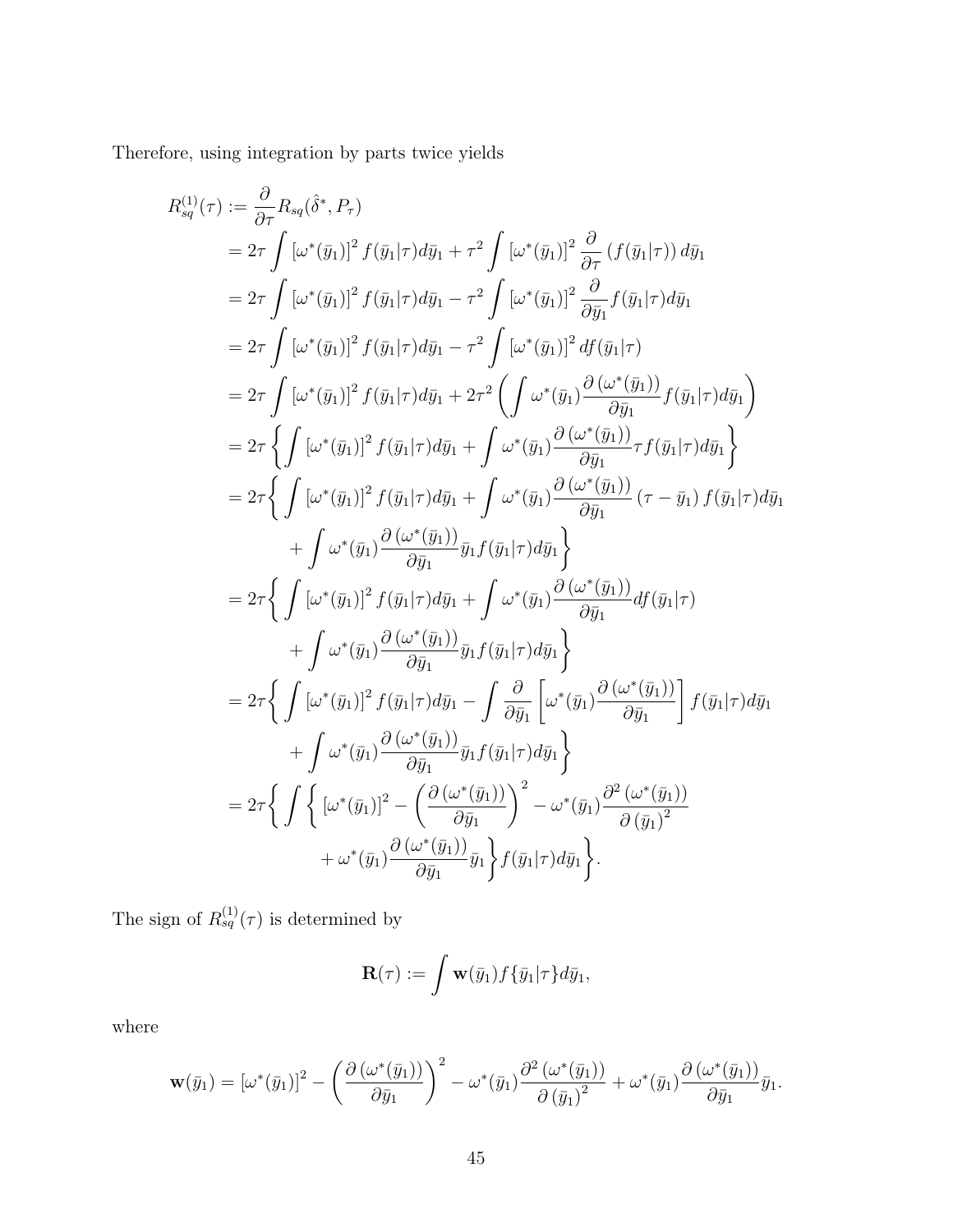We aim to show that  $\mathbf{R}(\tau)$  has a unique sign change from + to – at  $\tau^*$ , with the conclusion immediately following.

Step 1: we show  $\mathbf{R}(\tau)$  has at most one sign change from + to -. Notice  $\omega^*(\bar{y}_1)$  = 1  $\frac{1}{\exp(2\tau^*\bar{y}_1)+1}$ . Therefore,

$$
\frac{\partial (\omega^*(\bar{y}_1))}{\partial \bar{y}_1} = -[\omega^*(\bar{y}_1)]^2 \exp(2\tau^*\bar{y}_1) 2\tau^*,
$$
  

$$
\frac{\partial^2 (\omega^*(\bar{y}_1))}{\partial (\bar{y}_1)^2} = 2 (\exp(2\tau^*\bar{y}_1) 2\tau^*)^2 [\omega^*(\bar{y}_1)]^3 - [\omega^*(\bar{y}_1)]^2 \exp(2\tau^*\bar{y}_1) (2\tau^*)^2
$$

Plugging in  $\mathbf{w}(\bar{y}_1)$  yields

$$
\mathbf{w}(\bar{y}_1) = [\omega^*(\bar{y}_1)]^2 \left\{ 1 - 3 \left( \omega^*(\bar{y}_1) \exp(2\tau^*\bar{y}_1) 2\tau^* \right)^2 + \omega^*(\bar{y}_1) \exp(2\tau^*\bar{y}_1) (2\tau^*)^2 - \omega^*(\bar{y}_1) \exp(2\tau^*\bar{y}_1) 2\tau^*\bar{y}_1 \right\}
$$
  
= 
$$
[\omega^*(\bar{y}_1)]^2 \left\{ 1 - 3 \left( \hat{\delta}^*(\bar{y}_1) 2\tau^* \right)^2 + \hat{\delta}^*(\bar{y}_1) (2\tau^*)^2 - \hat{\delta}^* 2\tau^* \bar{y}_1 \right\}.
$$

Since  $[\omega^*(\bar{y}_1)]^2 > 0$  for all  $\bar{y}_1$ , the sign of  $\mathbf{w}(\bar{y}_1)$  is determined by

$$
\tilde{\mathbf{w}}(\bar{y}_1) = 1 - 3\left(\hat{\delta}^*(\bar{y}_1)2\tau^*\right)^2 + \hat{\delta}^*(\bar{y}_1)(2\tau^*)^2 - 2\tau^*\hat{\delta}^*(\bar{y}_1)\bar{y}_1
$$

Since  $\hat{\delta}^*(\bar{y}_1) > 0$ ,  $\tilde{\mathbf{w}}(\bar{y}_1) = 0$  if and only if

<span id="page-45-0"></span>
$$
\frac{1}{\hat{\delta}^*(\bar{y}_1)} - 3(2\tau^*)^2 \hat{\delta}^*(\bar{y}_1) + (2\tau^*)^2 = 2\tau^*\bar{y}_1.
$$
 (C.13)

Moreover, it is straightforward to check that  $\frac{\partial}{\partial \bar{y}_1}\hat{\delta}^*(\bar{y}_1) > 0$ . It follows the first derivative of the left hand side (LHS) of [\(C.13\)](#page-45-0) is

$$
\frac{\partial \text{LHS}}{\partial \bar{y}_1} = \left( -\frac{1}{\left( \hat{\delta}^*(\bar{y}_1) \right)^2} - 3 \left( 2\tau^* \right)^2 \right) \frac{\partial}{\partial \bar{y}_1} \hat{\delta}^*(\bar{y}_1) < 0,
$$

which implies the LHS of  $(C.13)$  is a decreasing function. Also, the right hand side of [\(C.13\)](#page-45-0) is an increasing function. Thus, (C.13) has at most one sign change from + to  $-$ . Furthermore, note  $\lim_{\bar{y}_1 \to -\infty} \tilde{\mathbf{w}}(\bar{y}_1) = 1$  and  $\lim_{\bar{y}_1 \to \infty} \tilde{\mathbf{w}}(\bar{y}_1) = -\infty$ , implying [\(C.13\)](#page-45-0) indeed has one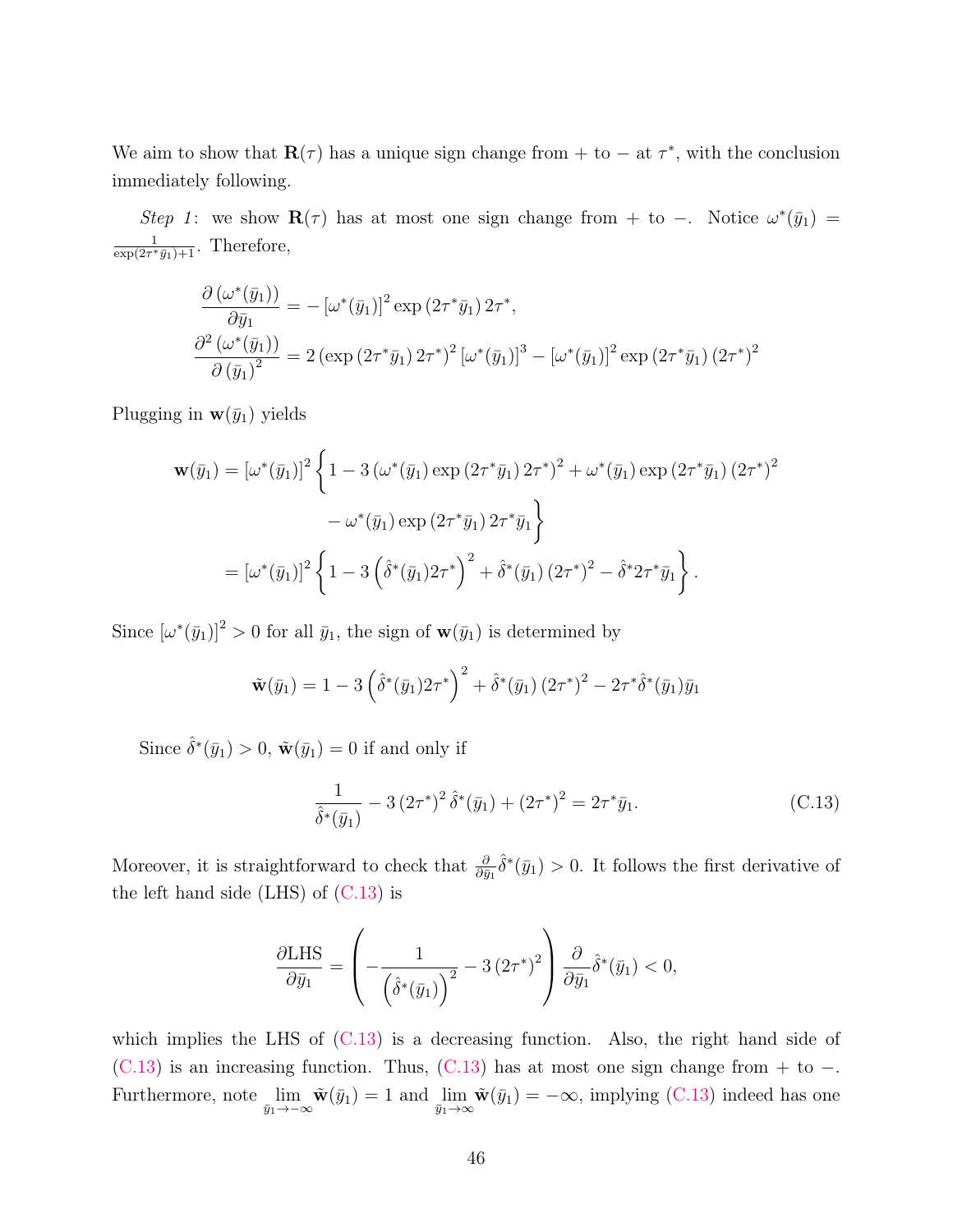and only one sign change from + to −. It follows from Theorem [C.1](#page-47-1) (i) that  $\mathbf{R}(\tau)$  also has at most one sign change.

Step 2: we show  $\mathbf{R}(\tau)$  indeed has one sign change. Note it also holds that

$$
\mathbf{R}(\tau) = \int \left[\omega^*(\bar{y}_1)\right]^2 f(\bar{y}_1|\tau) d\bar{y}_1 + \frac{1}{2}\tau \int \left[\omega^*(\bar{y}_1)\right]^2 \frac{\partial}{\partial \tau} \left(f\{\bar{y}_1|\tau\}\right) d\bar{y}_1.
$$

Hence,

$$
\frac{\partial}{\partial \tau} \mathbf{R}(\tau) = \frac{3}{2} \mathbf{R}_1(\tau) + \frac{1}{2} \tau \mathbf{R}_2(\tau)
$$

where

$$
\mathbf{R}_1(\tau) = \int \left[\omega^*(\bar{y}_1)\right]^2 \frac{\partial}{\partial \tau} \left(f\{\bar{y}_1|\tau\}\right) d\bar{y}_1,
$$
  

$$
\mathbf{R}_2(\tau) = \int \left[\omega^*(\bar{y}_1)\right]^2 \frac{\partial^2}{\partial \tau^2} \left(f\{\bar{y}_1|\tau\}\right) d\bar{y}_1.
$$

By Lemma [C.4,](#page-41-3)  $\mathbf{R}(\tau^*) = 0$ . Since  $\int [\omega^*(\bar{y}_1)]^2 f(\bar{y}_1|\tau^*) d\bar{y}_1 > 0$ , it holds that  $\mathbf{R}_1(\tau^*) < 0$ . Moreover, note

$$
\frac{\partial^2}{\partial \tau^2} (f\{\bar{y}_1|\tau\}) = f\{\bar{y}_1|\tau\} (\bar{y}_1 - \tau)^2 - f\{\bar{y}_1|\tau\}.
$$

Hence,

$$
\mathbf{R}_{2}(\tau) = \int \left[\omega^{*}(\bar{y}_{1})\right]^{2} f\{\bar{y}_{1}|\tau\} (\bar{y}_{1} - \tau)^{2} d\bar{y}_{1} - \int \left[\omega^{*}(\bar{y}_{1})\right]^{2} f\{\bar{y}_{1}|\tau\} d\bar{y}_{1}
$$

$$
= \int \left[\omega^{*}(t + \tau)\right]^{2} f\{t|0\} t^{2} dt - \int \left[\omega^{*}(t + \tau)\right]^{2} f\{t|0\} dt
$$

$$
= \int \left[\omega^{*}(t + \tau)\right]^{2} f\{t|0\} (t^{2} - 1) dt < 0
$$

for all  $\tau > 0$  since  $f\{t|0\}$  ( $t^2 - 1$ ) as a function of t is symmetric around zero, and

$$
[\omega^*(t+\tau)]^2 = \left[\frac{1}{\exp(2\tau^*(t+\tau))+1}\right]^2
$$

is a decreasing function of  $t$ . Therefore, we conclude that

$$
\left[\frac{\partial}{\partial \tau} \mathbf{R}(\tau)\right]_{\tau=\tau^*} = \frac{3}{2} \mathbf{R}_1(\tau^*) + \frac{1}{2} \tau^* \mathbf{R}_2(\tau^*) < 0,
$$

implying  $\tau^*$  is indeed a point of sign change. Thus,  $\mathbf{R}(\tau)$  indeed has one and only one sign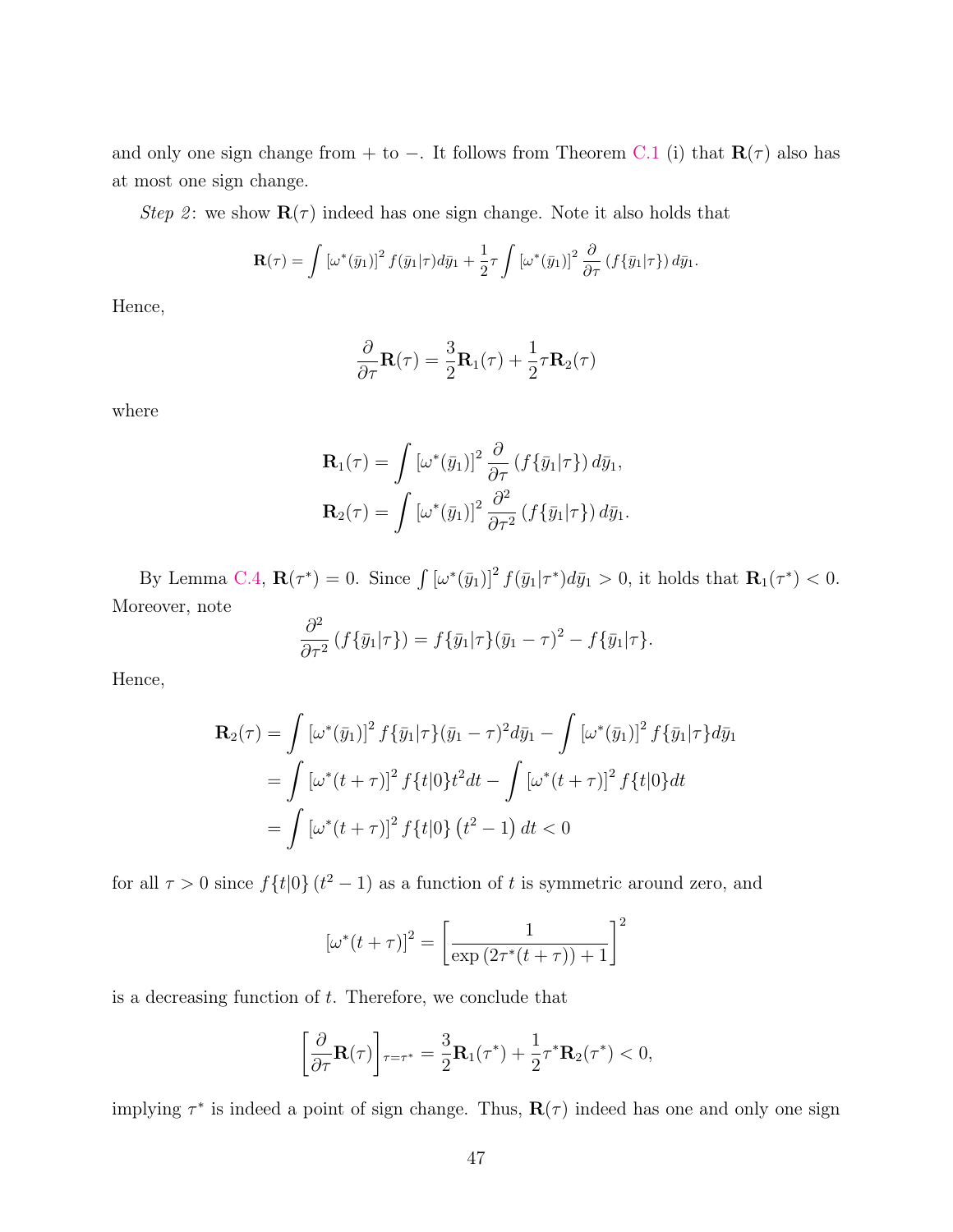change by Theorem [C.1](#page-47-1) (i).

Step 3: From Steps 1 and 2, Theorem [C.1](#page-47-1) (ii) further implies that  $\mathbf{R}(\tau)$  and  $\tilde{\mathbf{w}}(\bar{y}_1)$ changes sign in the same order. Hence, we conclude that  $\mathbf{R}(\tau)$  only has one sign change at  $R_{sq}(\hat{\delta}^*, P_{\tau}).$  $\tau^*$  from + to -, i.e.,  $\tau^*$  is indeed a unique maximum of sup  $\Box$  $\tau \in [0,\infty)$ 

<span id="page-47-1"></span>**Theorem C.1** (Theorem 3 and Corollary 2, [Karlin](#page-50-14)  $(1957)$ ). Let p be strictly Pólya type  $\infty$  and assume that p can be differentiated n times with respect to x for all t. Let F be a measure on the real line, and let h be a function of t which changes sign n times.

 $(i)$  If

$$
g(x) = \int p(x, t)h(t)dF(t)
$$

can be differentiated n times with respect to x inside the integral sign, then g changes sign at most n times and has at most n zeroes counting multiplicities, or is identically zero. The function g is identically zero if and only if the spectrum of  $F$  is contained in the set of zeros of h.

(ii) If the number of sign changes of  $g$  is  $n$ , then  $g$  and  $h$  change signs in the same order.

# D Lemmas for Section [5](#page-17-0)

<span id="page-47-0"></span>**Lemma D.1.** Treatment rule  $\hat{\delta}^*_{\tau}$  is a minimax optimal rule in the limit experiment, i.e.,  $\sup_h R_{sq}^{\infty}(\hat{\delta}_{\tau}^*, h) = R^*.$ 

*Proof.* The mean square regret of a treatment rule  $\hat{\delta}_{\tau}$  for each  $h_1(b, h_0)$  is

$$
R_{sq}^{\infty}(\hat{\delta}_{\tau}, h_{1}(b, h_{0})) = [\dot{\tau}' h_{1}(b, h_{0})]^{2} \mathbb{E}_{\Delta \sim N(h_{1}(b, h_{0}), I_{0}^{-1})} \left[ 1 \{ \dot{\tau}' h_{1}(b, h_{0}) \ge 0 \} - \hat{\delta} (\dot{\tau}' \Delta) \right]^{2}
$$
  
\n
$$
= [\dot{\tau}' h_{0} + b]^{2} \mathbb{E}_{\Delta \sim N(h_{1}(b, h_{0}), I_{0}^{-1})} \left[ 1 \{ \dot{\tau}' h_{0} + b \ge 0 \} - \hat{\delta} (\dot{\tau}' \Delta) \right]^{2}
$$
  
\n
$$
= R_{sq}^{\infty}(\hat{\delta}_{\tau}, h_{1}(b, 0)), \tag{D.1}
$$

where the last relation follows from  $\dot{\tau}' h_1(b, h_0) = \dot{\tau}' h_0 + b$  and  $\dot{\tau}' h_0 = 0$  by construction. Thus,

<span id="page-47-2"></span>
$$
R^* \le \sup_{h_1} R_{sq}^{\infty}(\hat{\delta}_{\tau}^*, h_1) = \sup_{h_0} \sup_b R_{sq}^{\infty}(\hat{\delta}_{\tau}^*, h_1(b, h_0))
$$
  
= 
$$
\sup_b R_{sq}^{\infty}(\hat{\delta}_{\tau}^*, h_1(b, 0)) \le \sup_b R_{sq}^{\infty}(\hat{\delta}^*, h_1(b, 0)) \le R^*,
$$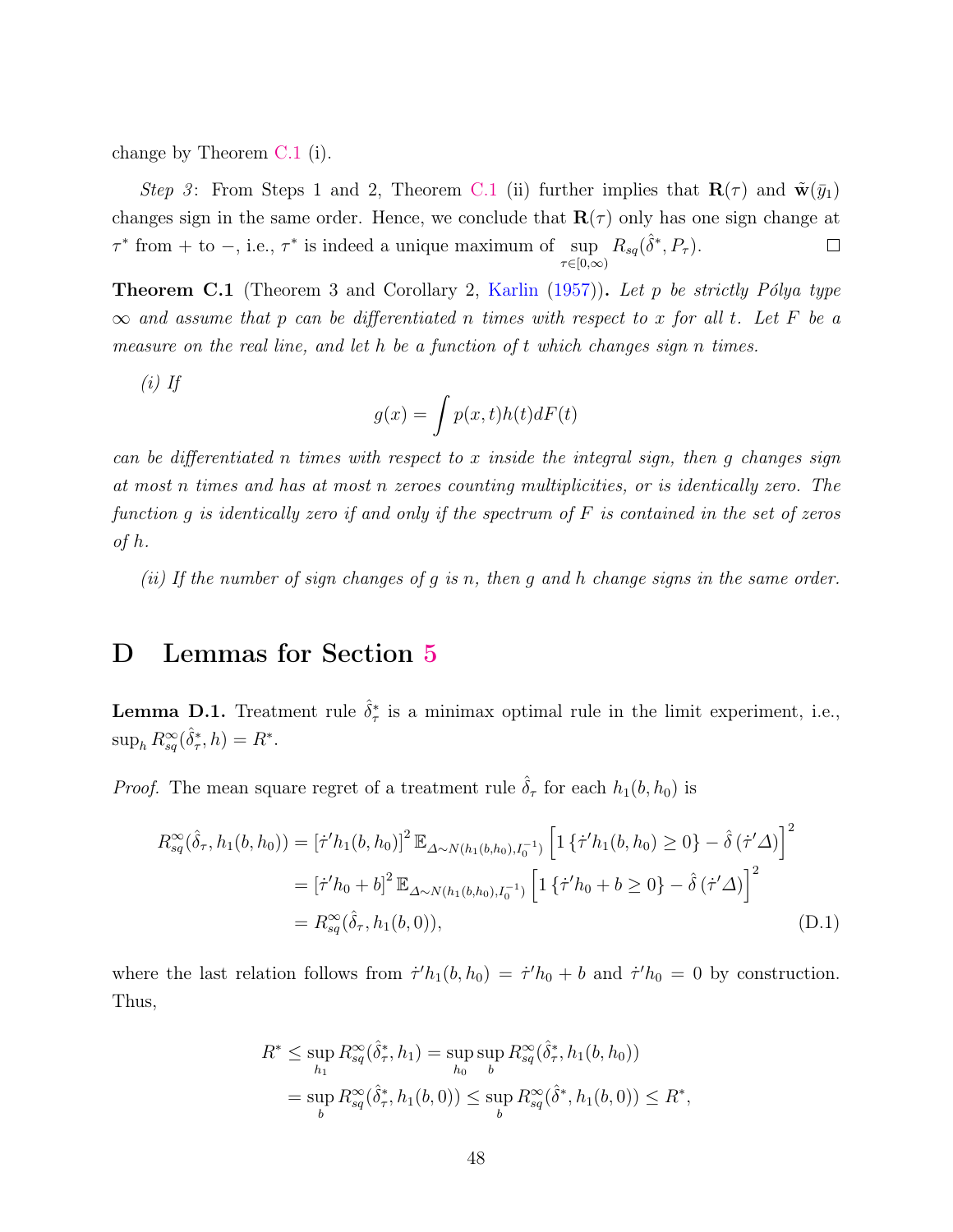where the first relation follows from the definition of  $R^*$ , the second relation follows from definition of  $h_1$ , the third relation follows from  $(D.1)$ , the fourth relation follows by definition of  $\hat{\delta}^*_{\tau}$ , and the final relation follows because  $R^*$  is the worst case mean square regret of  $\hat{\delta}^*$ and so must be no smaller than  $\sup_b R_{sq}^{\infty}(\hat{\delta}^*, h_1(b, 0)).$  $\Box$ 

<span id="page-48-0"></span>**Lemma D.2.**  $\hat{\delta}^*_{\tau}$  can be found by solving

$$
\inf_{\hat{\delta}_{\tau}} \sup_{b} R_{sq}^{\infty}(\hat{\delta}_{\tau}, b), \tag{D.2}
$$

 $\Box$ 

where we recall that

$$
R_{sq}^{\infty}(\hat{\delta}_{\tau},b) = b^2 \mathbb{E}_{\Delta_{\tau} \sim N(b,\dot{\tau}^{\prime}I_0^{-1}\dot{\tau})} \left[1\left\{b \ge 0\right\} - \hat{\delta}_{\tau}\left(\Delta_{\tau}\right)\right]^2.
$$

*Proof.* Note for each  $b \in \mathbb{R}$  and  $\hat{\delta}_{\tau} = \hat{\delta}(\dot{\tau}' \Delta)$ ,

$$
R_{sq}^{\infty}(\hat{\delta}_{\tau}, h_1(b, 0)) = b^2 \mathbb{E}_{\Delta \sim N(h_1(b, h_0), I_0^{-1})} \left[ 1 \left\{ b \ge 0 \right\} - \hat{\delta} \left( \dot{\tau}' \Delta \right) \right]^2
$$
  

$$
= b^2 \mathbb{E}_{\Delta_{\tau} \sim N(b, \dot{\tau}' I_0^{-1} \dot{\tau})} \left[ 1 \left\{ b \ge 0 \right\} - \hat{\delta}_{\tau} \left( \Delta_{\tau} \right) \right]^2
$$
  

$$
= R_{sq}^{\infty}(\hat{\delta}_{\tau}, b)
$$

where the second equality follows from

$$
\Delta_{\tau} = \dot{\tau}' \Delta \sim N(\dot{\tau}' h_1(b, h_0), \dot{\tau}' I_0^{-1} \dot{\tau}),
$$

 $\dot{\tau}' h_1(b, h_0) = b$  and we defined  $\hat{\delta}_{\tau}(\Delta_{\tau}) = \hat{\delta}(\dot{\tau}' \Delta)$ .

<span id="page-48-1"></span>Lemma D.3. Under assumptions of Theorem [5.1,](#page-20-1) the minimax optimal policy in the limit experiment is

$$
\hat{\delta}^*(\Delta) = \frac{\exp\left(\frac{2\tau^*}{\sqrt{\dot{\tau}'I_0^{-1}\dot{\tau}}}\dot{\tau}'\Delta\right)}{\exp\left(\frac{2\tau^*}{\sqrt{\dot{\tau}'I_0^{-1}\dot{\tau}}}\dot{\tau}'\Delta\right) + 1},
$$

where  $\tau^* \approx 1.23$  and solves [\(4.6\)](#page-15-2) or [\(4.7\)](#page-15-3).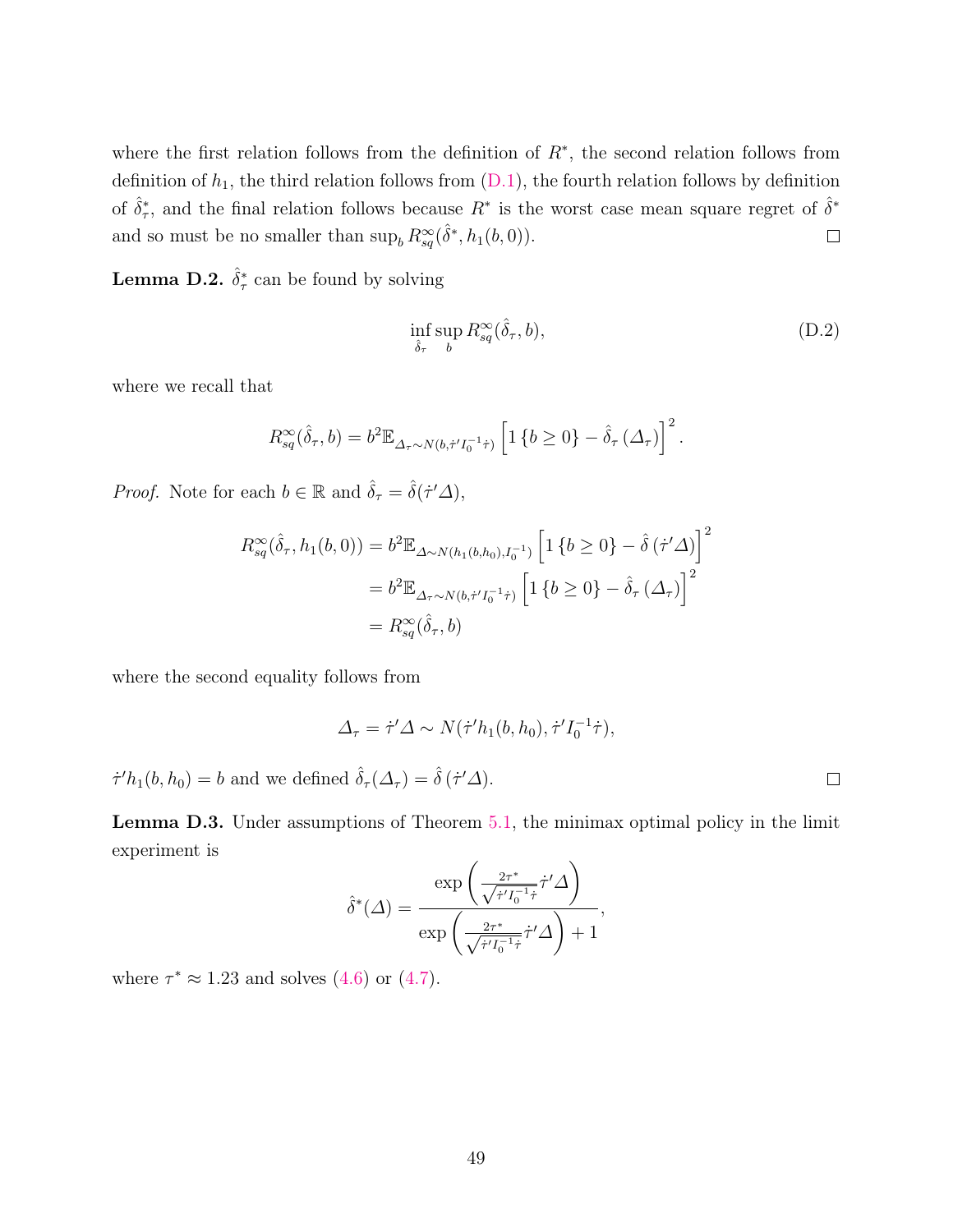*Proof.* By Lemmas [D.1](#page-47-0) and [D.2,](#page-48-0) it suffices to find  $\hat{\delta}^*_{\tau}$ . Recall  $\sigma^2_{\tau} = \dot{\tau}^I I_0^{-1} \dot{\tau}$ . Thus,

$$
R_{sq}^{\infty}(\hat{\delta}_{\tau},b) = b^{2} \mathbb{E}_{\Delta_{\tau} \sim N(b,\sigma_{\tau}^{2})} \left[ 1 \left\{ b \ge 0 \right\} - \hat{\delta}_{\tau} \left( \Delta_{\tau} \right) \right]^{2}
$$
  
\n
$$
= b^{2} \int \left[ 1 \left\{ b \ge 0 \right\} - \hat{\delta}_{\tau} \left( \Delta_{\tau} \right) \right]^{2} \frac{1}{\sqrt{2\pi\sigma_{\tau}^{2}}} \exp\left( -\frac{(\Delta_{\tau} - b)^{2}}{2\sigma_{\tau}^{2}} \right) d\Delta_{\tau}
$$
  
\n
$$
= b^{2} \int \left[ 1 \left\{ b \ge 0 \right\} - \hat{\delta}_{\tau} \left( \sigma_{\tau} z \right) \right]^{2} \frac{1}{\sqrt{2\pi}} \exp\left( -\frac{(z - \frac{b}{\sigma_{\tau}})^{2}}{2} \right) dz
$$
  
\n
$$
= \sigma_{\tau}^{2} (b_{\tau})^{2} \int \left[ 1 \left\{ b_{\tau} \ge 0 \right\} - \hat{\delta}_{1}(z) \right]^{2} \frac{1}{\sqrt{2\pi}} \exp\left( -\frac{(z - b_{\tau})^{2}}{2} \right) dz
$$
  
\n
$$
= \sigma_{\tau}^{2} (b_{\tau})^{2} \mathbb{E}_{Z \sim N(b_{\tau}, 1)} \left[ 1 \left\{ b_{\tau} \ge 0 \right\} - \hat{\delta}_{1}(Z) \right]^{2}
$$

where the third line follows from the change of variable  $z = \frac{\Delta_{\tau}}{\sigma}$  $\frac{\Delta_{\tau}}{\sigma_{\tau}}$ , and the fourth line follows by letting  $b_{\tau} := \frac{b}{\sigma_{\tau}}$  and  $\hat{\delta}_1(z) := \hat{\delta}_{\tau}(\sigma_{\tau}z)$ . Therefore, the minimax optimal rule  $\hat{\delta}_{\tau}^*(\Delta_{\tau}) = \hat{\delta}_1^*(\frac{\Delta_{\tau}}{\sigma_{\tau}})$  $\frac{\Delta_{\tau}}{\sigma_{\tau}}\big),$ where  $\hat{\delta}_1^*(z)$  solves

<span id="page-49-3"></span>
$$
\min_{\hat{\delta}_1} \sup_{b_{\tau}} R_{sq}^{\infty}(\hat{\delta}_1, b_{\tau}), \tag{D.3}
$$

and where  $R_{sq}^{\infty}(\hat{\delta}_1, b_{\tau}) = (b_{\tau})^2 \mathbb{E}_{Z \sim N(b_{\tau},1)} \left[ 1 \{ b_{\tau} \geq 0 \} - \hat{\delta}_1(Z) \right]^2$ . By Theorem [4.2,](#page-15-1) we know the solution of [\(D.3\)](#page-49-3) is  $\hat{\delta}_1(z) = \frac{\exp(2\tau^*z)}{\exp(2\tau^*z)}$  $\frac{\exp(2\tau^*z)}{\exp(2\tau^*z)+1}$ , where  $\tau^*$  solves [\(4.6\)](#page-15-2) or [\(4.7\)](#page-15-3). Hence,  $\hat{\delta}^*_{\tau}(\Delta_{\tau})=$  $\exp\left(2\tau^*\frac{\varDelta_{\tau}}{\sigma_{\tau}}\right)$  $\frac{\exp(2\tau \frac{\sigma}{\sigma_{\tau}})}{\exp(2\tau \frac{\Delta_{\tau}}{\sigma_{\tau}})+1}$ . Finally, note  $\Delta_{\tau} = \dot{\tau}' \Delta$ . Thus, the minimax optimal policy in the limit is

$$
\hat{\delta}^*(\Delta) = \frac{\exp\left(\frac{2\tau^*}{\sigma_{\tau}}\dot{\tau}'\Delta\right)}{\exp\left(\frac{2\tau^*}{\sigma_{\tau}}\dot{\tau}'\Delta\right) + 1}.
$$

# References

- <span id="page-49-2"></span>Athey, S. and Wager, S. (2021). Policy learning with observational data. Econometrica, 89:133–161.
- <span id="page-49-1"></span>Bhattacharya, D. and Dupas, P. (2012). Inferring welfare maximizing treatment assignment under budget constraints. Journal of Econometrics, 167(1):168–196.
- <span id="page-49-0"></span>Chamberlain, G. (2011). Bayesian aspects of treatment choice. In Geweke, J., Koop, G., and van Dijk, H., editors, The Oxford Handbook of Bayesian Econometrics, pages 11–39.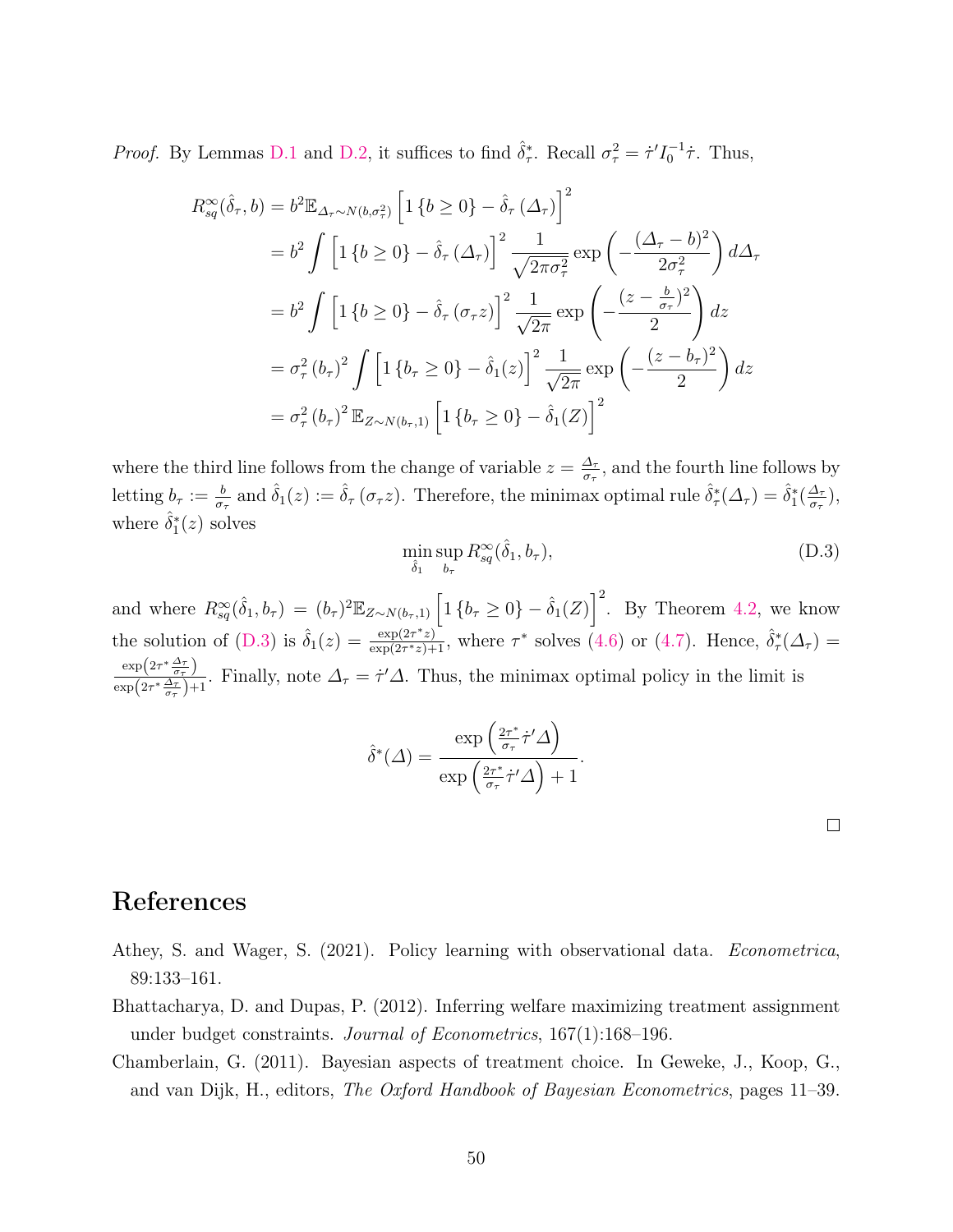Oxford University Press.

- <span id="page-50-7"></span>Christensen, T., Moon, H., and Schorfheide, F. (2020). Robust forecasting. arXiv:2011.03153 [econ.EM], <https://doi.org/10.48550/arXiv.2011.03153>.
- <span id="page-50-6"></span>Dehejia (2005). Program evaluation as a decision problem. Journal of Econometrics, 125:141– 173.
- <span id="page-50-8"></span>Giacomini, R., Kitagawa, T., and Read, M. (2021). Robust Bayesian analysis for econometrics. Federal Board of Chicago Working Paper, No. 2021-11, [https://doi.org/](https://doi.org/10.21033/wp-2021-11) [10.21033/wp-2021-11](https://doi.org/10.21033/wp-2021-11).
- <span id="page-50-1"></span>Hirano, K. and Porter, J. R. (2009). Asymptotics for statistical treatment rules. Econometrica, 77(5):1683–1701.
- <span id="page-50-2"></span>Hirano, K. and Porter, J. R. (2020). Asymptotic analysis of statistical decision rules in econometrics. In Durlauf, S. N., Hansen, L. P., Heckman, J. J., and Matzkin, R. L., editors, Handbook of Econometrics, Volume 7A, volume 7 of Handbook of Econometrics, pages 283–354. Elsevier.
- <span id="page-50-0"></span>Ishihara, T. and Kitagawa, T. (2021). Evidence aggregation for treatment choice. arXiv:2108.06473 [econ.EM], <https://doi.org/10.48550/arXiv.2108.06473>.
- <span id="page-50-14"></span>Karlin, S. (1957). Pólya type distributions, ii. The Annals of Mathematical Statistics, 28(2):281–308.
- <span id="page-50-11"></span>Karlin, S. and Rubin, H. (1956). The theory of decision procedures for distributions with monotone likelihood ratio. The Annals of Mathematical Statistics, pages 272–299.
- <span id="page-50-13"></span>Kempthorne, P. J. (1987). Numerical specification of discrete least favorable prior distributions. SIAM Journal on Scientific and Statistical Computing, 8(2):171–184.
- <span id="page-50-9"></span>Kitagawa, T. and Tetenov, A. (2018). Who should be treated? empirical welfare maximization methods for treatment choice. Econometrica, 86(2):591–616.
- <span id="page-50-10"></span>Kitagawa, T. and Tetenov, A. (2021). Equality-minded treatment choice. Journal of Business  $\mathscr$ *Economic Statistics*, 39(2):561–574.
- <span id="page-50-4"></span>Le Cam, L. (2012). Asymptotic methods in statistical decision theory. Springer Science & Business Media.
- <span id="page-50-12"></span>Lehmann, E. L. and Casella, G. (2006). *Theory of point estimation*. Springer Science & Business Media.
- <span id="page-50-5"></span>Manski, C. F. (1988). Ordinal utility models of decision making under uncertainty. *Theory* and Decision, 25(1):79–104.
- <span id="page-50-3"></span>Manski, C. F. (2000). Identification problems and decisions under ambiguity: empirical analysis of treatment response and normative analysis of treatment choice. Journal of Econometrics, 95:415–442.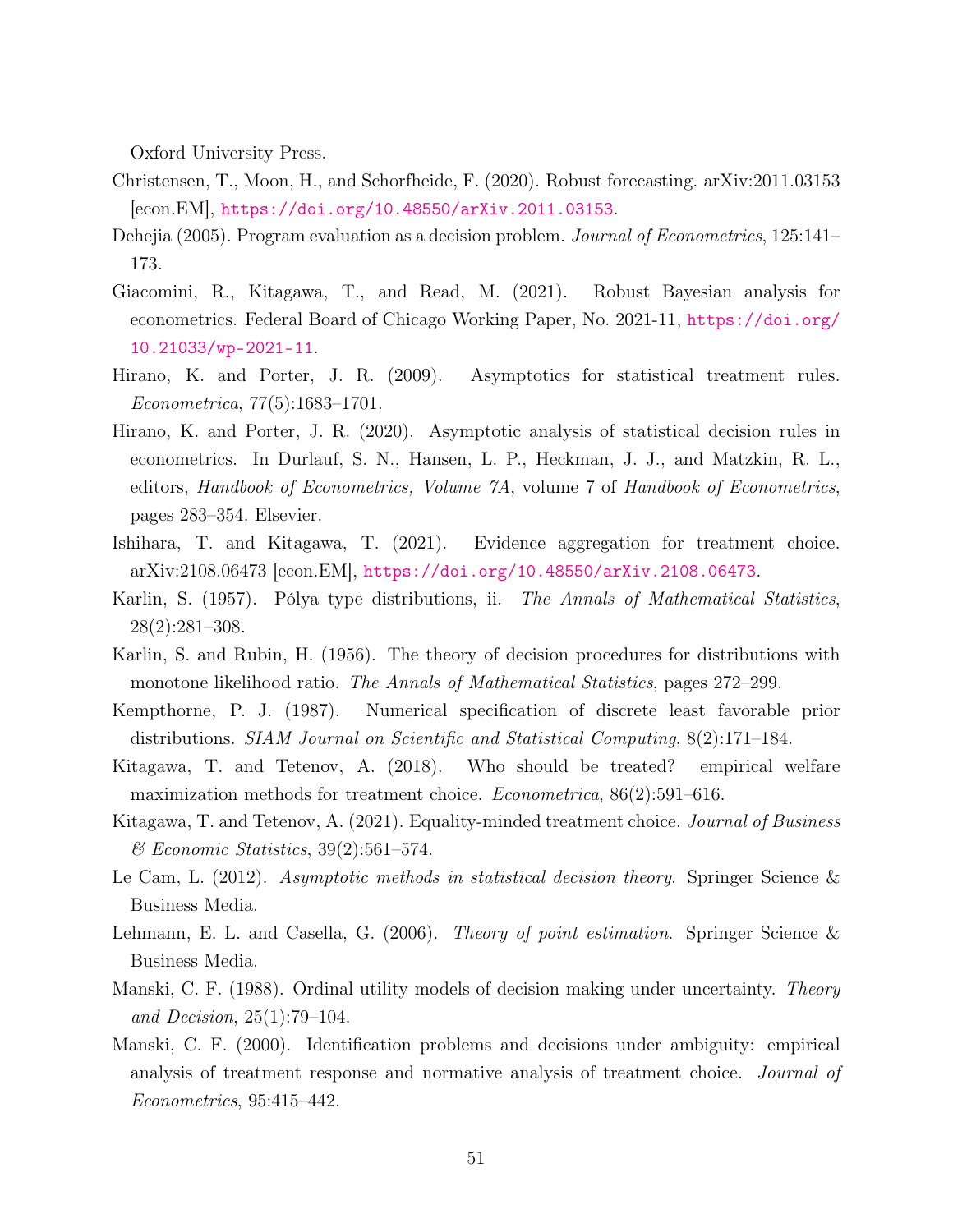- <span id="page-51-14"></span>Manski, C. F. (2002). Treatment choice under ambiguity induced by inferential problems. Journal of Statistical Planning and Inference, 105(1):67–82.
- <span id="page-51-1"></span>Manski, C. F. (2004). Statistical treatment rules for heterogeneous populations. Econometrica, 72(4):1221–1246.
- <span id="page-51-10"></span>Manski, C. F. (2007). Minimax-regret treatment choice with missing outcome data. Journal of Econometrics, 139:105–115.
- <span id="page-51-13"></span><span id="page-51-9"></span>Manski, C. F. (2011). Actualist rationality. Theory and Decision, 71(2):195–210.
- Manski, C. F. (2021). Econometrics for decision making: Building foundations sketched by haavelmo and wald. *Econometrica*, 89(6):2827–2853.
- <span id="page-51-11"></span>Manski, C. F. and Tetenov, A. (2007). Admissible treatment rules for a risk-averse planner with experimental data on an innovation. Journal of Statistical Planning and Inference, 137(6):1998–2010.
- <span id="page-51-8"></span>Manski, C. F. and Tetenov, A. (2014). The quantile performance of statistical treatment rules using hypothesis tests to allocate a population to two treatments. Technical report, cemmap working paper (CWP44/14). <https://doi.org/10.1920/wp.cem.2014.4414>.
- <span id="page-51-17"></span>Manski, C. F. and Tetenov, A. (2016). Sufficient trial size to inform clinical practice. Proceedings of the National Academy of Sciences, 113(38):10518–10523.
- <span id="page-51-15"></span>Mbakop, E. and Tabord-Meehan, M. (2021). Model selection for treatment choice: Penalized welfare maximization. *Econometrica*,  $89(2):825-848$ .
- <span id="page-51-2"></span>Savage, L. (1951). The theory of statistical decision. Journal of the American Statistical Association, 46:55–67.
- <span id="page-51-3"></span>Schlag, K. H. (2006). ELEVEN - tests needed for a recommendation. Technical report, European University Institute Working Paper, ECO No. 2006/2. [https://cadmus.eui.](https://cadmus.eui.eu/bitstream/handle/1814/3937/ECO2006-2.pdf) [eu/bitstream/handle/1814/3937/ECO2006-2.pdf](https://cadmus.eui.eu/bitstream/handle/1814/3937/ECO2006-2.pdf).
- <span id="page-51-4"></span>Stoye, J. (2009). Minimax regret treatment choice with finite samples. Journal of Econometrics, 151(1):70–81.
- <span id="page-51-5"></span>Stoye, J. (2012). Minimax regret treatment choice with covariates or with limited validity of experiments. Journal of Econometrics, 166(1):138–156.
- <span id="page-51-6"></span>Tetenov, A. (2012). Statistical treatment choice based on asymmetric minimax regret criteria. Journal of Econometrics, 166(1):157–165.
- <span id="page-51-12"></span>Thompson, W. R. (1933). On the likelihood that one unknown probability exceeds another in view of the evidence of two samples. *Biometrika*,  $25(3/4):285-294$ .
- <span id="page-51-16"></span><span id="page-51-0"></span>Van der Vaart, A. W. (1998). Asymptotic statistics. Cambridge university press.
- <span id="page-51-7"></span>Wald, A. (1950). Statistical Decision Functions. Wiley, New York.
- Yata, K. (2021). Optimal decision rules under partial identification. arXiv:2111.04926